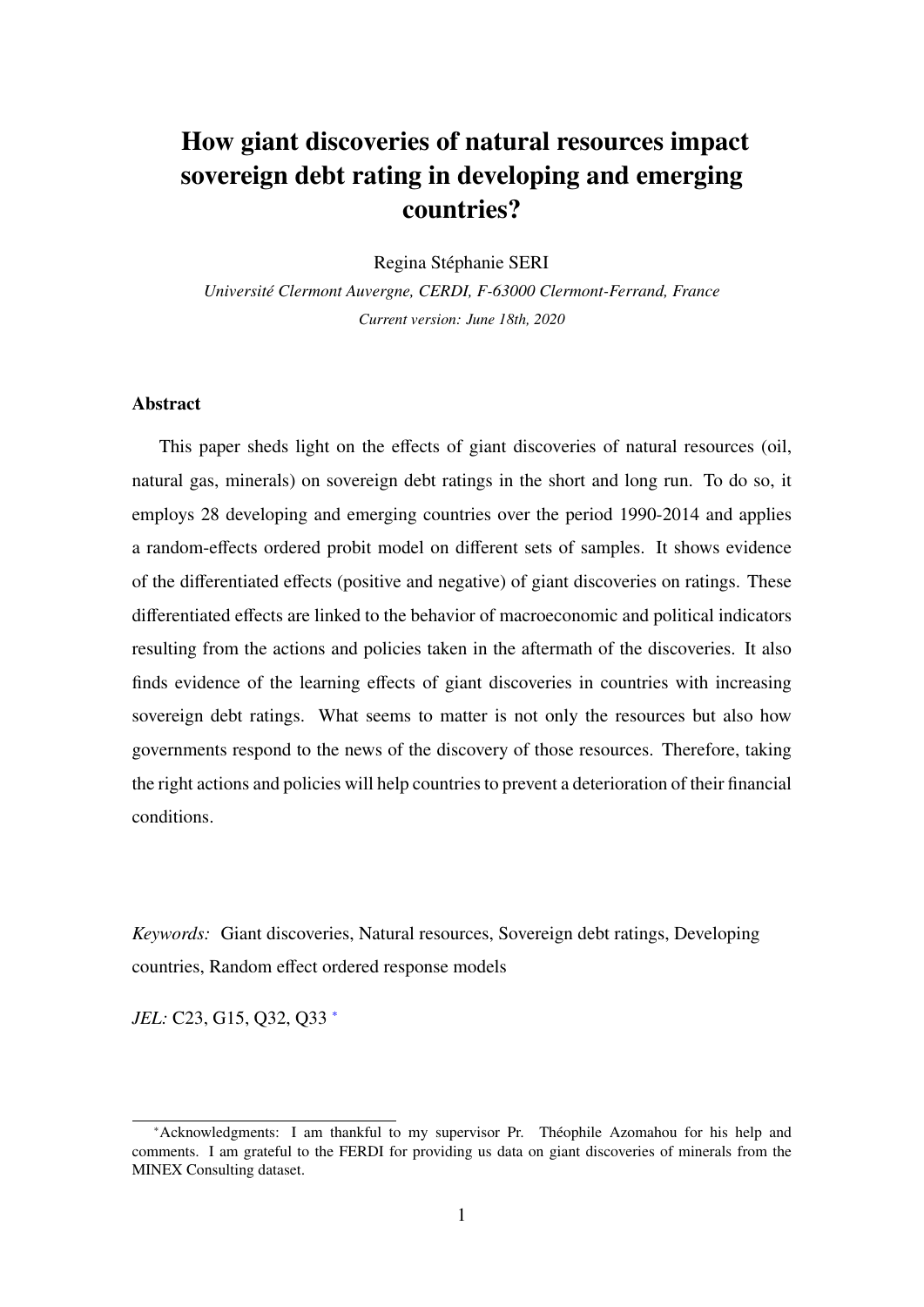### <span id="page-1-1"></span>1 Introduction

Giant natural resources discoveries worldwide have generally led first to jubilation, and more often turned into disappointments after that, in line with the so-called "Dutch Disease".<sup>[2](#page-1-0)</sup> The exuberance duration is generally linked to the actions and policies that the country authorities will undertake in the aftermath of the discovery. Still, they may also depend on the country's structural and institutional characteristics. Although relevant for growth, institutional factors, exchange rate, and industrialization, giant discoveries also matter for the terms under which countries have access to international capital markets. Indeed, there are regularly giant discoveries of natural resources worldwide, and many of the resources-rich countries have encountered periods of access to international markets and periods of financial turmoil. However, the existing literature on giant discoveries has overlooked their effects on the financial conditions, especially on the long-term sovereign debt ratings. Should we expect an improvement or a deterioration in financial conditions in the years following the discoveries? This paper provides an answer to this question. It shows that while some countries could improve their financial conditions in the aftermath of giant discoveries, others could experience a deterioration. These differentiated effects depend on the behavior of many macroeconomic and political indicators resulting from the actions and policies taken in the discoveries' aftermath. What seems to matter is not only the resources but also how authorities respond to the news of the discovery of those resources.

Some case studies drive my assumptions. The case of Ghana illustrates the failures. Indeed, Ghana had two giant discoveries in 2007 and 2010, summing up to 2 billion barrels of oil equivalent (boe). At this time, governments and citizens alike were jubilant, anticipating the prosperity these discoveries herald, and the former Ghanaian President, John Kufuor, proclaimed in 2007, "Even without oil we are doing well ... With oil as

<span id="page-1-0"></span><sup>&</sup>lt;sup>2</sup>The papers supporting the Dutch disease include, among others, [Sachs and Warner](#page-27-0) [\(1995,](#page-27-0) [2001\)](#page-27-1); [Kretzmann and Nooruddin](#page-26-0) [\(2005\)](#page-26-0); [Ross](#page-27-2) [\(2004,](#page-27-2) [2006\)](#page-27-3); [Van Der Ploeg](#page-27-4) [\(2011\)](#page-27-4); [Keen](#page-26-1) [\(2012\)](#page-26-1); [Van Der Ploeg](#page-27-5) [and Poelhekke](#page-27-5) [\(2017\)](#page-27-5); [Corden and Neary](#page-25-0) [\(1982\)](#page-25-0); [Collier and Hoe](#page-25-1)ffler [\(2005\)](#page-25-1). They show that natural resources are generally associated with the deterioration of economic and institutional conditions, the occurrence of conflicts, an appreciation of real exchange rate which induces a loss of competitiveness and a de-industrialization of the economy, as well as with weak fiscal policy stance and unsustainable debt accumulation.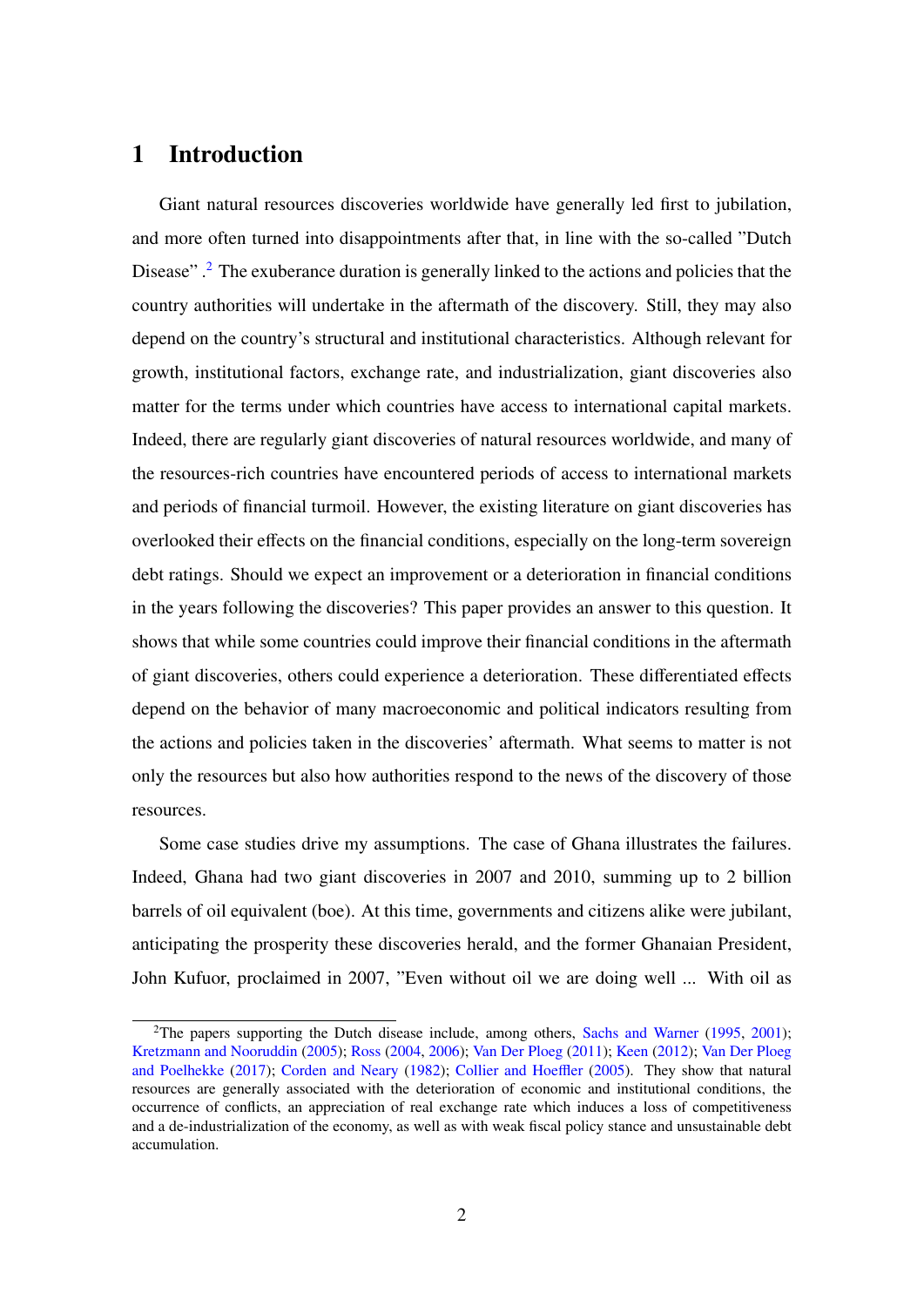a shot in the arm, we are going to fly". Unfortunately, fast-forward to today, Ghana is not flying. Growth dropped below 4% between 2014 and 2016, the lowest in 20 years; debt increased by 14 percentage points (pp.) of GDP in 2014 and remained above 70% of GDP since then, and financial conditions quickly deteriorated, as illustrated by the \$1 billion emergency loan as part of an IMF-supported program requested in 2015 by the Ghanaian's authorities. The jubilation ends because of economic imprudence and bad luck: profligate spending, heavy borrowing (over this period, Ghana borrowed \$4.5 billion on international markets and saved \$484 million in oil revenues for a rainy day); oil price bust of 2014 [\(Bawumia and Halland,](#page-25-2) [2017\)](#page-25-2). Other countries like Mozambique, Sierra-Leone, and Uganda experienced a deterioration of their financial conditions, and growth falls in the aftermath of the giant discoveries because of miscalculated anticipations and disastrous decisions related to off-budget government borrowing [\(Khan et al.,](#page-26-2) [2016\)](#page-26-2).

Fortunately, the picture also appears bifurcated. Some success stories give hope to countries in which giant discoveries are found. Botswana is one of the successful countries reliant on natural resources. Since the discoveries of diamond in the late 1960s and early 1980s, Botswana has rapidly improved its economic, social, and institutional environment and has become a middle-income country. Since then, Botswana has benefited from good financial conditions and permanent access to the international market. As an illustration, the sovereign rating on Botswana's long-term debt has always been classified in the upper-medium investment grade by Standard and Poor since 2001. Despite consistent access to the international market, Botswana has developed a domestic capital market since 1989, becoming the Botswana Stock Exchange in 1995. Over the years, the domestic stock market has grown tremendously. As the regulatory environment has improved, new products have been introduced, and various outreach programs have been implemented to attract issuers and investors. Botswana overcame the resource curse's threat mostly by government investment in public goods and infrastructures, by measures taken to boost productivity, by establishing savings funds to smooth the economy during financial turmoil, and because of the good governance pursued by the authorities. It has been able to reinvest in improving health and education through a lack of unnecessary public spending, low inflation, or an increase in foreign reserves while avoiding overindebtedness issues [\(Acemoglu et al.,](#page-25-3) [2003;](#page-25-3) [Leith,](#page-26-3) [2005\)](#page-26-3). Taking stock of these case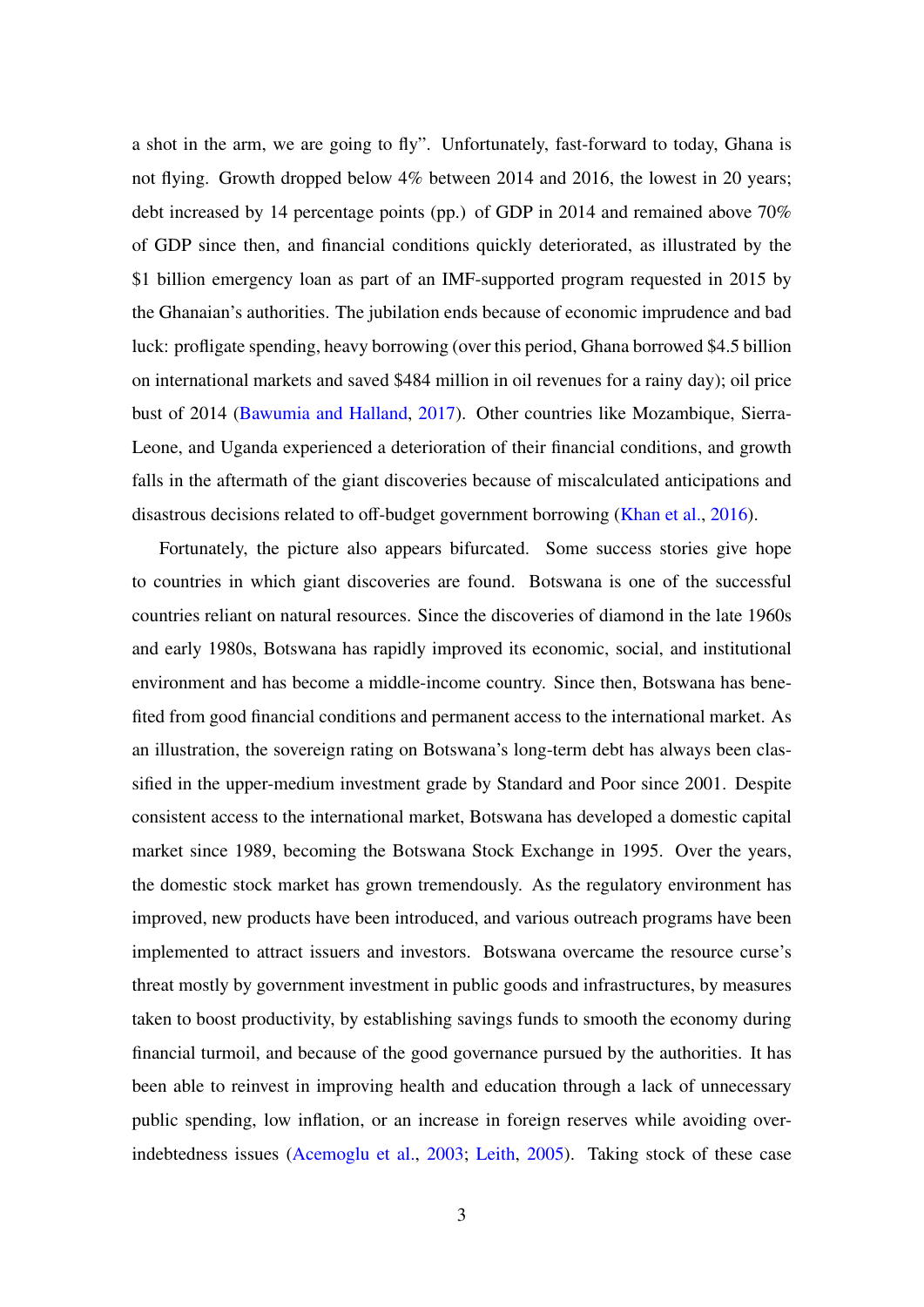studies, I assume that giant discoveries of natural discoveries may have a dual effect on countries' financial conditions, and their effects depend on how authorities respond to the news of the discovery of those resources.

Then, this paper is related to two strands of literature. The first strand of papers describes the effects of giant discoveries on several macroeconomic indicators and policies, institutions, and conflicts. They generally point out to negative impacts of giant discoveries, notably a deterioration of the fiscal policy and increase in debt level associated with the rising likelihood of crises [\(Kretzmann and Nooruddin,](#page-26-0) [2005\)](#page-26-0), an overvaluation of exchange rate [\(Harding et al.,](#page-26-4) [2020\)](#page-26-4), an increase of the incidence of armed conflicts and change of institutional framework towards autocracy [\(Lei and Michaels,](#page-26-5) [2014;](#page-26-5) [Tsui,](#page-27-6) [2011\)](#page-27-6), and an increase in both poverty and inequality [\(Smith and Wills,](#page-27-7) [2018\)](#page-27-7). Few papers point out to positive or ambiguous effects of giant discoveries. They find that oil and gas giant discoveries favor an increase of more stable funds like foreign direct investments in non-resource sectors [\(Toews and Vezina,](#page-27-8) [2017\)](#page-27-8). Also, after discoveries, the current account and saving rate decline for the first five years and then rise sharply during the ensuing years; investment rises robustly soon after the news arrives, while GDP does not increase until the fifth year; employment rates fall slightly for a sustained period [\(Arezki](#page-25-4) [et al.,](#page-25-4) [2017\)](#page-25-4). This literature on giant discoveries does not directly analyze their effects on the financial conditions of countries.

The second strand of papers looks at the determinants of financial conditions proxied by either sovereign spreads of interest rates or sovereign debt ratings.<sup>[3](#page-3-0)</sup> In this literature, [Hooper](#page-26-6) [\(2015\)](#page-26-6) is the paper closely related to my analysis; however, it studies how oil and gas reserves affect sovereign spreads instead of giant discoveries. It finds that oil reserves increase sovereign spreads while gas reserves lower them and that financial markets' reactions also depend on institutional quality. The paper sustains that oil and gas reserves may facilitate access to international financial markets since they can be used as collaterals. An argument that is also shared by [Manzano and Rigobon](#page-26-7) [\(2001\)](#page-26-7) and [Melina et al.](#page-26-8) [\(2016\)](#page-26-8).

<span id="page-3-0"></span><sup>&</sup>lt;sup>3</sup> According to [Cantor and Packer](#page-25-5) [\(2011\)](#page-25-5) and [Chen et al.](#page-25-6) [\(2016\)](#page-25-6), sovereign debt ratings are defined as an assessment of the relative likelihood that a borrower will default on its obligation. They incorporate a combination of economic, social, and political factors to assess a country's capacity and willingness to honor its current and future debt obligations in full and on time.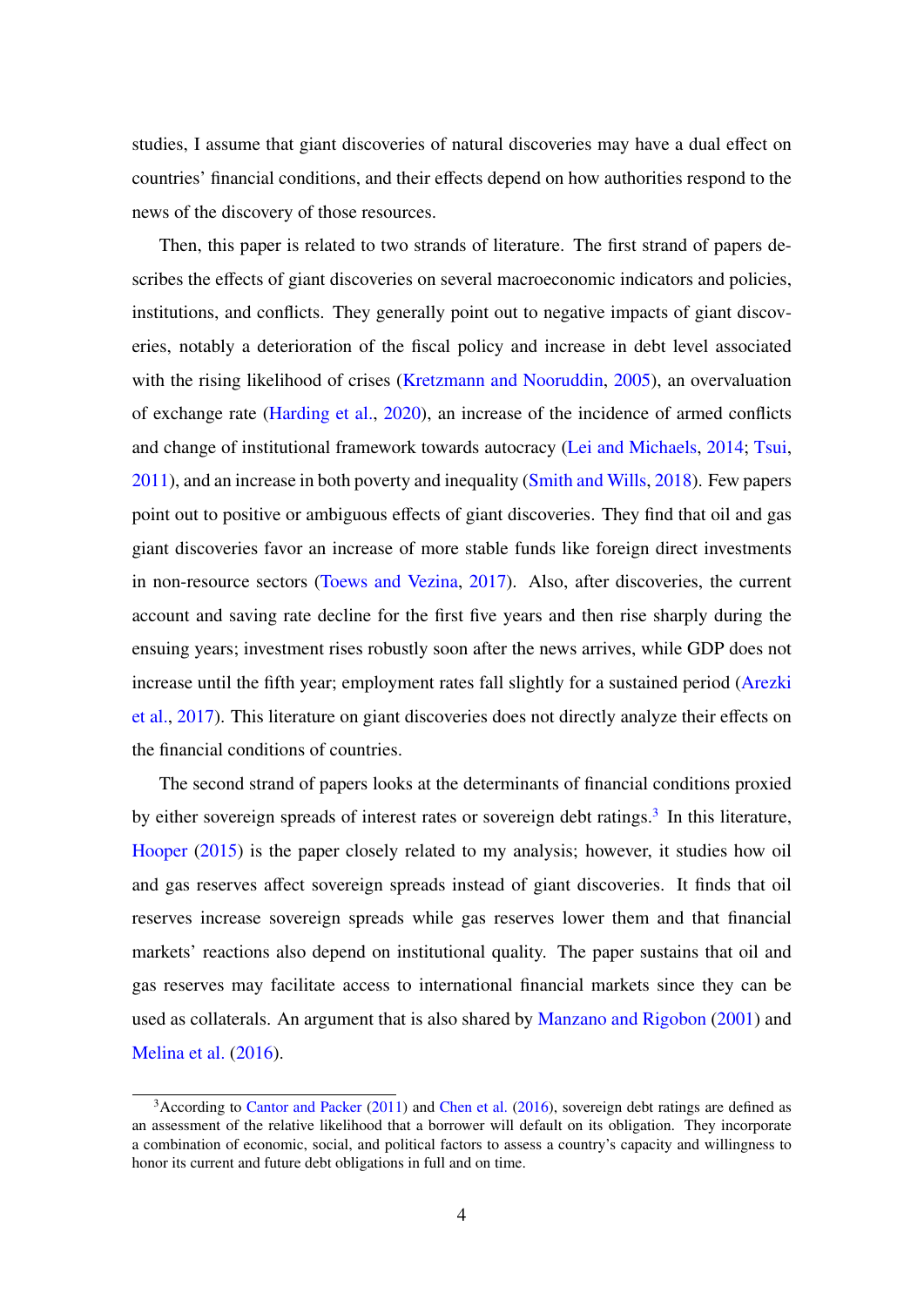Three categories of determinants of sovereign debt ratings are identified in the existing literature. The first category includes the macroeconomic factors: higher income per capita, lower inflation, higher GDP growth, higher fiscal base, lower external debt and higher investment are positively associated with financial conditions(see, e.g. [Cantor and](#page-25-5) [Packer,](#page-25-5) [2011;](#page-25-5) Larraín et al., [1997;](#page-26-9) [Bissoondoyal-Bheenick,](#page-25-7) [2005;](#page-25-7) [Mellios and Paget-](#page-26-10)[Blanc,](#page-26-10) [2006;](#page-26-10) [Depken et al.,](#page-25-8) [2011;](#page-25-8) [Afonso et al.,](#page-25-9) [2011;](#page-25-9) [Jaramillo and Tejada,](#page-26-11) [2011;](#page-26-11) [Erdem](#page-26-12) [and Varli,](#page-26-12) [2014\)](#page-26-12). The second category includes institutional factors: greater political stability, lower corruption, absence of violence and terrorism and no default history are positively associated with financial conditions (see, e.g. [Cantor and Packer,](#page-25-5) [2011;](#page-25-5) [Afonso](#page-25-9) [et al.,](#page-25-9) [2011;](#page-25-9) [Mellios and Paget-Blanc,](#page-26-10) [2006;](#page-26-10) [Teixeira et al.,](#page-27-9) [2018;](#page-27-9) [Depken et al.,](#page-25-8) [2011;](#page-25-8) [Erdem and Varli,](#page-26-12) [2014;](#page-26-12) [Andreasen and Valenzuela,](#page-25-10) [2016\)](#page-25-10). The third category includes external factors: good terms of trade and sustained exports are positively associated with financial conditions (see, e.g. [Mellios and Paget-Blanc,](#page-26-10) [2006;](#page-26-10) [Hilscher and Nosbusch,](#page-26-13) [2010;](#page-26-13) [Erdem and Varli,](#page-26-12) [2014\)](#page-26-12).

My paper reconciles the two strands of literature by looking at the effects of giant discoveries on countries' sovereign debt ratings. Giant discoveries are included as a critical determinant of sovereign debt ratings. I assume that natural resources discoveries could favor access to international markets, on one side, and lead to excessive debt, borrowing, and off-budget activities on the other side. Consequently, the effects of giant discoveries on financial conditions may be ambiguous. I assume that the effects will depend on the country's authorities' actions and policies in the aftermath of discoveries. To answer these research questions, I use a sample of 28 developing and emerging countries from 1990 to 201[4](#page-4-0).<sup>4</sup> I divide these countries into two groups of countries in which sovereign ratings tend to improve or deteriorate in the aftermath of giant discoveries, based on the stylized facts.<sup>[5](#page-4-1)</sup> I then estimate on the different samples, a random-effects ordered Probit model following [Afonso et al.](#page-25-11) [\(2009\)](#page-25-11) and [Teixeira et al.](#page-27-9) [\(2018\)](#page-27-9), where the dependent

<span id="page-4-0"></span><sup>&</sup>lt;sup>4</sup>The size of the sample is constrained by the availability of data on both sovereign debt ratings and giant discoveries.

<span id="page-4-1"></span><sup>&</sup>lt;sup>5</sup>I further discuss more extensively the subdivision of the sample in the [Section 2.](#page-6-0) Countries with increasing sovereign ratings that I qualify as "up" sample include Bolivia, Brazil, China, Ecuador, India, Indonesia, Kazakhstan, Mongolia, Pakistan, Peru, Philippines, Romania, Turkey. Countries with decreasing sovereign ratings that I qualify as "down" sample include Argentina, Azerbaijan, Colombia, Egypt, Ghana, Guatemala, Mexico, Mozambique, Malaysia, Russia, South Africa, Thailand, Venezuela, Vietnam.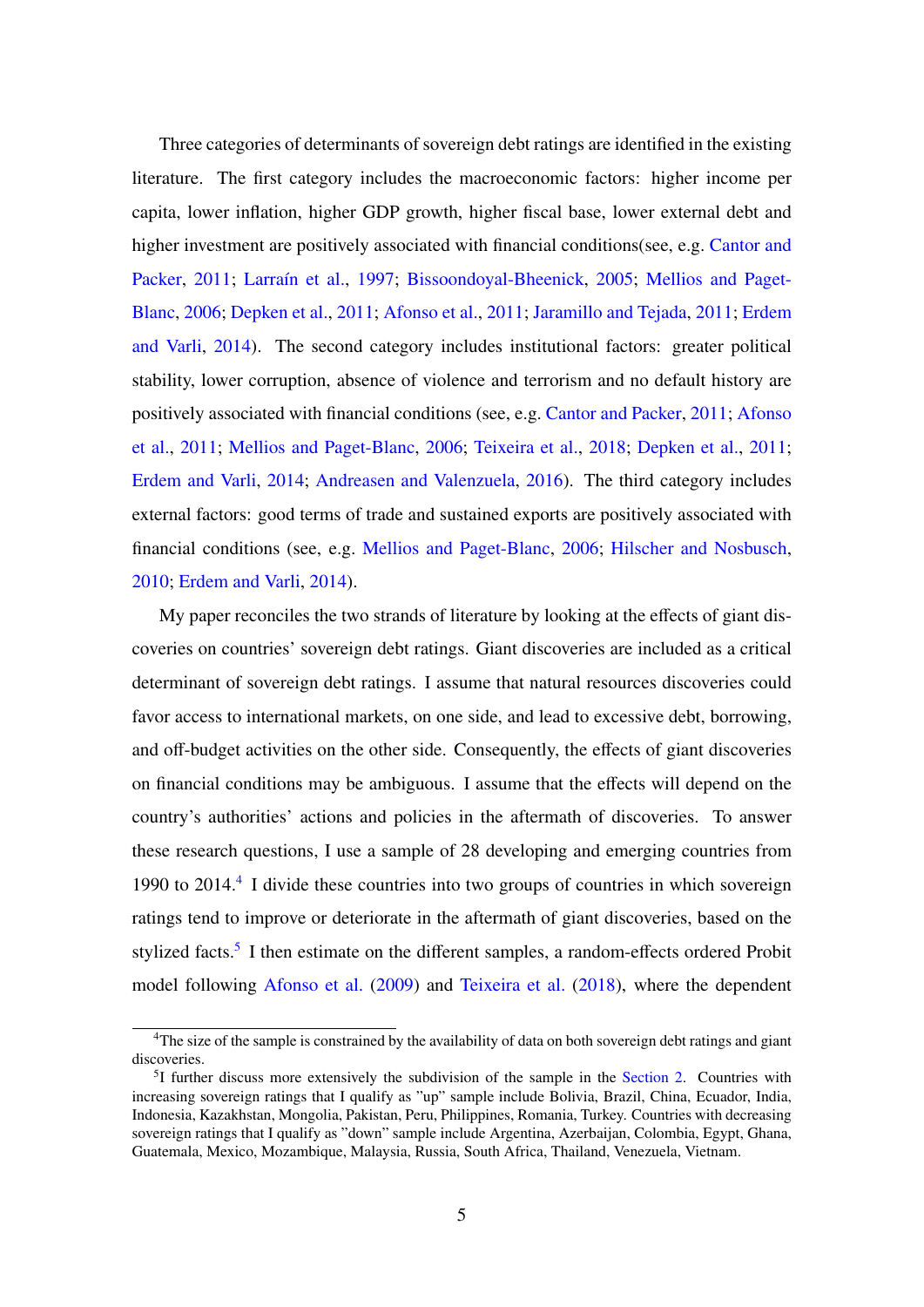variable is the foreign currency long term sovereign debt rating (from [Kose et al.,](#page-26-14) [2018\)](#page-26-14), the variable of interest is giant discoveries of natural resources (from [Horn,](#page-26-15) [2011,](#page-26-15) and Minex Consulting datasets), and the control variables are some macroeconomic, institutional, and external determinants in line with the literature. In line with [Arezki et al.](#page-25-4) [\(2017\)](#page-25-4), I consider different time horizons that allow me to differentiate the effects of giant discoveries in the short, medium, and long term.

After controlling for the variables on the determinants of sovereign debt ratings, I find that giant discoveries lead to differentiated effects. Some countries experience an improvement in their sovereign ratings while others experience a deterioration. This finding reveals that the outcome of giant discoveries on ratings is sensitive to the group of countries studied. My results show that, when considering the full sample, giant discoveries of natural resources deteriorate sovereign debt ratings over the medium and long term. In the set of countries with increasing ratings(Up sample) of 13 countries, I find that giant discoveries are associated with a deterioration of sovereign debt ratings in the short-term while they improve them in the medium and long term. In the set of decreasing ratings (Down sample) of 15 countries, I show that giant discoveries have no effect in the short term but have significant negative impacts in the medium and long term. These results point out to the differentiated effects of giant discoveries. These findings are robust to changing control variables and dropping the extreme values of ratings. Moreover, when including the history of past-giant discoveries, I find the evidence of possible learning effects of giant discoveries in countries with increasing sovereign debt ratings. Indeed, past-discoveries' history is positively associated with sovereign debt ratings, which is not the case for countries with decreasing ratings. This result suggests that while some countries have learned from the past, others have remained at least identical, taking the same actions and policies following discoveries.

More interestingly, I analyze why giant discoveries may have differentiated effects on countries. Then, investigate the effects of giant discoveries on several macroeconomic and political variables in the two sets of countries. I show that in countries with improving sovereign debt ratings, on average, over ten years following giant discoveries, giant discoveries are also associated with a reduction of public debt, an increase of real GDP, total investments, international reserves, and institutional quality. In contrast, in countries with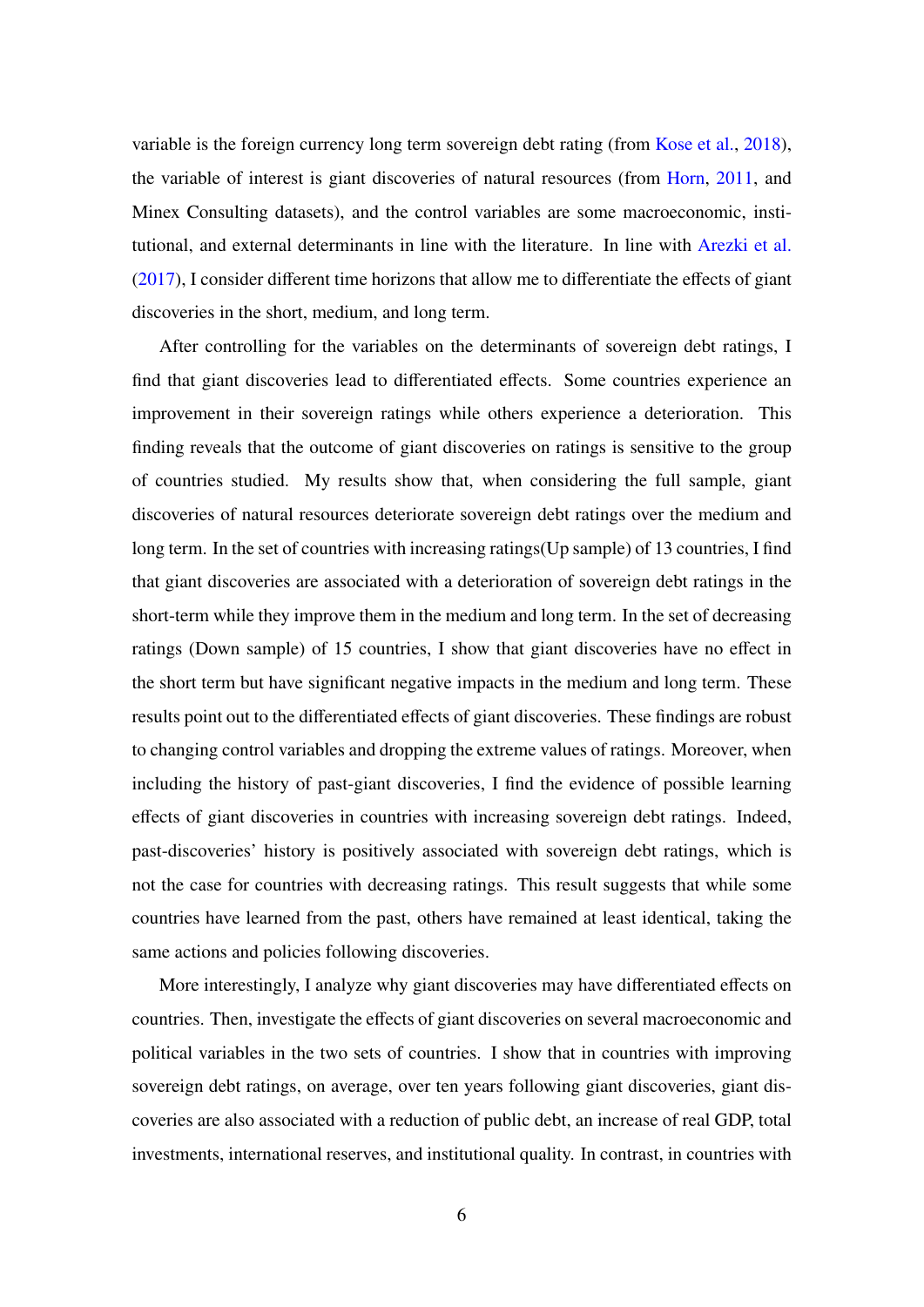decreasing ratings following giant discoveries, giant discoveries are associated with an increase in growth volatility and a reduction of total investments. In these countries, giant discoveries do not affect public debt, real GDP, international reserves, and institutional quality. My findings call for a careful assessment of the macroeconomic conditions and decisions that governments may undertake in the aftermath of giant discoveries. What seems to matter is not only the resources but also how governments respond to the news of the discovery of those resources. Many countries are about to find giant discoveries; then, if they want to enjoy the benefits of good luck for many years, they need to take the right actions and policies.

The rest of the paper is organized as follows. [Section 2](#page-6-0) describes data and stylized facts. In [Section 3,](#page-10-0) I present the methodology. [Section 4](#page-12-0) displays the benchmark results. In [Section 5,](#page-18-0) I describe whether my results are robust. [Section 6](#page-19-0) discusses the main transmission channels, and [Section 7](#page-23-0) concludes.

## <span id="page-6-0"></span>2 Data and Stylized facts

#### 2.1 Data

This study covers 28 developing and emerging countries over the period 1990-2014.<sup>[6](#page-6-1)[7](#page-6-2)</sup> This sample is obtained given the availability of data, including in the regression analysis. I use as dependent variable the foreign currency long-term sovereign debt ratings from [Kose et al.](#page-26-14) [\(2018\)](#page-26-14). This variable captures the market perception of a government's creditworthiness, as established by credit rating agencies, including Standard & Poor's, Moody's, and Fitch Ratings [\(Afonso et al.,](#page-25-9) [2011;](#page-25-9) [Reusens and Croux,](#page-27-10) [2017\)](#page-27-10). According to [Cantor and Packer](#page-25-5) [\(2011\)](#page-25-5) and [Chen et al.](#page-25-6) [\(2016\)](#page-25-6), sovereign debt ratings are defined as an assessment of the relative likelihood that a borrower will default on its obligation. They incorporate a combination of economic, social, and political factors to assess a country's capacity and willingness to honor its current and future debt obligations in full and on

<span id="page-6-1"></span><sup>&</sup>lt;sup>6</sup>I drop all developed countries from the analysis as they exhibit strong governments' ratings. Moreover, this allows me to increase the homogeneity of the sample. Giant discoveries data are used since 1970 to also account for their long-run effects.

<span id="page-6-2"></span> $7$ As we will see in the next section, this set of 28 countries can be divided into two groups: (i) countries with increasing ratings following giant discoveries, and (ii) countries with decreasing ratings following giant discoveries.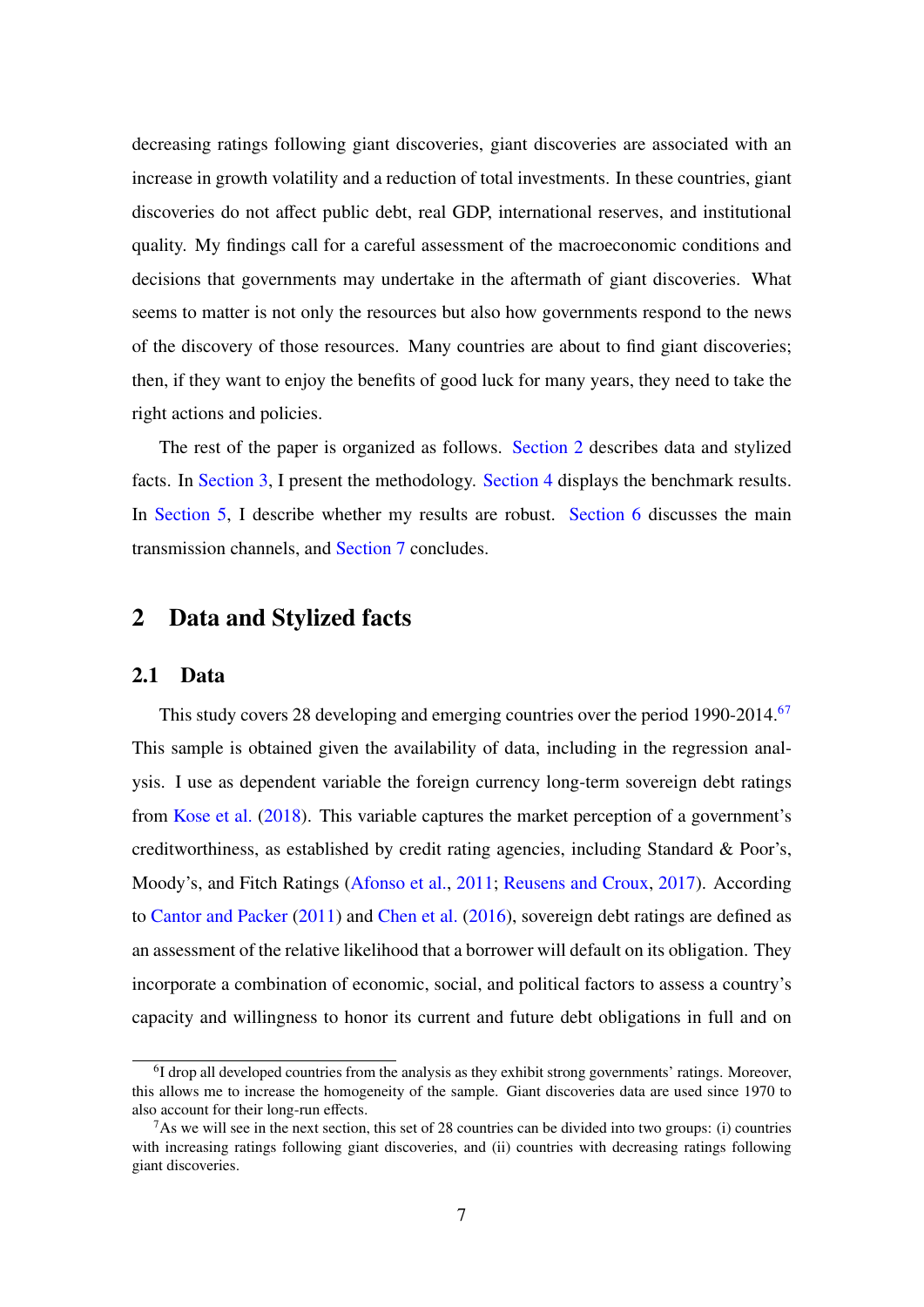time. Its values range from 1, reflecting the worst financial conditions, to 21, reflecting the best financial conditions.<sup>[8](#page-7-0)</sup>

The variable of interest is giant discoveries of oil, natural gas, and minerals. Giant discoveries of oil and gas are from [Horn](#page-26-15) [\(2011\)](#page-26-15). They define them as a discovery with a recoverable volume of at least 500 million barrels of ultimately recoverable oil equivalent (boe). Giant discoveries of minerals are from Minex Consulting Datasets and encompass the giant and super-giant discoveries, following their definition and criteria. Besides, giant discoveries of natural resources exhibit three essential features worth noting: the relatively significant size, the production lag, and the plausible exogenous timing of discoveries. First, giant discoveries represent a substantial amount of natural resources revenues for a specific country; therefore, they can significantly impact countries' behavior and trajectory. Second, giant oil discoveries do not immediately translate into production. Indeed, there is a significant delay between the announcement of the discovery and the start of the production, four to six years after the discovery, which requires considerable investments. Third, the timing of giant oil discoveries is plausibly exogenous and unpredictable due to the uncertain nature of oil exploration (see, [Arezki et al.,](#page-25-4) [2017;](#page-25-4) [Khan et al.,](#page-26-2) [2016\)](#page-26-2). Given that, it is reliable to treat giant discoveries as quasi-natural experience. They can be considered as exogenous shocks with huge macroeconomic and political implications for countries, notably for sovereign debt ratings.

The set of control variables used include macroeconomic, external, and institutional variables critical for sovereign ratings, in line with the literature. All the data and their sources are reported in [table A.4,](#page-28-0) and [tables B.6](#page-30-0) and [B.7](#page-30-1) present the summary statistics.

#### <span id="page-7-1"></span>2.2 Stylized facts

#### *2.2.1 Evolution of giant discoveries and distribution of sovereign debt ratings*

I present in [fig. 1](#page-8-0) some statistics on giant discoveries and sovereign debt ratings in the set of 28 countries. First,  $fig. 1 (A)$  $fig. 1 (A)$  shows the evolution over time of the number of countries in which giant discoveries were found. In all years, giant discoveries were found in at least two countries. The years where giant discoveries were found in many countries include 1998 (10 countries), 1974, 1992, 1999 (9 countries), and in few countries include

<span id="page-7-0"></span><sup>8</sup>The different rating categories are reported in [table B.5.](#page-29-0)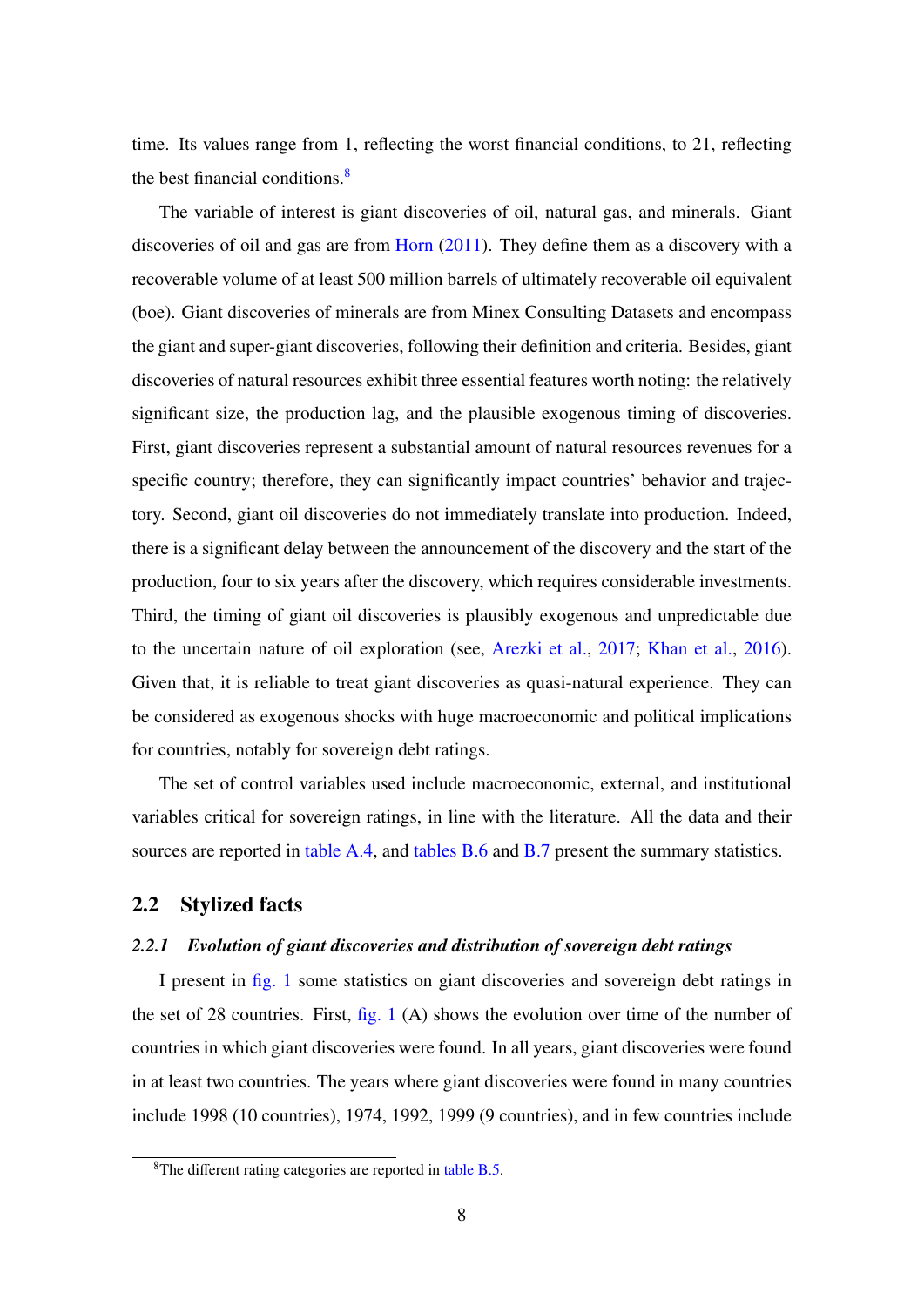1978, 1981, 2011 (2 countries). Overall, the number of countries where giant discoveries have been found follows a downward trend from 1970 to 1988 and 1998 to 2011, and an upward trend from 1988 to 1998. Second, [fig. 1](#page-8-0) (B) presents the number of giant discoveries by types of natural resources and by decades. It shows that giant discoveries of oil, natural gas, and minerals have been widespread over decades, concentrated in the 1970s, the 1990s (except for oil), and the 2000s. During the 1980s, they were relatively few discoveries of oil, natural gas, and minerals. Third, [fig. 1](#page-8-0) (C) presents the distribution of sovereign debt ratings over the period 1990-2016. It shows that few country-year observations had a rating located in the tails of the distribution, namely the categories of default (1-2), high default risk (3-5), strong payment capacity (15-17), and high credit quality (18). They were concentrated in the middle categories, namely high speculative (6-8), speculative (9-11), and adequate payment capacity (12-14).



<span id="page-8-0"></span>

Notes: Panel (A) shows the evolution of countries in which giant discoveries were found over time. Panel (B) presents the number of giant discoveries by types of natural resources and by decades. Panel (C) plots the distribution of sovereign debt ratings over the period 1990-2010.

## *2.2.2 Evolution of sovereign debt ratings following giant discoveries, and justification of sample's subdivision*

As noted in [section 1,](#page-1-1) giant discoveries can have both a positive and negative effect on sovereign debt ratings. Therefore, I look at the evolution of sovereign debt ratings following giant discoveries for each of the 28 countries. I report the findings for eight countries in [fig. B.4](#page-29-1) as an illustration. One can notice that sovereign debt ratings increase in the aftermath of giant discoveries for India, Peru, the Philippines, and Romania (Panel A) while they decrease for Egypt, Colombia, South Africa, and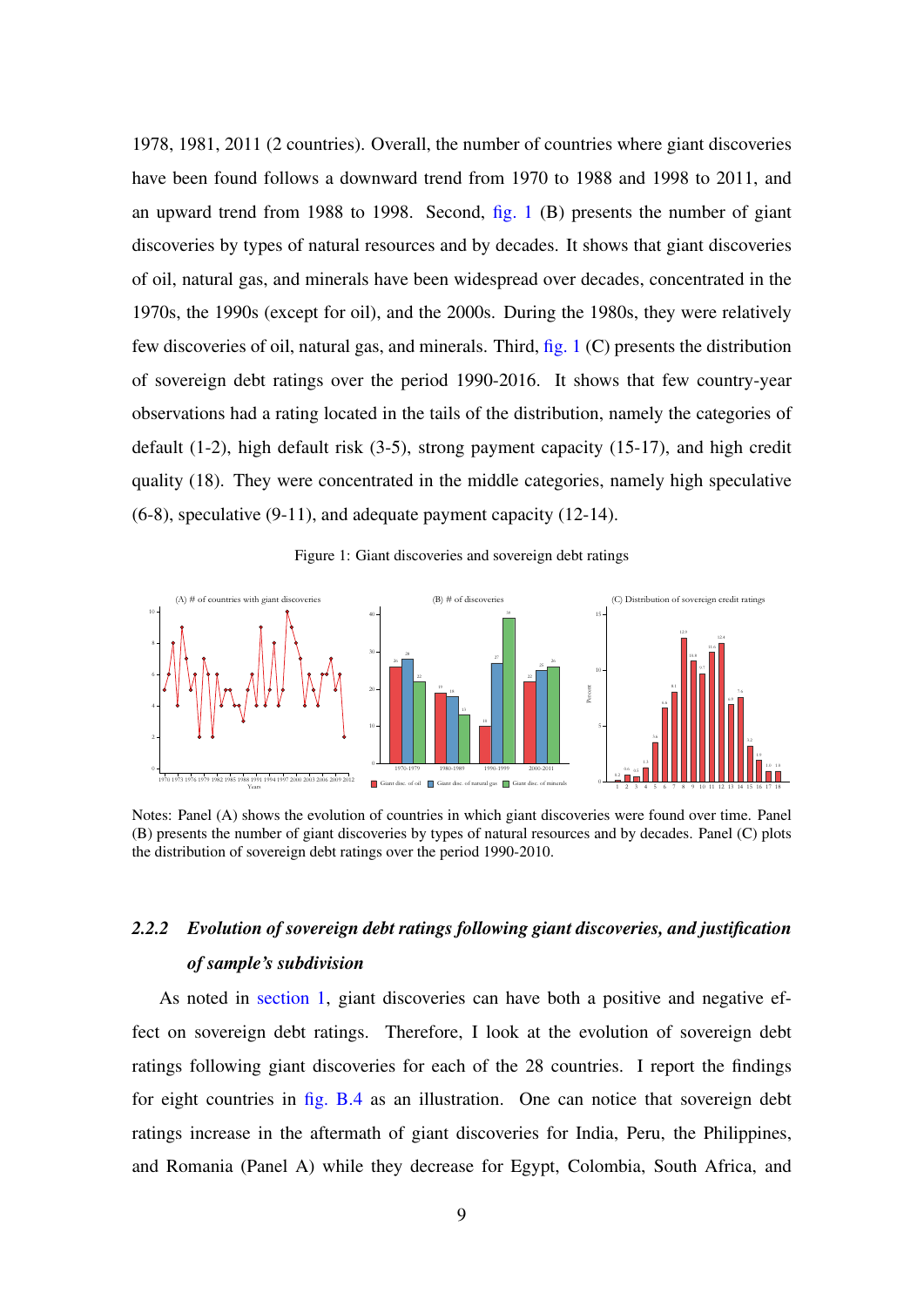Venezuela (Panel B). This sustains that giant discoveries may have differentiated effects in different countries. Based on the graphical analysis, I identify two groups of countries: (i) 13 countries with increasing sovereign debt ratings following giant discoveries (Bolivia, Brazil, China, Ecuador, India, Indonesia, Kazakhstan, Mongolia, Pakistan, Peru, Philippines, Romania, Turkey), denominated as "Up sample"; and (ii) 15 countries with decreasing sovereign debt ratings following giant discoveries (Argentina, Azerbaijan, Colombia, Egypt, Ghana, Guatemala, Mexico, Mozambique, Malaysia, Russia, South Africa, Thailand, Turkmenistan, Venezuela, Vietnam), denominated as "Down sample ".<sup>[9](#page-9-0)</sup> In [fig. 2,](#page-10-1) I plot the average dynamics of sovereign debt ratings from 2 years before giant discoveries to up to 10 years after the discoveries for the full sample (Panel A), the Up sample (Panel B), and the Down sample (Panel C). In the full sample, sovereign debt ratings tend to moderately decrease in the aftermath of giant discoveries and remain around 10. In the up sample, sovereign debt ratings are around 8 the year before the giant discoveries, jump to more than 10 and remains close to this level in the aftermath of giant discoveries. In the Down sample, sovereign debt ratings are around 12 before giant discoveries, fall to approximately 10, and remain close to this level in the aftermath of giant discoveries. Given that, I employ in the next section a more comprehensive methodology to explain the effects of giant discoveries on sovereign debt ratings after controlling for other determinants. Throughout the paper, I will present the results for the full sample and the two sets of up and down samples.

## 2.3 Differences in characteristics between countries in up and down samples

In [table B.7,](#page-30-1) I report the difference in characteristics between countries in the up and down samples. First, it reveals that these two countries' groups have no significant differences in terms of giant discoveries, history of giant discoveries, history of default, re-

<span id="page-9-0"></span><sup>&</sup>lt;sup>9</sup>I also justify the subdivision of the full sample into the two sets of countries empirically. In the regression of the full sample, I include a dummy Updown, which takes the value of 1 if the country is in the set of "Up" countries, 0 if the country is in the set of "Down" countries. The coefficients associated with this dummy are significant, pointing out a differentiated effect of giant discoveries on ratings. I also build an interactive term between the Updown dummy variable and the Giant discovery of natural resources dummy. The coefficients associated with this interaction term are significant, pointing out again the differentiated effects. These results are available upon request.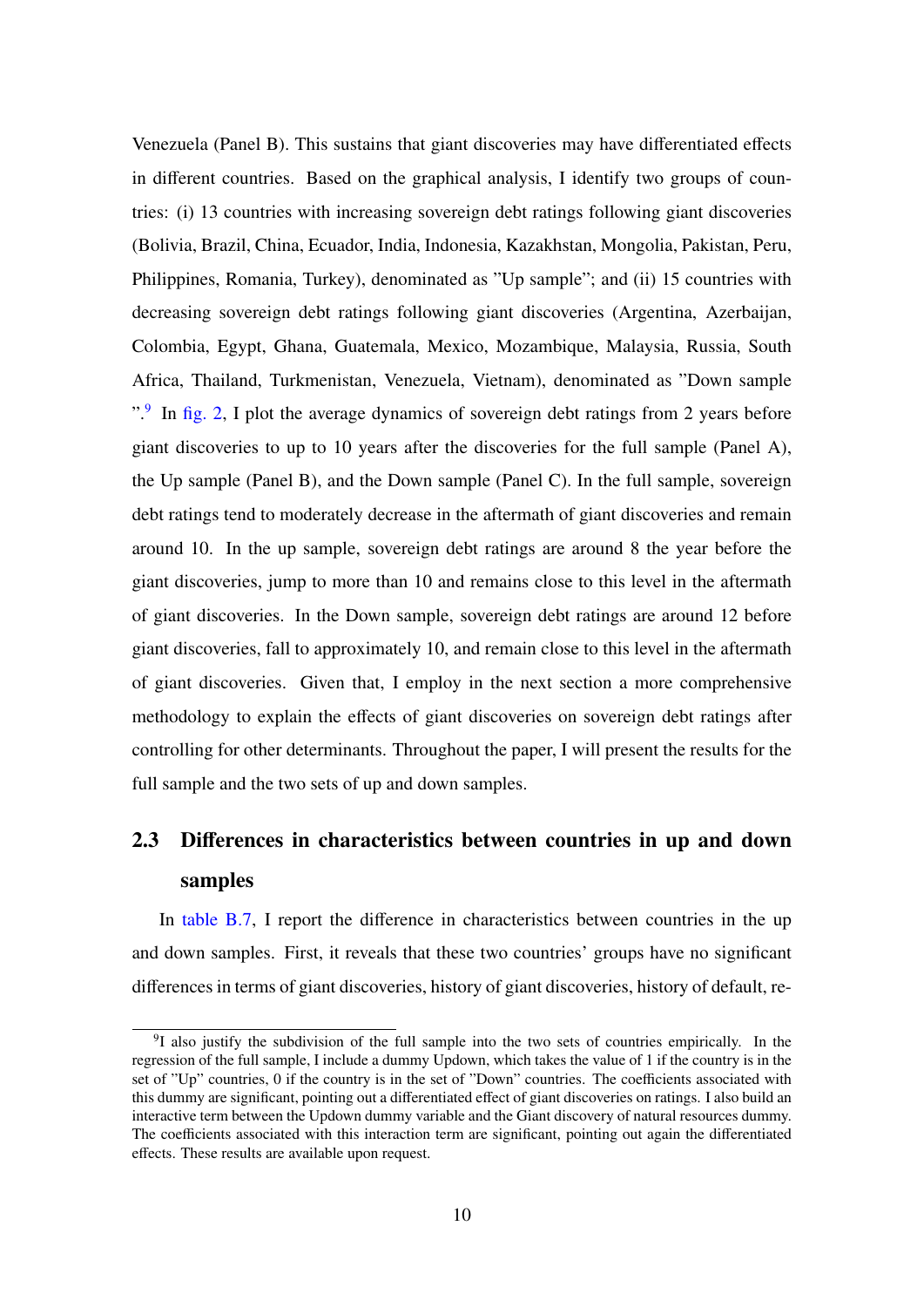<span id="page-10-1"></span>

Figure 2: Evolution path of rating around the moment of giant discoveries

Notes: This figure shows the dynamics of sovereign debt ratings from 2 years before giant discoveries to up to 10 years after for the full sample (Panel A), the up sample (Panel B, countries with increasing ratings), and the Down sample (Panel C, countries with decreasing ratings).

serves, current account balance, exchange rate, and financial openness. Second, sovereign debt ratings, natural resources rents, the volatility of growth, and quality of institutions (ICRG index, political rights index, internal conflicts index) are, on average lower in the up sample than in the down sample. Third, the level of development (real GDP), total investments, and public debt are higher in the up sample compared to the down sample. These findings suggest that while the two sets of countries have some common characteristics, they are also different for many other variables. Therefore, I control for all these characteristics in the regression analysis.

## <span id="page-10-0"></span>3 Methodology

My empirical strategy follows closely [Afonso et al.](#page-25-11) [\(2009\)](#page-25-11); [Depken et al.](#page-25-8) [\(2011\)](#page-25-8); [Erdem and Varli](#page-26-12) [\(2014\)](#page-26-12) and [Teixeira et al.](#page-27-9) [\(2018\)](#page-27-9). Given the nature of the sovereign debt ratings used as a dependent, I employ a random effects ordered probit model and assume that rating agencies make a continuous evaluation of a country's creditworthiness, embodied in an unobserved latent variable *R* ∗ *i*,*t* . Therefore, the model can be specified as follows

<span id="page-10-2"></span>
$$
R_{i,t}^* = \alpha_0 + \beta^T D_i^T + X_{i,t-1}\theta + \sigma_t + \alpha_i + \varepsilon_{i,t}
$$
 (1)

where,  $R_{i,t}$  is sovereign debt ratings with different cut-off points  $\mu_i$ .  $D_i^T$  is a dummy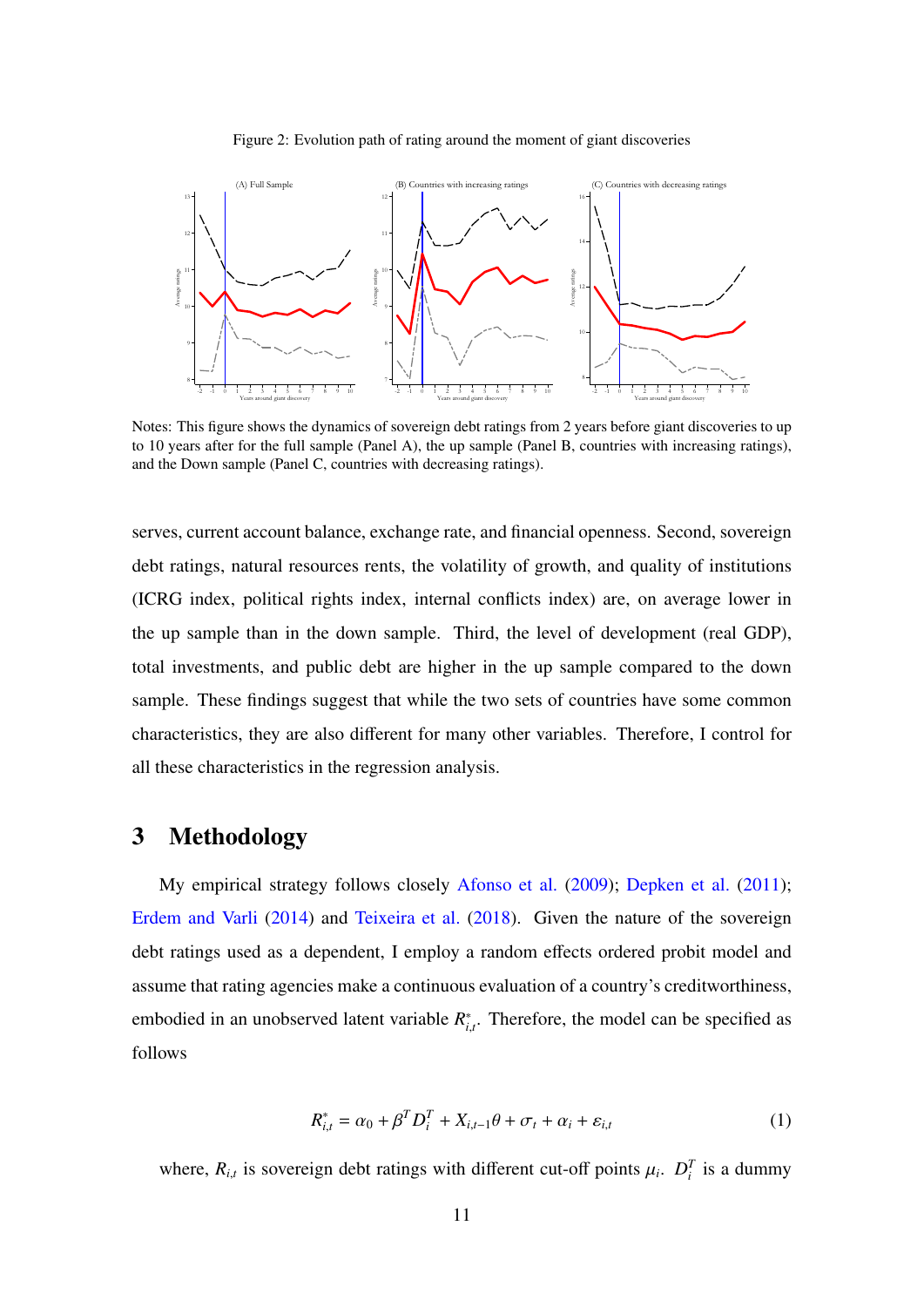that takes the value one over a specified horizon *T* following the giant discoveries and zero otherwise. I consider five different horizons to capture the effects in the short-, medium-, and long-run: (i) from the year of discovery to up to 2 years after, (ii) between 3 and 5 years after the discovery, (iii) from the year of discovery to up to 5 years after, (iv) between 6 and 10 years after the discovery, and (v) from the year of discovery to up to 10 years after. Therefore, the effects of giant discoveries on sovereign debt ratings over the different horizons *T* is captured by the coefficients  $\beta^T$ . I expect  $\beta^T$  to vary over the different horizons *T*, in line with [Arezki et al.](#page-25-4) [\(2017\)](#page-25-4); [Khan et al.](#page-26-2) [\(2016\)](#page-26-2), and across the different sets of samples (full, up, and down samples). *<sup>X</sup><sup>i</sup>*,*t*−<sup>1</sup> is a set of control variables comprising macroeconomic, external, and institutional determinants of sovereign debt ratings, included with a one-year lag to limit reverse causality issues.  $\sigma_t$  describes time fixed effects capturing the common shocks affecting countries like the global financial crisis of 2008-09.  $\alpha_i$  is the country-specific effect and  $\varepsilon_{i,t}$  is the idiosyncratic error term.<sup>[10](#page-11-0)</sup> <sup>[11](#page-11-1)</sup>  $\alpha_0$  is an intercept. Given the specification, I assume that the probabilities for each level of sovereign debt ratings follow a normal distribution, which allows calculating the different cut-off points  $\mu_i$  of the latent variables  $R_i^*$ *i*,*t* described as follows

$$
R_{i,t} = \begin{cases} 1 & \text{if } R_{i,t}^* \leq \mu_1 \\ 2 & \text{if } \mu_1 < R_{i,t}^* \leq \mu_2 \\ 3 & \text{if } \mu_2 < R_{i,t}^* \leq \mu_3 \\ \vdots & & \vdots \\ 18 & \text{if } \mu_{17} < R_{i,t}^* \end{cases} \tag{2}
$$

I use log-likelihood maximization to estimate the parameters and cut-off points of the [eq. \(1\).](#page-10-2) Following [Cantor and Packer](#page-25-5) [\(2011\)](#page-25-5); [Bissoondoyal-Bheenick](#page-25-7) [\(2005\)](#page-25-7); [Mellios and](#page-26-10) [Paget-Blanc](#page-26-10) [\(2006\)](#page-26-10); [Depken et al.](#page-25-8) [\(2011\)](#page-25-8); [Afonso et al.](#page-25-9) [\(2011\)](#page-25-9); [Hilscher and Nosbusch](#page-26-13) [\(2010\)](#page-26-13) and [Erdem and Varli](#page-26-12) [\(2014\)](#page-26-12), I use a set of control variables *<sup>X</sup><sup>i</sup>*,*t*−1, macroeconomic variables: (i) natural resources rents, (ii) log of real GDP, (iii) volatility of growth, (iv)

<span id="page-11-1"></span><span id="page-11-0"></span> $^{10}$  $\alpha_i$  and  $\varepsilon_{i,t}$  constitute the random effects.<br> $^{11}$ To capture the possible differences in term

 $11$ To capture the possible differences in terms of ratings across regions, I also include regional dummies (Africa, Asia, Latin America) in the analysis. These dummies are not significant; hence they are excluded from the analysis.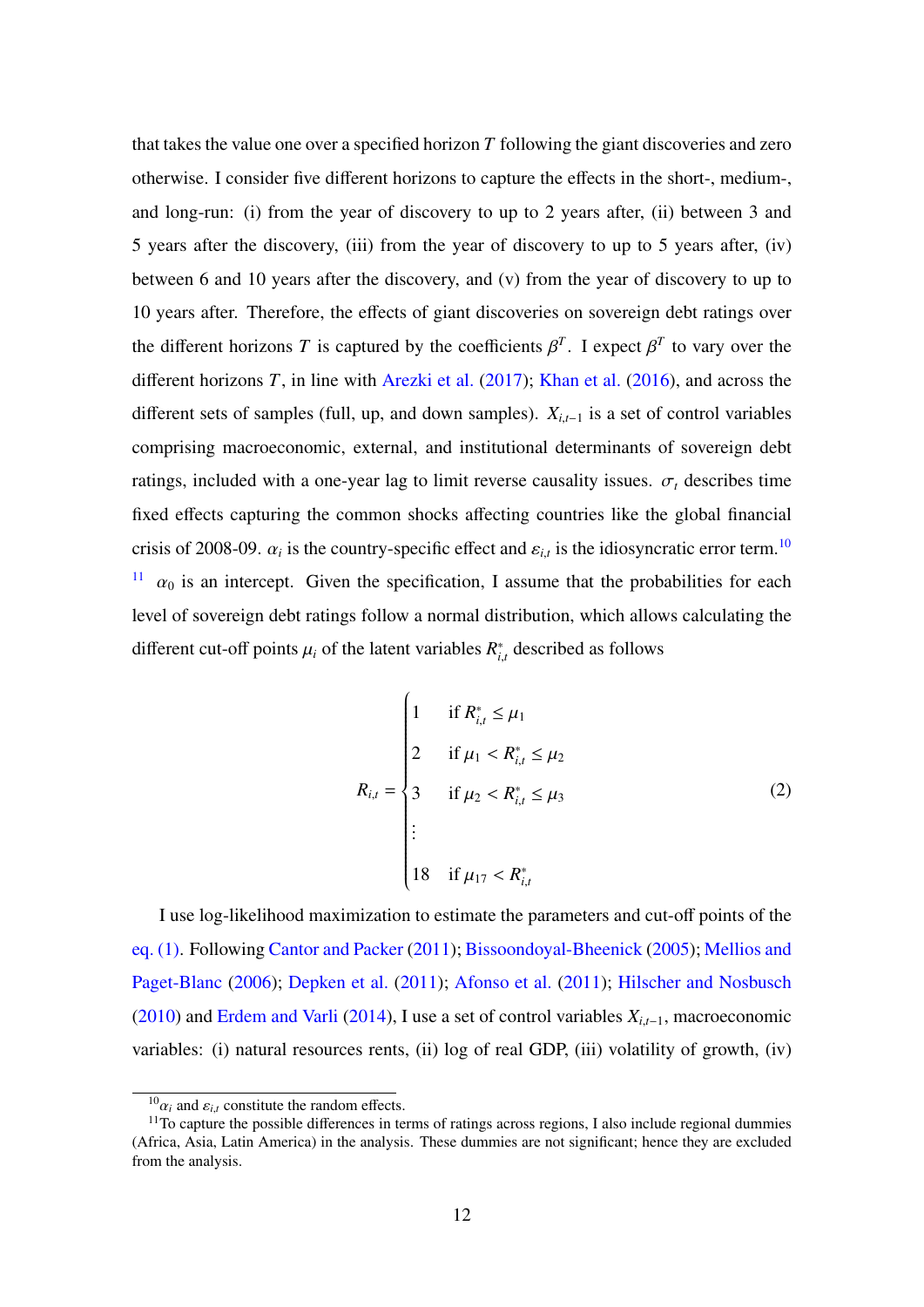total investments, (v) public debt, and (vi) history of default; external variables: (vi) international reserves, (vii) current account balance, (viii) log. of exchange rate, and (ix) financial openness index; and an institutional variable: (xi) ICRG index.

## <span id="page-12-0"></span>4 Results

In this section, I discuss the benchmark results. I first discuss the effects of giant discoveries on sovereign debt ratings for the full sample (see, [table 1\)](#page-14-0) before turning to the differentiated effects in the up (see, [table 2\)](#page-15-0) and down (see, [table 3\)](#page-17-0) samples. For each sample of countries, I capture the effect of giant discoveries on sovereign debt ratings over several horizons following discoveries: from the year of discovery to up to 2 years after (column 1), between 3 and 5 years after the discovery (column 2), from the year of discovery to up to 5 years after (column 3), between 6 and 10 years after the discovery (column 4), and from the year of discovery to up to 10 years after (column 5). I also report for each sample, the predicted probabilities for each level of sovereign ratings over the 10 years following giant discoveries and periods with no giant discoveries in [table B.9,](#page-31-0) in order to quantify the results. The [fig. 3](#page-12-1) displays them graphically.  $^{12}$  $^{12}$  $^{12}$   $^{13}$  $^{13}$  $^{13}$ 



<span id="page-12-1"></span>

Notes: This figures plots the predicted probabilities for each level of sovereign ratings in the 10 years following giant discoveries (blue and solid lines) and in periods with no giant discoveries (dashed and red lines), based on columns 5 of [table 1](#page-14-0) (Panel A), [table 2](#page-15-0) (Panel B) [table 3](#page-17-0) (Panel C).

<span id="page-12-2"></span><sup>&</sup>lt;sup>12</sup>The following results show that the information criteria (AIC, BIC) are lower in the up and down samples compared to the full sample, and the log-likelihoods for regressions are higher in the up and down samples compared to the full sample. These findings show that the choice of splitting the results across the up and down samples instead of the full sample is improving the specifications and the results.

<span id="page-12-3"></span> $13$ In [table B.8,](#page-31-1) the results without control variables are reported. It generally leads to similar results than the results found when control are added.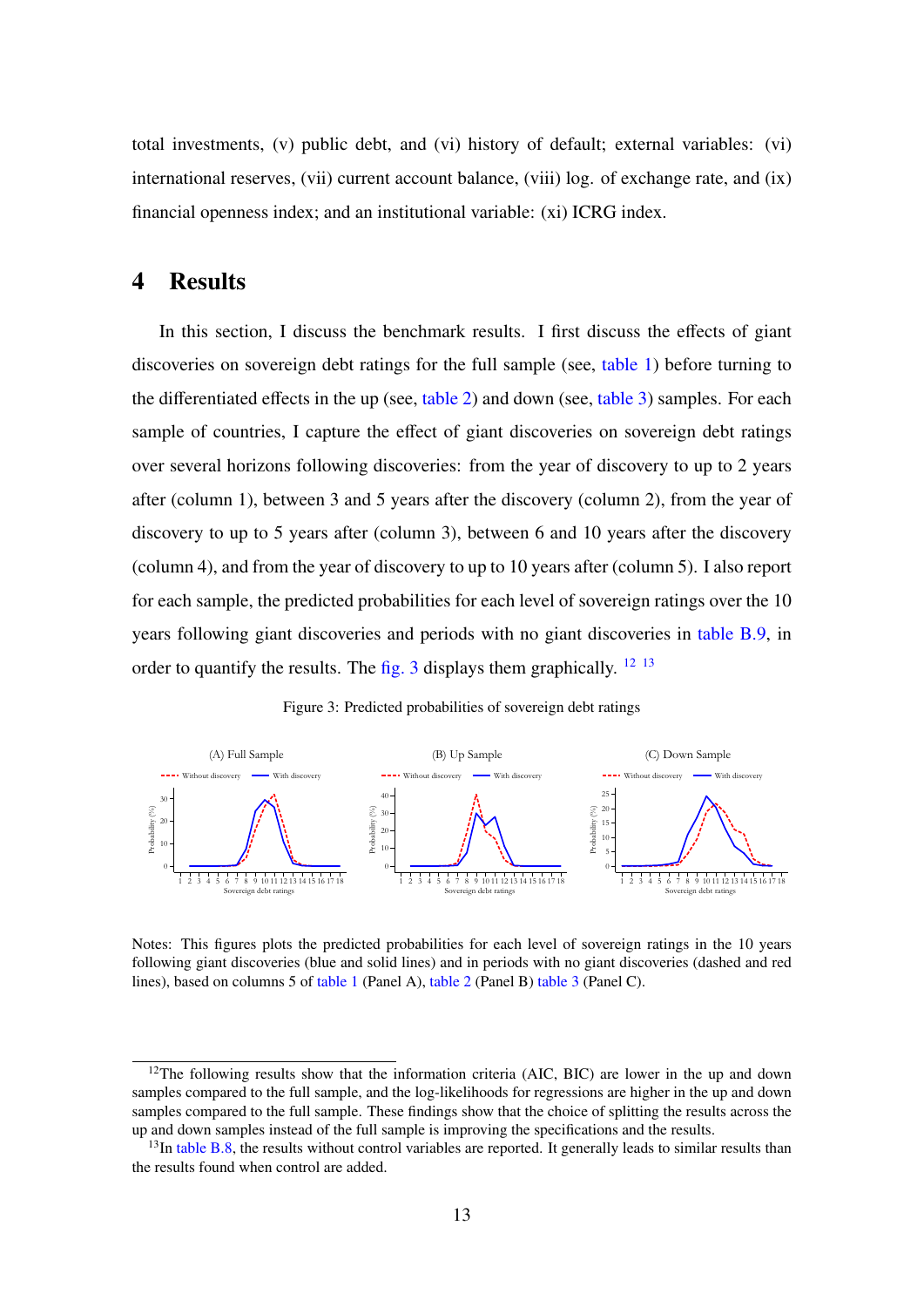#### 4.1 Effects of giant discoveries in the full sample

In the full sample of 28 countries (see, [table 1\)](#page-14-0), I find that giant discoveries have no significant effect on sovereign debt ratings over the 2 years (column 1), from the year 3 to up to 5 years (column 2), and the year 6 to up to 10 years (column 4), following the discoveries. However, this effect is negative and significant over the 5 (column 3) and 10 (column 5) years following the discoveries. As found by [Arezki et al.](#page-25-4) [\(2017\)](#page-25-4) and [Khan](#page-26-2) [et al.](#page-26-2) [\(2016\)](#page-26-2) for other variables, this finding suggests that it may take some time to have significant effects of giant discoveries on sovereign debt ratings, in line with the delay in the production of the resources. Moreover, this could reflect that the financial markets fail to anticipate the effects of giant discoveries on sovereign ratings in the short run.

As the coefficients cannot be interpreted, I plot the probabilities associated with each level of sovereign debt ratings in the 10 years following discoveries and periods without discoveries in [fig. 3](#page-12-1) (A), based on column 5 of [table 1.](#page-14-0) It reveals that the probability of having a rating inferior or equal to 10 (bad ratings) is higher when countries have giant discoveries than do not. In contrast, the likelihood of having a rating superior or equal to 11 (good ratings) is lower when countries have giant discoveries than do not. For instance, the probability of having a rating of 9 (speculative) is 24.5% in countries with giant discoveries, while it is 16.3% in countries without giant discoveries. The probability of having a rating of 12 (adequate payment capacity) is 10.7% in countries with giant discoveries, while it is 18.3% in countries without giant discoveries. This shows that having a giant discovery downgrades the probabilities of having relatively good ratings in the 10 years following the discoveries.

#### 4.2 Effects of giant discoveries in the up sample

In the up sample of 13 countries (see, [table 2\)](#page-15-0), I find that giant discoveries are negatively associated with sovereign debt ratings the first two years following discoveries and have no significant effects from the year 3 to up to 5 years, and over the five years, following the discoveries. From year 6 to up to 10 years and over the 10 years following the discoveries, the effects are positive and significant, confirming the stylized facts in [section 2.2.](#page-7-1) This finding shows that after controlling for other determinants of sovereign ratings, giant discoveries significantly increase sovereign debt ratings in the long run for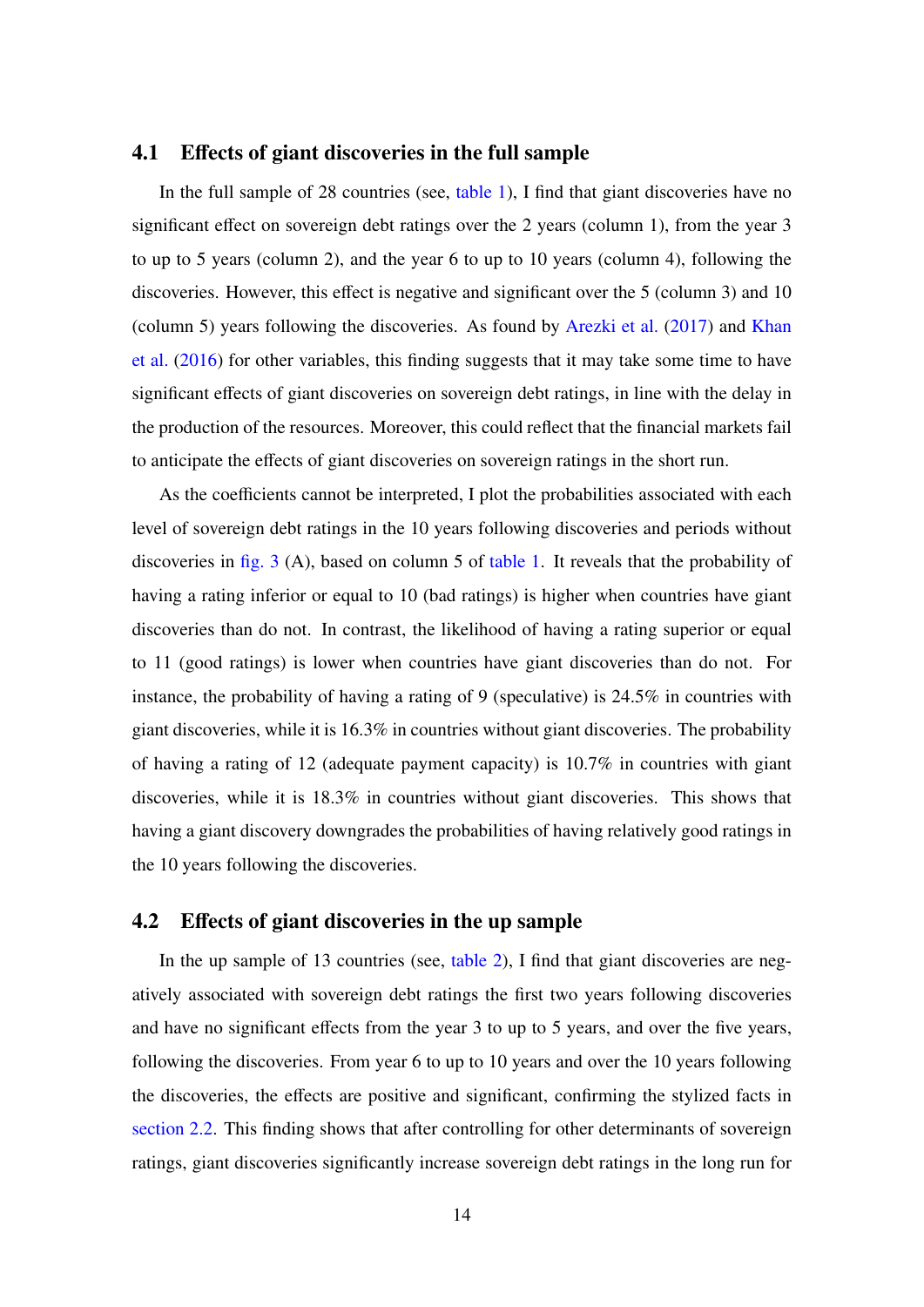<span id="page-14-0"></span>

|                                                 | (1)         | (2)         | (3)         | (4)         | (5)         |
|-------------------------------------------------|-------------|-------------|-------------|-------------|-------------|
| <b>Horizon T</b>                                | $[0,2]$     | [3,5]       | [0,5]       | [6,10]      | [0,10]      |
| Giant discoveries dummy (1 in the horizon T)    | $-0.067$    | $-0.122$    | $-0.205*$   | $-0.040$    | $-0.389***$ |
|                                                 | (0.112)     | (0.111)     | (0.116)     | (0.119)     | (0.147)     |
| Natural ressources rents, one-year lag          | $-0.038***$ | $-0.037***$ | $-0.038***$ | $-0.037***$ | $-0.036**$  |
|                                                 | (0.014)     | (0.014)     | (0.014)     | (0.014)     | (0.014)     |
| Log of real GDP, one-year lag                   | $0.571***$  | $0.567***$  | $0.585***$  | $0.563***$  | $0.582***$  |
|                                                 | (0.200)     | (0.201)     | (0.202)     | (0.200)     | (0.202)     |
| Volatility of growth, one-year lag              | $-0.105**$  | $-0.105**$  | $-0.099**$  | $-0.107**$  | $-0.093**$  |
|                                                 | (0.043)     | (0.043)     | (0.043)     | (0.043)     | (0.043)     |
| Total investments, one-year lag                 | $0.067***$  | $0.067***$  | $0.069***$  | $0.067***$  | $0.073***$  |
|                                                 | (0.016)     | (0.016)     | (0.017)     | (0.016)     | (0.017)     |
| Public debt, one-year lag                       | $-0.025***$ | $-0.025***$ | $-0.025***$ | $-0.026***$ | $-0.025***$ |
|                                                 | (0.004)     | (0.004)     | (0.004)     | (0.004)     | (0.004)     |
| History of default, one-year lag                | $-0.794***$ | $-0.769***$ | $-0.796***$ | $-0.783***$ | $-0.811***$ |
|                                                 | (0.205)     | (0.205)     | (0.205)     | (0.204)     | (0.205)     |
| Reserves, one-year lag                          | $0.055***$  | $0.054***$  | $0.055***$  | $0.054***$  | $0.054***$  |
|                                                 | (0.009)     | (0.009)     | (0.009)     | (0.009)     | (0.009)     |
| Current account balance, one-year lag           | 0.004       | 0.005       | 0.004       | 0.005       | 0.006       |
|                                                 | (0.010)     | (0.010)     | (0.010)     | (0.010)     | (0.010)     |
| Log of exchange rate (LCU / \$US), one-year lag | $0.216***$  | $0.219***$  | $0.222***$  | $0.215***$  | $0.223***$  |
|                                                 | (0.042)     | (0.042)     | (0.043)     | (0.042)     | (0.043)     |
| Financial openness index, one-year lag          | 1.979***    | 1.999***    | $2.014***$  | $1.972***$  | 1.979***    |
|                                                 | (0.270)     | (0.270)     | (0.271)     | (0.270)     | (0.270)     |
| ICRG index, one-year lag                        | 4.192***    | $4.233***$  | 4.336***    | 4.174***    | $4.503***$  |
|                                                 | (0.720)     | (0.722)     | (0.726)     | (0.719)     | (0.731)     |
| Constant                                        | $2.793***$  | $2.837***$  | $2.853***$  | 2.794 ***   | 2.870***    |
|                                                 | (0.862)     | (0.875)     | (0.878)     | (0.863)     | (0.883)     |
| <b>Observations</b>                             | 567         | 567         | 567         | 567         | 567         |
| <b>AIC</b>                                      | 1900.4      | 1899.6      | 1897.6      | 1900.7      | 1893.7      |
| <b>BIC</b>                                      | 2139.1      | 2138.3      | 2136.3      | 2139.4      | 2132.5      |
| <b>Time fixed-effects</b>                       | Yes         | Yes         | Yes         | Yes         | Yes         |
| Log-likelihood                                  | $-895.2$    | $-894.8$    | $-893.8$    | $-895.3$    | $-891.9$    |

Table 1: Benchmark results for Full sample, coefficients

some countries.

The probabilities associated with each level of sovereign debt ratings in the 10 years following discoveries and periods without discoveries in  $fig. 3$  (B), based on column 5 of [table 2.](#page-15-0) This chart shows that the probability of having a rating inferior or equal to 10 (bad ratings) is lower when countries have giant discoveries than do not. However, the likelihood of having a rating superior or equal to 11 (good ratings) is higher when countries have giant discoveries than do not. For instance, the probability of having a rating of 9 (speculative) is 29.9% in countries with giant discoveries, while it is 40.7%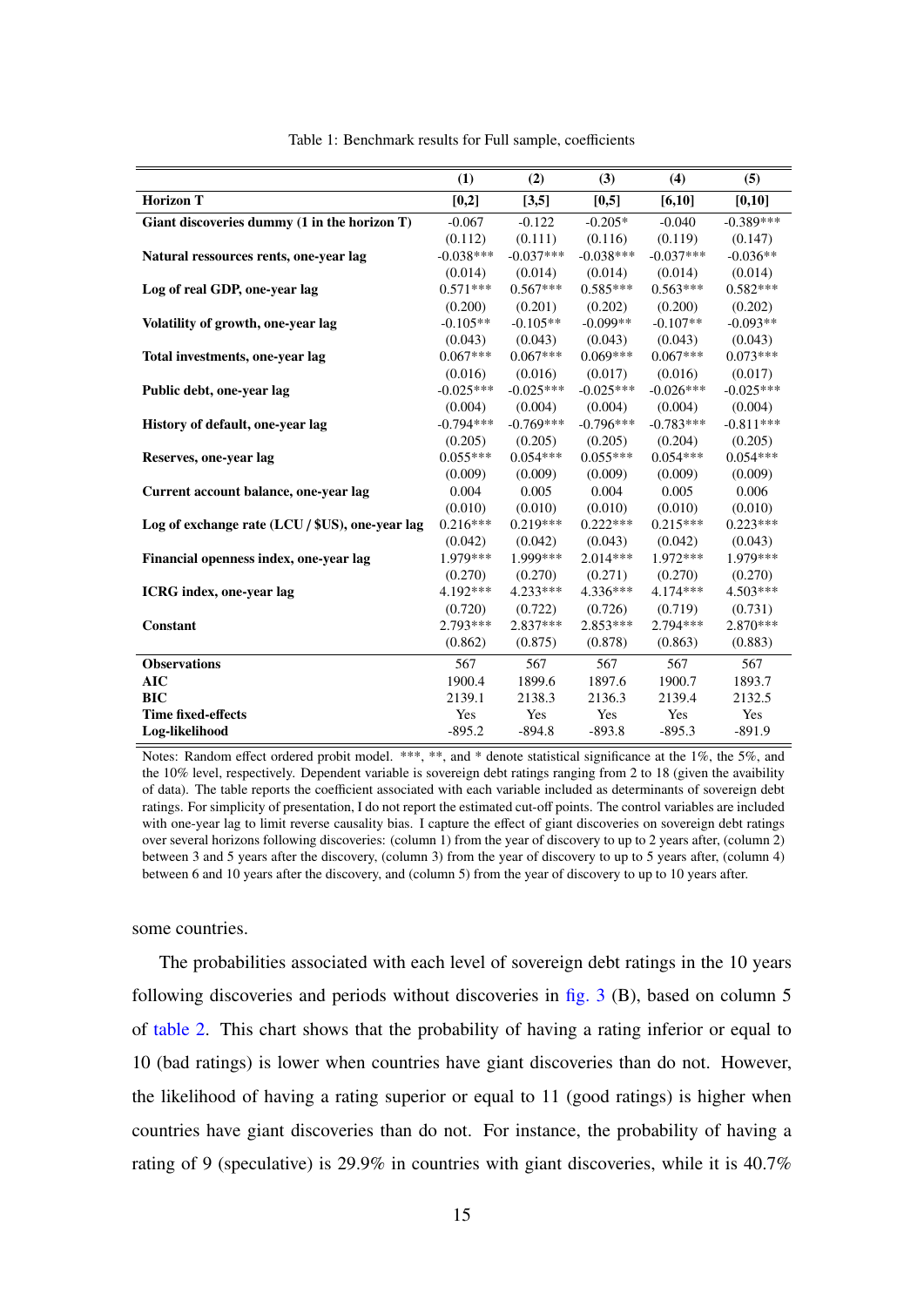<span id="page-15-0"></span>

|                                                 | (1)         | (2)         | (3)         | (4)         | (5)         |
|-------------------------------------------------|-------------|-------------|-------------|-------------|-------------|
| <b>Horizon T</b>                                | [0,2]       | [3,5]       | [0,5]       | [6,10]      | [0,10]      |
| Giant discoveries dummy (1 in the horizon T)    | $-0.447**$  | 0.264       | $-0.119$    | $0.539***$  | $0.609***$  |
|                                                 | (0.200)     | (0.181)     | (0.196)     | (0.191)     | (0.228)     |
| Natural ressources rents, one-year lag          | $-0.062***$ | $-0.063***$ | $-0.063***$ | $-0.068***$ | $-0.070***$ |
|                                                 | (0.020)     | (0.020)     | (0.020)     | (0.020)     | (0.020)     |
| Log of real GDP, one-year lag                   | $1.131***$  | $1.071***$  | $1.084***$  | $1.159***$  | 1.089***    |
|                                                 | (0.353)     | (0.350)     | (0.355)     | (0.363)     | (0.358)     |
| Volatility of growth, one-year lag              | $-0.276***$ | $-0.317***$ | $-0.309***$ | $-0.298***$ | $-0.349***$ |
|                                                 | (0.074)     | (0.071)     | (0.073)     | (0.072)     | (0.072)     |
| Total investments, one-year lag                 | $0.066**$   | $0.060*$    | $0.066**$   | 0.051       | 0.038       |
|                                                 | (0.032)     | (0.032)     | (0.032)     | (0.032)     | (0.033)     |
| Public debt, one-year lag                       | $-0.025***$ | $-0.025***$ | $-0.024***$ | $-0.023***$ | $-0.024***$ |
|                                                 | (0.008)     | (0.008)     | (0.008)     | (0.008)     | (0.008)     |
| History of default, one-year lag                | $-0.571$    | $-0.521$    | $-0.457$    | $-0.457$    | $-0.450$    |
|                                                 | (0.362)     | (0.361)     | (0.359)     | (0.363)     | (0.364)     |
| Reserves, one-year lag                          | 0.023       | $0.025*$    | 0.023       | 0.023       | $0.026*$    |
|                                                 | (0.015)     | (0.015)     | (0.015)     | (0.015)     | (0.015)     |
| Current account balance, one-year lag           | $-0.012$    | $-0.016$    | $-0.013$    | $-0.013$    | $-0.020$    |
|                                                 | (0.022)     | (0.022)     | (0.022)     | (0.022)     | (0.022)     |
| Log of exchange rate (LCU / \$US), one-year lag | $0.332***$  | $0.318***$  | $0.334***$  | $0.341***$  | $0.313***$  |
|                                                 | (0.059)     | (0.059)     | (0.059)     | (0.059)     | (0.058)     |
| Financial openness index, one-year lag          | $2.050***$  | $2.005***$  | 1.912***    | $2.174***$  | $2.232***$  |
|                                                 | (0.509)     | (0.508)     | (0.505)     | (0.516)     | (0.520)     |
| ICRG index, one-year lag                        | 5.707***    | 5.452***    | $5.613***$  | $5.621***$  | $5.213***$  |
|                                                 | (0.921)     | (0.917)     | (0.925)     | (0.919)     | (0.924)     |
| Constant                                        | 4.890**     | 4.818**     | $4.962**$   | $5.209**$   | $5.097**$   |
|                                                 | (2.155)     | (2.127)     | (2.188)     | (2.296)     | (2.249)     |
| <b>Observations</b>                             | 274         | 274         | 274         | 274         | 274         |
| <b>AIC</b>                                      | 876.4       | 879.3       | 881.1       | 873.4       | 874.3       |
| <b>BIC</b>                                      | 1071.6      | 1074.4      | 1076.2      | 1068.5      | 1069.4      |
| <b>Time fixed-effects</b>                       | Yes         | Yes         | Yes         | Yes         | Yes         |
| Log-likelihood                                  | $-384.2$    | $-385.7$    | $-386.5$    | $-382.7$    | $-383.1$    |

Table 2: Benchmark results for Up sample, coefficients

in countries without giant discoveries. The probability of having a rating of 12 (adequate payment capacity) is 11.1% in countries with giant discoveries, while it is 3.4% in countries without giant discoveries. This finding is opposite to what I found in the full sample, which falls short of capturing the differentiated effects. Next, I further investigate the effects of giant discoveries in the sample of down countries.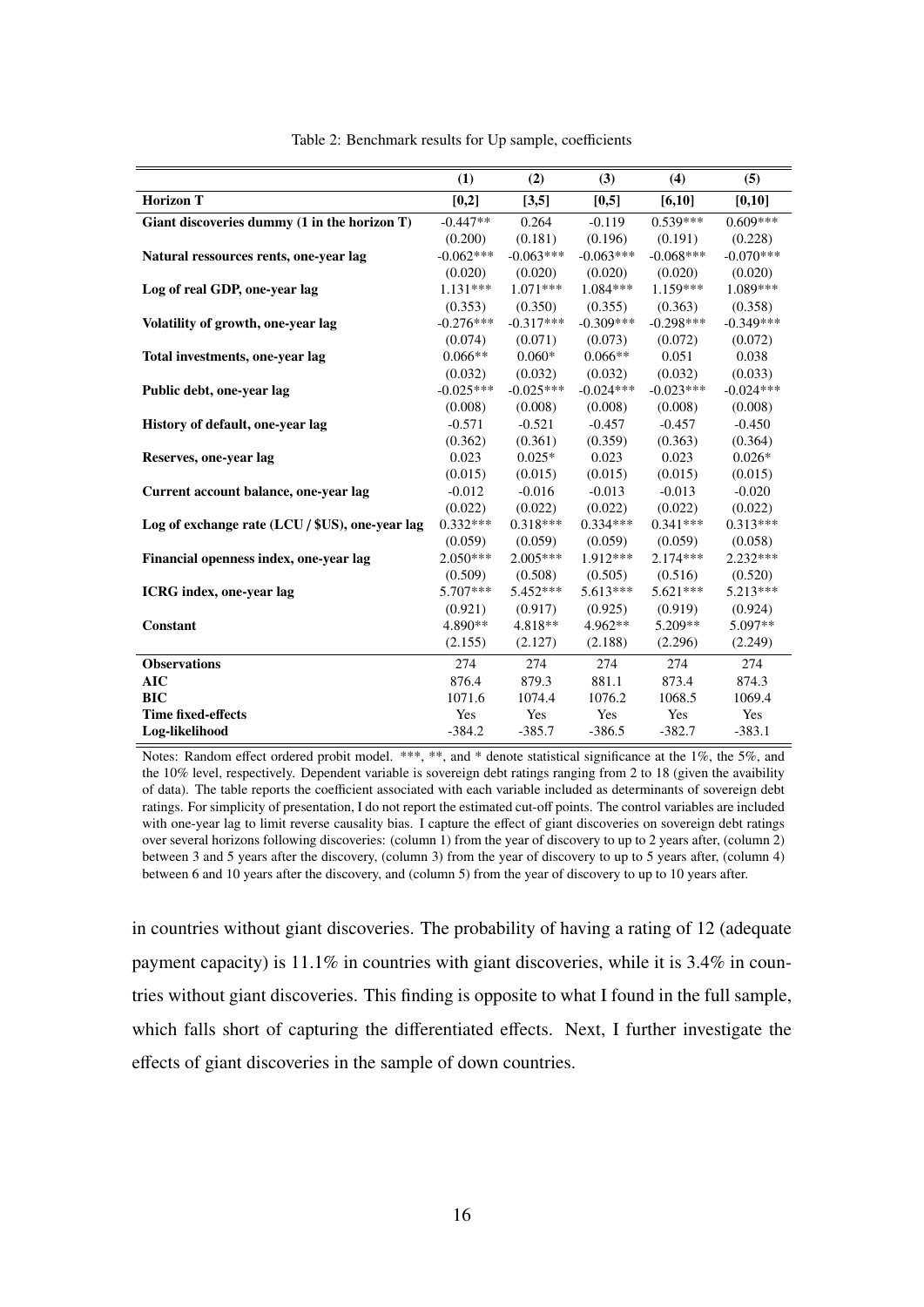#### 4.3 Effects of giant discoveries in the down sample

In the down sample of 15 countries (see, [table 3\)](#page-17-0), I find that giant discoveries have no significant effect on sovereign debt ratings over the 2 and 5 years following the discoveries. However, the effect is significant and negative for the horizons, from the year 3 to up to 5 years, from the year 6 to up to 10 years, and over the 10 years, following the discoveries. Therefore, the long-run results are like what is found in the full sample and contrary to what is found in the up sample, in line with the stylized facts in [section 2.2.](#page-7-1) This finding shows that after controlling for other determinants of sovereign ratings, giant discoveries significantly decrease sovereign debt ratings in the long run for some countries.

The probabilities associated with each level of sovereign debt ratings in the 10 years following discoveries and periods without discoveries in fig.  $3$  (C), based on column  $5$ of [table 3.](#page-17-0) This figure shows that the probability of having a rating inferior or equal to 10 (bad ratings) is lower when countries have giant discoveries than do not. However, the likelihood of having a rating superior or equal to 11 (good ratings) is higher when countries have giant discoveries than do not. For instance, the probability of having a rating of 9 (speculative) is 16.9% in countries with giant discoveries, while it is 9.4% in countries without giant discoveries. The probability of having a rating of 12 (adequate payment capacity) is 13% in countries with giant discoveries, while it is 18.5% in countries without giant discoveries.

#### 4.4 Effects of control variables

Besides, I provide some interpretations of the control variables. I find that total investments, international reserves, financial openness, and ICRG are consistently positively associated with sovereign debt ratings across all samples. Also, the log. of real GDP and the log. of the exchange rate (+ means depreciation) are positively associated with ratings in the full and up samples. The current account has a positive effect on the down sample. However, public debt has a significant and negative effect on ratings, which is consistent across samples, natural resource rents and volatility of growth are negatively associated with ratings in the full and up samples, and history of default has a significant and negative effect on ratings in the full and down sample. In sum, these findings confirm the results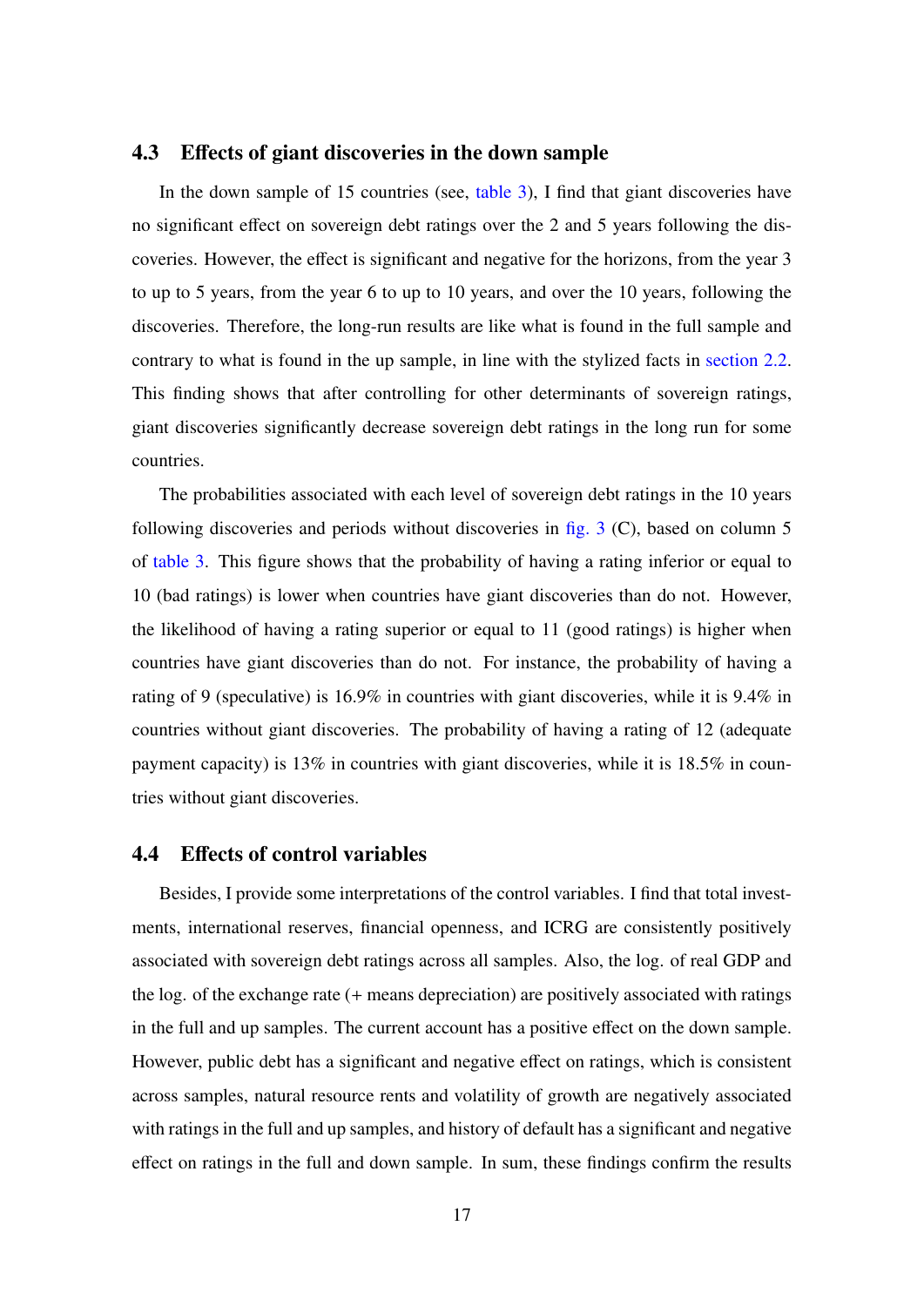<span id="page-17-0"></span>

|                                                 | (1)         | (2)         | (3)         | (4)         | (5)         |
|-------------------------------------------------|-------------|-------------|-------------|-------------|-------------|
| <b>Horizon T</b>                                | [0,2]       | [3,5]       | [0, 5]      | [6,10]      | [0,10]      |
| Giant discoveries dummy (1 in the horizon T)    | 0.231       | $-0.458***$ | $-0.259$    | $-0.292*$   | $-1.037***$ |
|                                                 | (0.154)     | (0.155)     | (0.166)     | (0.174)     | (0.236)     |
| Natural ressources rents, one-year lag          | $-0.002$    | 0.001       | $-0.004$    | $-0.006$    | $-0.004$    |
|                                                 | (0.023)     | (0.023)     | (0.023)     | (0.023)     | (0.024)     |
| Log of real GDP, one-year lag                   | 0.320       | 0.330       | 0.341       | 0.310       | 0.287       |
|                                                 | (0.309)     | (0.318)     | (0.310)     | (0.309)     | (0.336)     |
| Volatility of growth, one-year lag              | 0.056       | 0.069       | 0.052       | 0.055       | 0.084       |
|                                                 | (0.059)     | (0.059)     | (0.059)     | (0.058)     | (0.060)     |
| Total investments, one-year lag                 | $0.121***$  | $0.126***$  | $0.126***$  | $0.121***$  | $0.132***$  |
|                                                 | (0.023)     | (0.023)     | (0.023)     | (0.023)     | (0.024)     |
| Public debt, one-year lag                       | $-0.025***$ | $-0.024***$ | $-0.025***$ | $-0.026***$ | $-0.026***$ |
|                                                 | (0.005)     | (0.005)     | (0.005)     | (0.005)     | (0.005)     |
| History of default, one-year lag                | $-1.064***$ | $-1.054***$ | $-1.085***$ | $-1.091***$ | $-1.135***$ |
|                                                 | (0.301)     | (0.304)     | (0.302)     | (0.300)     | (0.308)     |
| Reserves, one-year lag                          | $0.093***$  | $0.097***$  | $0.097***$  | $0.091***$  | $0.097***$  |
|                                                 | (0.014)     | (0.014)     | (0.014)     | (0.014)     | (0.014)     |
| Current account balance, one-year lag           | $0.025*$    | $0.024*$    | $0.023*$    | $0.026*$    | $0.027**$   |
|                                                 | (0.013)     | (0.013)     | (0.013)     | (0.013)     | (0.014)     |
| Log of exchange rate (LCU / \$US), one-year lag | 0.125       | 0.127       | 0.108       | 0.122       | 0.126       |
|                                                 | (0.121)     | (0.124)     | (0.122)     | (0.121)     | (0.129)     |
| Financial openness index, one-year lag          | 1.967***    | $2.128***$  | $2.052***$  | 1.959***    | 2.306***    |
|                                                 | (0.363)     | (0.370)     | (0.368)     | (0.363)     | (0.375)     |
| ICRG index, one-year lag                        | $2.816*$    | $3.017*$    | 2.592       | 2.704       | $2.931*$    |
|                                                 | (1.654)     | (1.659)     | (1.644)     | (1.647)     | (1.664)     |
| Constant                                        | $2.113**$   | $2.291**$   | $2.168**$   | $2.082**$   | 2.491**     |
|                                                 | (0.989)     | (1.067)     | (1.010)     | (0.980)     | (1.183)     |
| <b>Observations</b>                             | 293         | 293         | 293         | 293         | 293         |
| <b>AIC</b>                                      | 982.6       | 976.2       | 982.4       | 982.1       | 965.3       |
| <b>BIC</b>                                      | 1181.4      | 1174.9      | 1181.2      | 1180.8      | 1164.0      |
| <b>Time fixed-effects</b>                       | Yes         | Yes         | Yes         | Yes         | Yes         |
| Log-likelihood                                  | $-437.3$    | $-434.1$    | $-437.2$    | $-437.0$    | $-428.6$    |

Table 3: Benchmark results for Down sample, coefficients

found in the literature [\(Cantor and Packer,](#page-25-5) [2011;](#page-25-5) [Bissoondoyal-Bheenick,](#page-25-7) [2005;](#page-25-7) [Mellios](#page-26-10) [and Paget-Blanc,](#page-26-10) [2006;](#page-26-10) [Depken et al.,](#page-25-8) [2011;](#page-25-8) [Afonso et al.,](#page-25-9) [2011;](#page-25-9) [Hilscher and Nosbusch,](#page-26-13) [2010;](#page-26-13) [Erdem and Varli,](#page-26-12) [2014\)](#page-26-12).

Overall, our benchmark findings reveal that the effects of giant discoveries on sovereign debt ratings are neither systemically positive nor negative. They show that many countries will experience a deterioration of their financial conditions in the years following giant discoveries while others will enjoy an improvement. As we will see in [section 6,](#page-19-0) what matters for the effects of giant discoveries is the responses of governments to the news of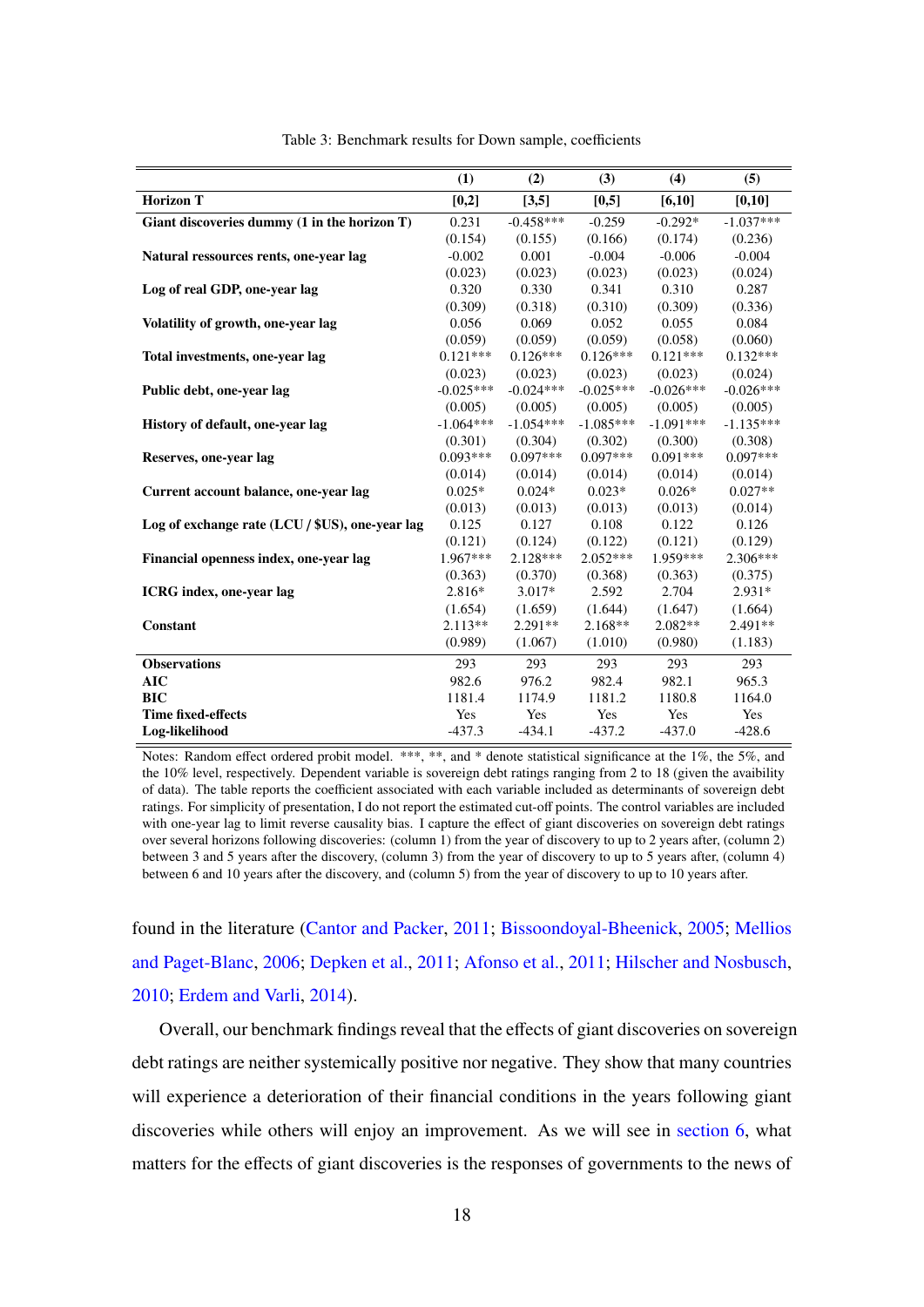<span id="page-18-0"></span>giant discoveries.

### 5 Robustness checks

In this section, I check the robustness of my benchmark findings. First, I include as regressors the history of giant discoveries. It is the sum of past discoveries since 1970 at a time of a new discovery. This variable will capture the learning effects. I assume that countries with a past history of giant discoveries have learned how to use and manage them better. Then, it will also explain the differentiated effects of giant discoveries on sovereign debt ratings. Second, I use other institutional and conflict variables, including political rights and internal conflicts, instead of the ICRG index, to capture the effects of institutions' quality and, more importantly, of conflicts. Indeed, as pointed out by [Lei](#page-26-5) [and Michaels](#page-26-5) [\(2014\)](#page-26-5) and [Tsui](#page-27-6) [\(2011\)](#page-27-6), giant discoveries are associated with an increase of armed conflicts and a change of institutional framework towards autocracy. Third, I check the sensitivity of my results by dropping extreme values in sovereign debt ratings.

#### 5.1 History of giant discoveries

When the history of giant discoveries is included, the results are reported in [tables B.10](#page-32-0) to [B.12,](#page-34-0) for the full, up, and down samples, respectively. They show that the history of giant discoveries has a positive and significant effect on sovereign debt ratings in full and up samples. In contrast, it has no significant impact on the down sample. This finding sustains the presence of learning effects in the full and up samples. Giant natural resources discoveries worldwide have generally led first to jubilation, and more often turned into disappointments. The jubilation ends because of economic imprudence and bad luck: profligate spending, heavy borrowing, oil price bust. Countries that have gone through this process often have learned how to manage their resources well to prevent them from losing access to capital markets. Nevertheless, the learning effects are not a panacea since I find that in countries with decreasing ratings, the history of giant discoveries has no significant impact on sovereign debt ratings. Moreover, our benchmark findings on the effects of new giant discoveries remain valid. They have negative and significant effects on sovereign debt ratings in the full and down samples, and a positive effect in the up samples.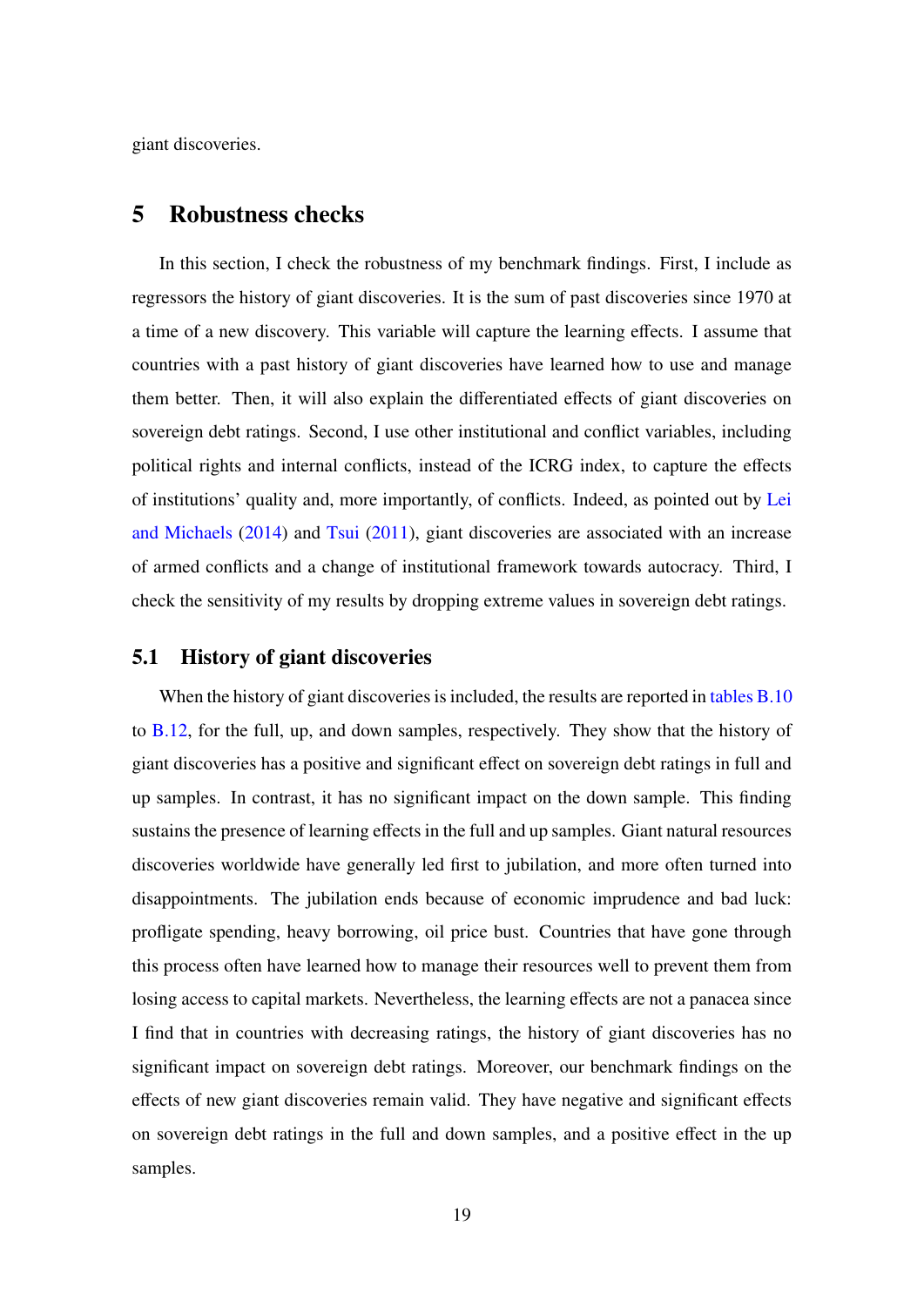#### 5.2 Controlling for political rights and internal conflicts

The results where the ICRG index is substituted by the political rights index and internal conflicts index are reported in [tables B.13](#page-35-0) to [B.15,](#page-37-0) for the full, up, and down samples, respectively. They indicate the robustness of the benchmark findings. Giant discoveries induce a decrease of sovereign debt ratings in the full and down samples over the long run, sometimes over the medium-term. In contrast, they have a positive effect on the up sample over the long run. Besides, I find that internal conflicts are positively associated with sovereign ratings in the full and up samples, showing that the absence of internal conflicts favors an increase of sovereign debt ratings. However, political rights have no significant effects on ratings.

# 5.3 Dropping country-year observations in the top 5% and bottom 5% of sovereign debt ratings

The results where country-year observations top 5% and bottom 5% of sovereign debt ratings are dropped out in the analysis are reported in [tables B.16](#page-38-0) to [B.18,](#page-40-0) for the full, up, and down samples, respectively. This is done so to reduce the influence of outliers with very high and low sovereign ratings. Extreme values of sovereign debt ratings do not drive the results; they are quite robust both qualitatively and quantitatively.

## <span id="page-19-0"></span>6 Transmission channels

I have shown that giant discoveries have a differentiated effect on sovereign debt ratings in different sets of countries. While some countries may experience an improvement in their financial conditions in the aftermath of giant discoveries, others may experience a deterioration. These differentiated effects depend on the behavior of many macroeconomic and political indicators resulting from the actions and policies taken in the discoveries' aftermath. What seems to matter is not only the resources but also how authorities respond to the news of the discovery of those resources. Therefore, I employ several intermediary variables, also known as critical for sovereign debt ratings (as shown in the benchmark results). The differentiated effects could come from differences in the reaction of public debt, real GDP (log.), volatility of growth, total investments,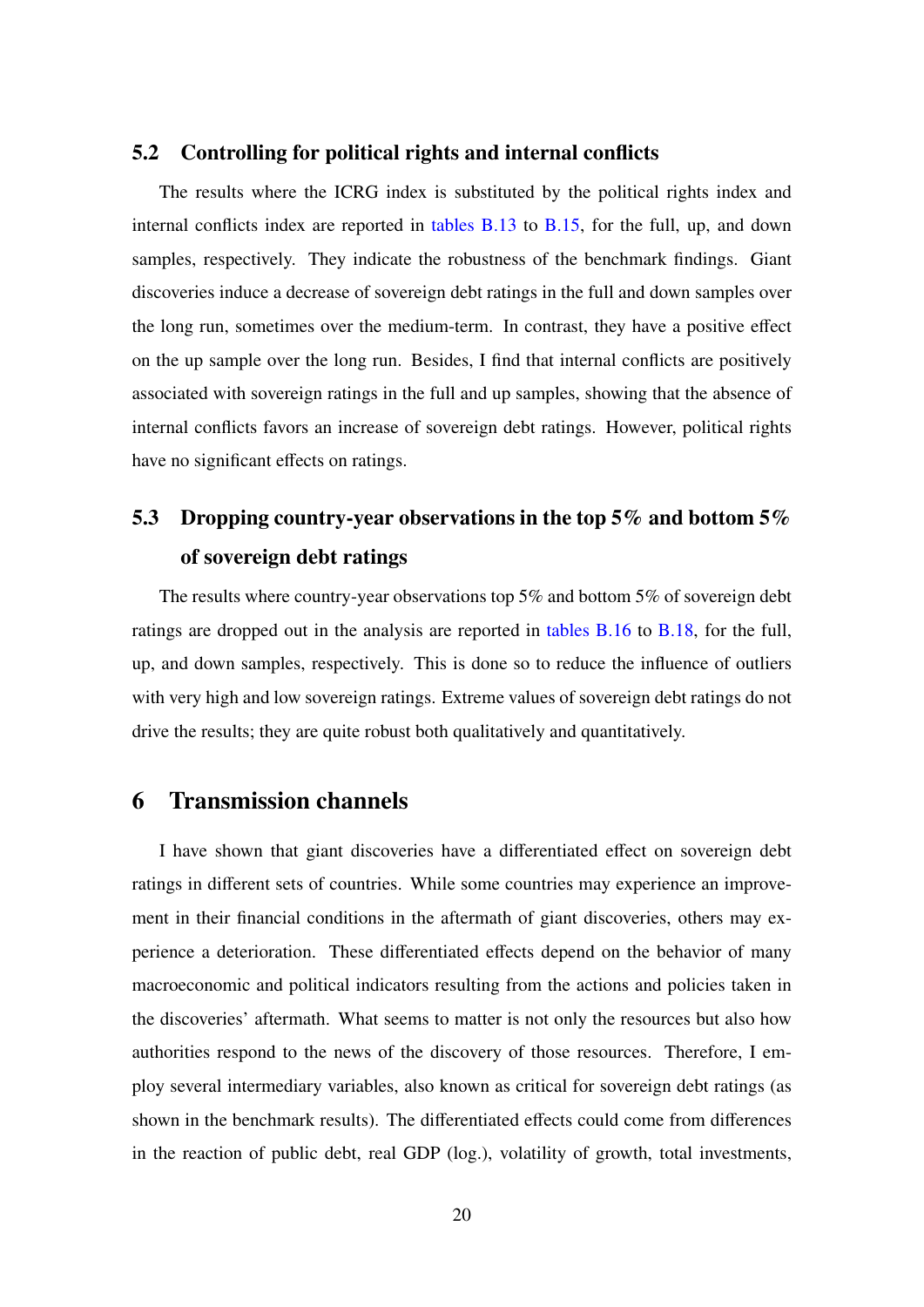international reserves, and institutions. These variables will allow me to capture the indirect effects of giant discoveries going through other determinants of sovereign debt ratings, consequently, highlighting possible transmissions channels. To shed light on the transmission channels, I estimate for each sample (full, up, and down), a panel fixed-effects model described as follows<sup>[14](#page-20-0)</sup>

$$
X_{i,t} = \alpha_0 + \beta^T D_i^T + Z_{i,t}\theta + \alpha_i + \sigma_t + time_i + \varepsilon_{i,t}
$$
\n(3)

where  $X_{i,t}$  represents the dependent variable used as a channel, including public debt, real GDP (log.), volatility of growth, total investments, international reserves, and institutions.  $D_i^T$  is a dummy that takes the value one over a specified horizon *T* following the giant discoveries and zero otherwise. As the effect of giant discoveries on sovereign debt ratings is consistently obtained over the long-run, I focus on the effects of giant discoveries on intermediary variables over the 10 years following discoveries.<sup>[15](#page-20-1)</sup>  $Z_{i,t}$  is the set of control variables including the history of default and output gap calculated using an HP filter on the log. of real GDP. I also use country-fixed effects  $\alpha_i$  to control for timeinvariants factors and unobserved heterogeneity, time-fixed effects  $\sigma_t$  to capture common shocks affecting countries, and country-specific time trend *time<sup>i</sup>* to capture the specific trend evolution of each intermediary variable.  $\alpha_0$  is an intercept and  $\varepsilon_{i,t}$  is the idiosyncratic error term. By estimating these models on the full, up, and down samples, separately, I can capture the differences responses of intermediary variables in each sample. The results are reported in [table B.19](#page-41-0)

#### 6.1 Public debt

The results in [table B.19](#page-41-0) (A) show that giant discoveries are associated with a decrease of public debt in the up sample over 10 years while they have no significant effect in the full and down samples. In the down sample, the effect while non-significant, is positive, showing that some countries could have increased public debt the years following discoveries. Recalling that in the benchmark findings I found that an increase of public debt is

<span id="page-20-0"></span><sup>&</sup>lt;sup>14</sup>[Driscoll and Kraay](#page-25-12) [\(1998\)](#page-25-12) robust standard errors are used to correct for the heteroskedasticity, the serial correlation, and the contemporaneous correlation of error terms.

<span id="page-20-1"></span><sup>&</sup>lt;sup>15</sup>The results for the other horizons can be obtained upon request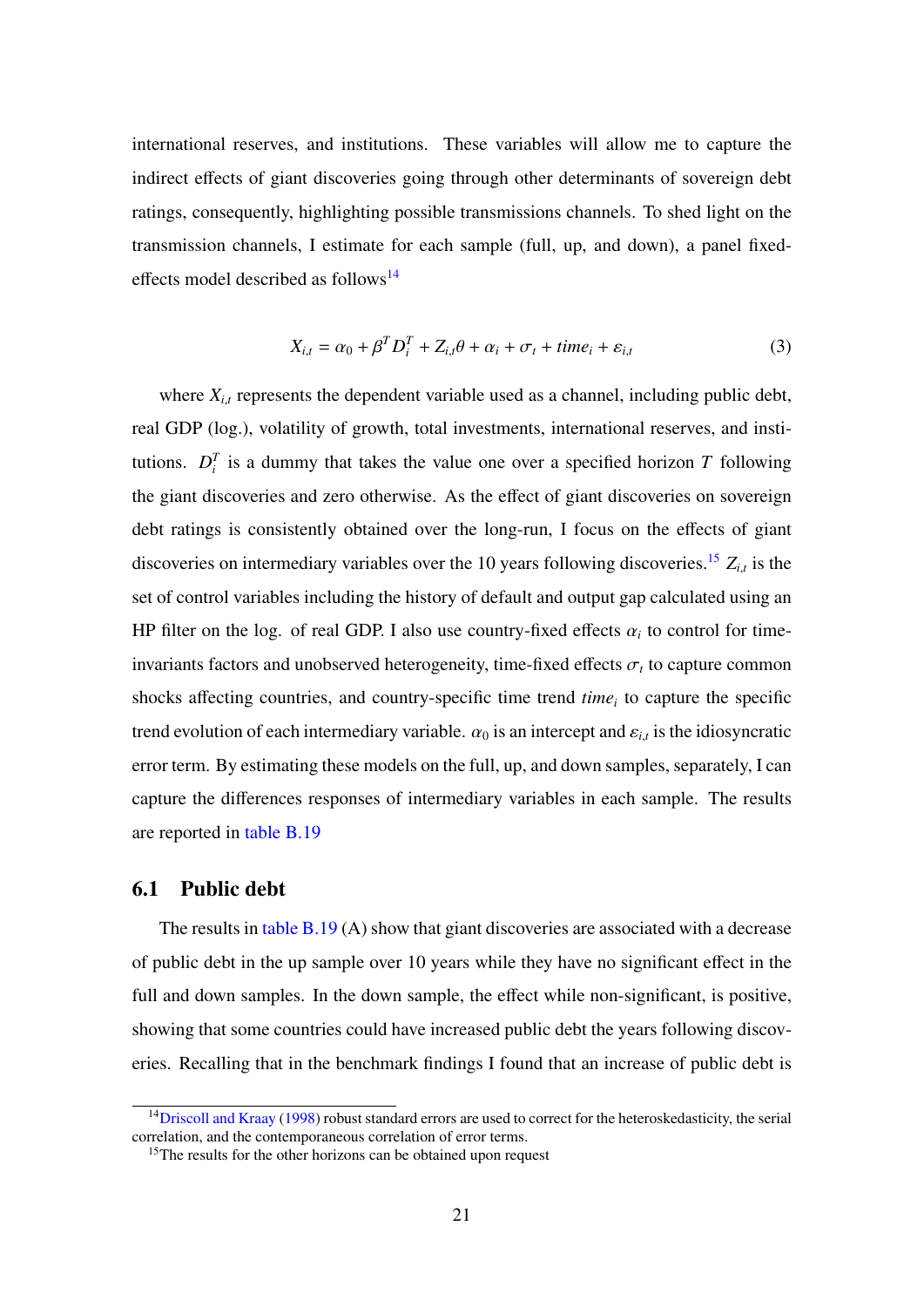strongly and negatively associated with sovereign debt ratings in each sample (in line with [Cantor and Packer,](#page-25-5) [2011;](#page-25-5) [Mellios and Paget-Blanc,](#page-26-10) [2006;](#page-26-10) [Afonso et al.,](#page-25-11) [2009;](#page-25-11) [Teixeira](#page-27-9) [et al.,](#page-27-9) [2018\)](#page-27-9), this finding suggests that giant discoveries lead to differentiated effects in the up and down samples of countries because of its differentiated effects on public debt. In some countries, debt is reduced following discoveries, and they have a positive effect on sovereign debt ratings (up sample); in others, debt increases even if it is non-significant, and discoveries have a negative effect (down sample). This result shows that the reaction of countries *vis-à-vis* debt and borrowing following the discoveries matter for the effects of discoveries on ratings, the years following this shock.

#### 6.2 Real GDP (log.)

The findings in [table B.19](#page-41-0) (B) reveal that giant discoveries tend to increase the real GDP over 10 years in the up sample while they do not affect real GDP in the full and down samples. This suggests that in countries where giant discoveries favor an increase of sovereign debt ratings, they also increase real GDP. In contrast, in countries with decreasing ratings, giant discoveries do not affect real GDP; however, the effects are negative although non-significant. I find that real GDP is strongly and positively associated with sovereign debt rating (see also, [Cantor and Packer,](#page-25-5) [2011;](#page-25-5) [Bissoondoyal-Bheenick,](#page-25-7) [2005;](#page-25-7) [Mellios and Paget-Blanc,](#page-26-10) [2006;](#page-26-10) [Afonso et al.,](#page-25-11) [2009;](#page-25-11) [Teixeira et al.,](#page-27-9) [2018\)](#page-27-9). Therefore, the differentiated effects of giant discoveries on ratings in the up and down samples can be a result of the differentiated effects of giant discoveries on real GDP in these samples. This shows that real GDP represents a channel through which giant discoveries affect ratings.

### 6.3 Volatility of economic growth

My results in [table B.19](#page-41-0) (C) suggest that giant discoveries are associated with an increase of the volatility of growth in the full and down samples over 10 years while it has no significant effect on it in the up sample. Therefore, in countries where giant discoveries deteriorate ratings, they also induce a macroeconomic instability characterized by growth volatility. Knowing that I find that the volatility of growth is negatively associated with sovereign debt ratings in the benchmark findings, a result confirmed by [Hassan and](#page-26-16) [Wu](#page-26-16) [\(2015\)](#page-26-16), these results reveal that giant discoveries induce a deterioration of financial conditions in the set of countries with decreasing ratings through an increase of their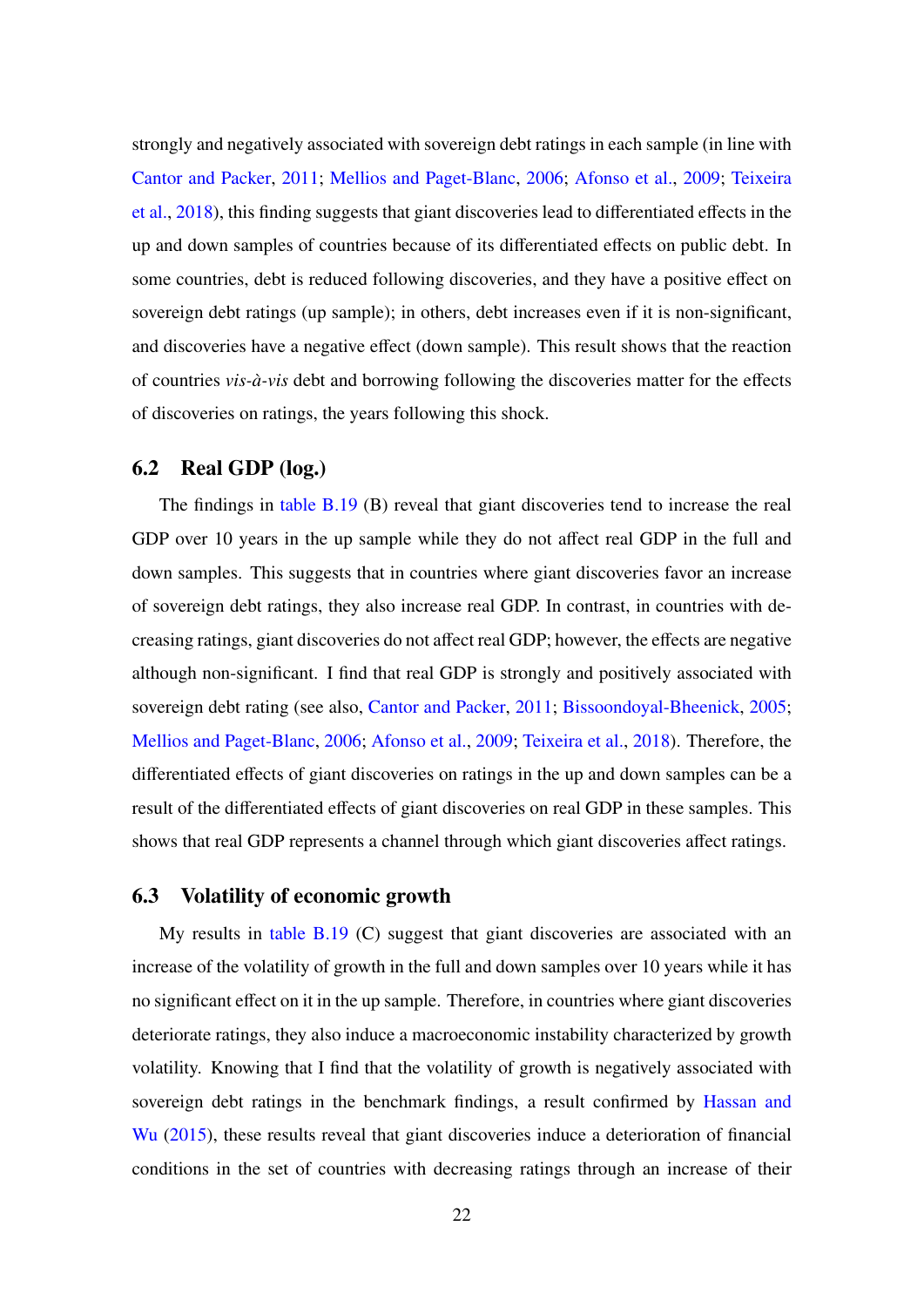growth volatility.<sup>[16](#page-22-0)</sup> This may be linked to conflicts (see, [Tsui,](#page-27-6) [2011;](#page-27-6) [Lei and Michaels,](#page-26-5) [2014\)](#page-26-5), volatility of terms of trade (see, [Hilscher and Nosbusch,](#page-26-13) [2010;](#page-26-13) [Erdem and Varli,](#page-26-12) [2014\)](#page-26-12), and bad policies management of the resources.

#### 6.4 Total investments

The findings in [table B.19](#page-41-0) (D) suggest that giant discoveries induce an increase of total investments in the up sample over 10 years while they have a negative and significant effect in the down sample. Recalling that I find that total investments are positively associated with sovereign debt ratings across all samples in the benchmark results (see, [Afonso et al.,](#page-25-9) [2011;](#page-25-9) [Arezki et al.,](#page-25-4) [2017;](#page-25-4) [Mellios and Paget-Blanc,](#page-26-10) [2006;](#page-26-10) [Teixeira et al.,](#page-27-9) [2018\)](#page-27-9), these findings show that giant discoveries, when associated with an increase of investments, induce an improvement of financial conditions, however, when associated with a decrease of investments induce a deterioration of financial conditions. Therefore, investments are a possible channel through which giant discoveries affect sovereign debt ratings.

#### 6.5 International reserves

My results in [table B.19](#page-41-0) (E) point to a positive association between giant discoveries and international reserves over 10 years in the up sample whereas there is no significant relationship in the full and down samples. These results suggest that giant discoveries favor an increase of sovereign debt ratings in the up sample because they also induce an increase of foreign reserves. Besides, I show that international reserves are significantly and positively associated with higher sovereign debt ratings across all samples in the benchmark findings, in line with [Mellios and Paget-Blanc](#page-26-10) [\(2006\)](#page-26-10); [Erdem and Varli](#page-26-12) [\(2014\)](#page-26-12). Indeed, international reserves increase with higher exports and imports and allow countries to cope with debt payments. Consequently, international reserves are one possible channel variable through which giant discoveries affect sovereign debt ratings.

<span id="page-22-0"></span><sup>&</sup>lt;sup>16</sup>Moreover, [Ramey and Ramey](#page-27-11) [\(1994\)](#page-27-11) find that countries with higher volatility of their economic growth tend to have a lower economic growth rate.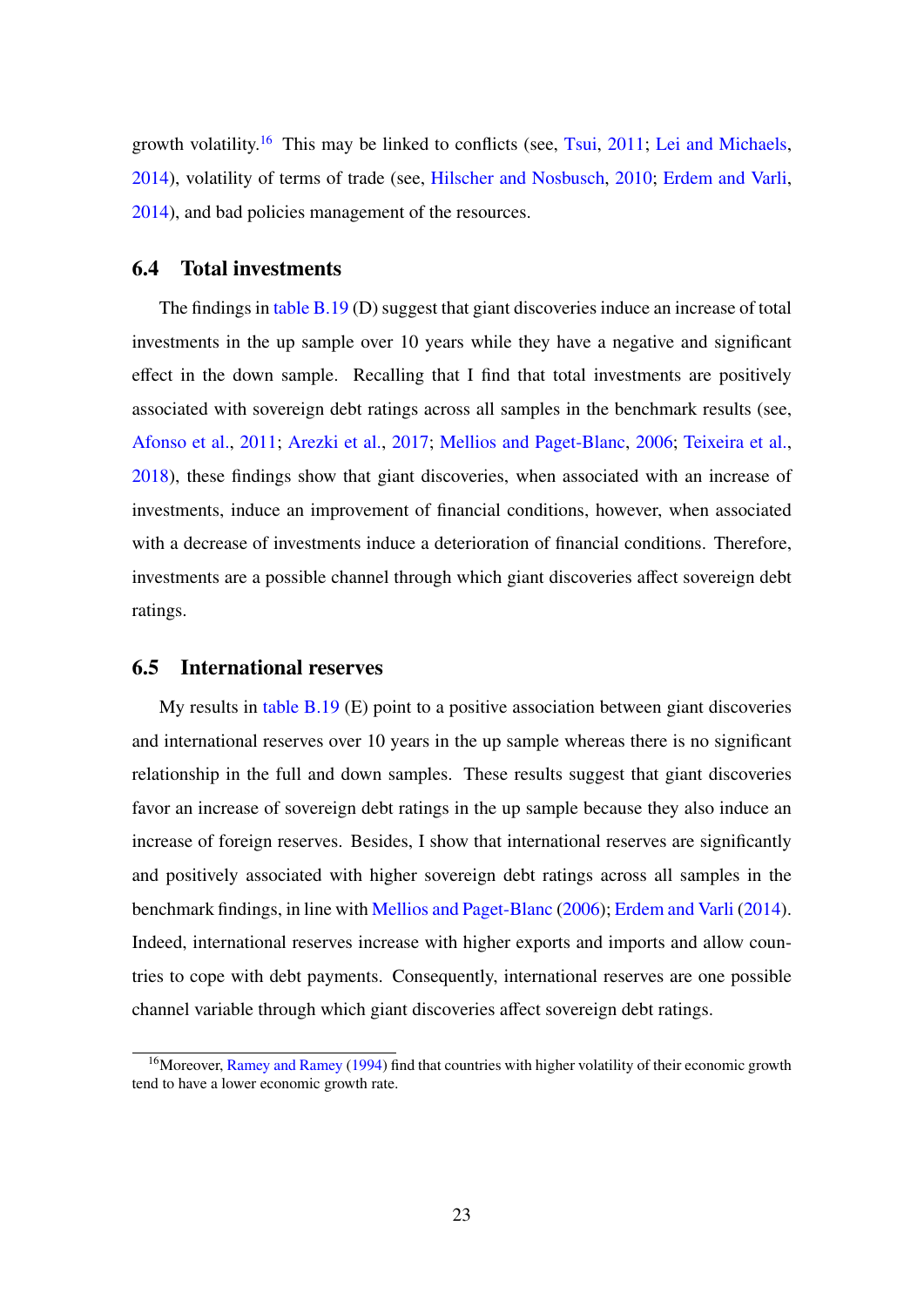#### 6.6 Institutions

The findings in [table B.19](#page-41-0) (F) show that giant discoveries are associated with an increase of institutional quality in the full and up samples while they have no significant effect on institutions in the down sample. Given that I find that institutions are positively associated with sovereign debt ratings across all samples in the benchmark findings (see also, [Mellios and Paget-Blanc,](#page-26-10) [2006;](#page-26-10) [Erdem and Varli,](#page-26-12) [2014;](#page-26-12) [Teixeira et al.,](#page-27-9) [2018\)](#page-27-9), these results show that the differentiated effects of giant discoveries on ratings in the up and down samples could be a result of the differentiated effects of giant discoveries on institutions.

To sum up, this section shows that beyond the differentiated direct effects of giant discoveries found in the benchmark results, giant discoveries also may have differentiated effects through several channels including public debt, level of development, volatility of growth, total investments, international reserves, and institutions. Consequently, the differentiated effects of giant discoveries on sovereign debt ratings also depend on the behavior of some macroeconomic and political indicators resulting from the actions and policies taken in the discoveries' aftermath. What seems to matter is not only the resources but also how authorities respond to the news of the discovery of those resources.

## <span id="page-23-0"></span>7 Conclusion

In this paper, I shed light on the effects of giant discoveries of natural resources (oil, natural gas, minerals) on sovereign debt ratings in the short- and long-run, which have been overlooked by the literature. Specifically, I show evidence of the differentiated effects of giant discoveries in different countries. To do so, I use a sample of 28 developing and emerging countries, divided into two sets of countries: countries with increasing ratings in the aftermath of giant discoveries (up sample) and decreasing ratings in the aftermath of giant discoveries (down sample), over the period 1990-2014. I further apply a random effect ordered probit models on the full, up, and down samples to check the assumptions that countries may experience a differentiated effect of giant discoveries on their sovereign debt ratings. After controlling for several determinants of sovereign debt ratings, I find that giant discoveries generate differentiated effects, in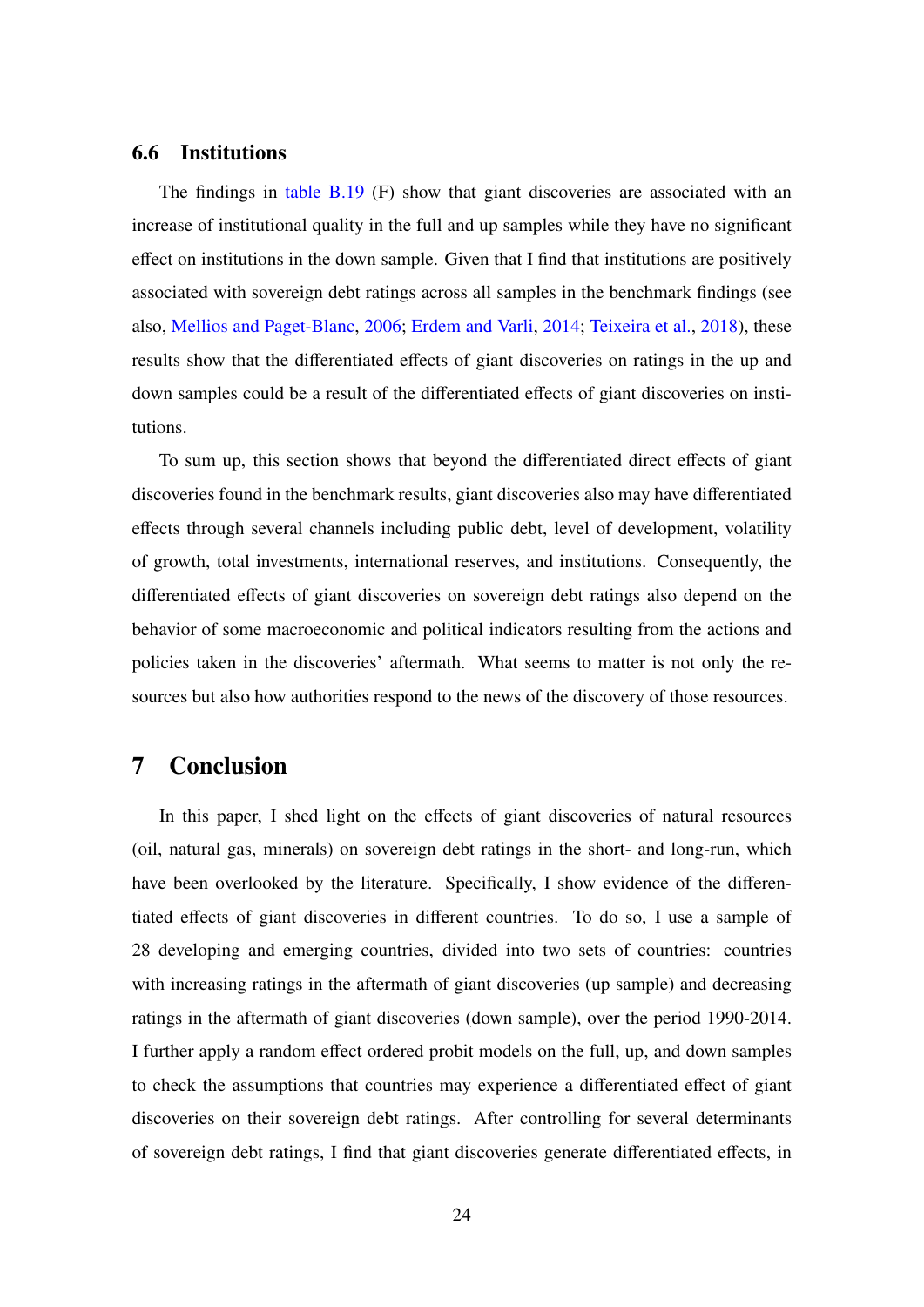which some countries experience an improvement of their sovereign ratings while others experience a deterioration of financial conditions. This result shows that the outcome of giant discoveries on ratings is sensitive to the group of countries studied. I also find the evidence of possible learning effects of giant discoveries in countries with increasing sovereign debt ratings, as the history of past discoveries is positively associated with sovereign debt ratings, which is not the case for countries with decreasing ratings. This suggests that while some countries have learned from the past, others have remained at least identical or worse, taking on more often irrelevant actions and policies, the years following discoveries.

More importantly, I show that these differentiated effects depend on the behavior of several macroeconomic and political indicators resulting from the actions and policies taken in the aftermath of the discoveries. I find that giant discoveries also have differentiated effects through some channels, including public debt, level of development, volatility of growth, total investments, international reserves, and institutions. Indeed, a country which jubilates, borrows much, strongly increases debt and deficit, has some institutional concerns following the discoveries, and fails to repay its debt in the future, will experience a deterioration of its ratings. In contrast, a country that is much more prudent regarding its debt sustainability, its use of the new resources, and invests appropriately following the discoveries will improve its ratings.

Overall, this paper shows that giant discoveries are good predictors of sovereign debt ratings and that ratings' agencies and governments should pay attention to them. Also, what seems to matter is not only the resources but also how governments respond to the news of the discovery of those resources. Therefore, taking the right actions and policies, having better management of natural resources, will help countries prevent a deterioration of their financial conditions and increase their access to international capital markets.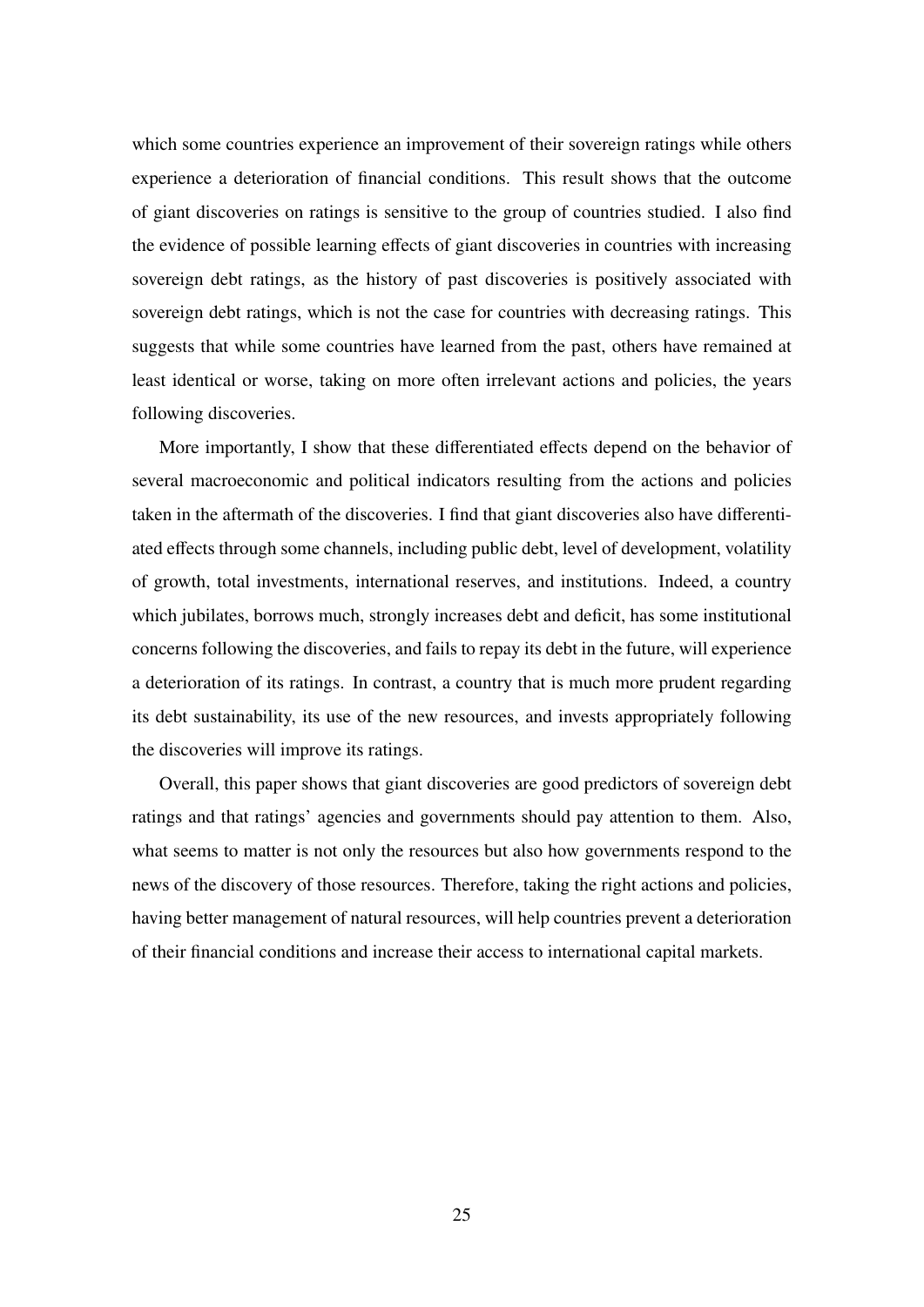## References

- <span id="page-25-3"></span>Acemoglu, D., S. Johnson, J. Robinson, and Y. Thaicharoen (2003): "Institutional causes, macroeconomic symptoms: volatility, crises and growth," *Journal of monetary economics*, 50, 49–123.
- <span id="page-25-11"></span>Afonso, A., P. Gomes, and P. Rother (2009): "Ordered response models for sovereign debt ratings," *Applied Economics Letters*, 16, 769–773.

<span id="page-25-9"></span> $-$  (2011): "Short- and long-run determinants of sovereign debt credit ratings," *International Journal of Finance and Economics*, 16, 1–15.

- <span id="page-25-10"></span>Andreasen, E. and P. Valenzuela (2016): "Financial openness, domestic financial development and credit ratings," *Finance Research Letters*, 16, 11–18.
- <span id="page-25-4"></span>Arezki, R., V. A. Ramey, and L. Sheng (2017): "News shocks in open economies: Evidence from giant oil discoveries," *Quarterly Journal of Economics*, 132, 103–155.
- <span id="page-25-2"></span>BAWUMIA, M. AND H. HALLAND (2017): "Oil discovery and macroeconomic management: The recent Ghanaian experience," *Policy Research Working Paper*, 220.
- <span id="page-25-7"></span>BISSOONDOYAL-BHEENICK, E. (2005): "An analysis of the determinants of sovereign ratings," *Global Finance Journal*, 15, 251–280.
- <span id="page-25-5"></span>Cantor, R. M. and F. Packer (2011): "Determinants and Impact of Sovereign Credit Ratings," *SSRN Electronic Journal*.
- <span id="page-25-6"></span>Chen, S. S., H. Y. Chen, C. C. Chang, and S. L. Yang (2016): "The relation between sovereign credit rating revisions and economic growth," *Journal of Banking and Finance*, 64, 90–100.
- <span id="page-25-13"></span>Chinn, M. D. and H. Ito (2008): "A New Measure of Financial Openness," *Journal of Comparative Policy Analysis: Research and Practice*, 10, 309–322.
- <span id="page-25-1"></span>Collier, P. and A. Hoeffler (2005): "Resource rents, governance, and conflict," *Journal of conflict resolution*, 49, 625–633.
- <span id="page-25-0"></span>Corden, W. M. and J. P. Neary (1982): "Booming sector and de-industrialisation in a small open economy." *University of Stockholm, Institute for International Economic Studies, Reprint Series*, 204, 825–848.
- <span id="page-25-8"></span>DEPKEN, C. A., C. L. LAFOUNTAIN, AND R. B. BUTTERS (2011): "Corruption and Creditworthiness: Evidence from Sovereign Credit Ratings," *Sovereign Debt: From Safety to Default*, 79–87.
- <span id="page-25-12"></span>Driscoll, J. C. and A. C. Kraay (1998): "Consistent covariance matrix estimation with spatially dependent panel data," *Review of Economics and Statistics*, 80, 549–559.
- <span id="page-25-14"></span>Elkhoury, M. (2009): "Credit Rating Agencies and Their Potential Impact on Developing Countries," *Compendium on Debt Sustainability and Development*, 165–190.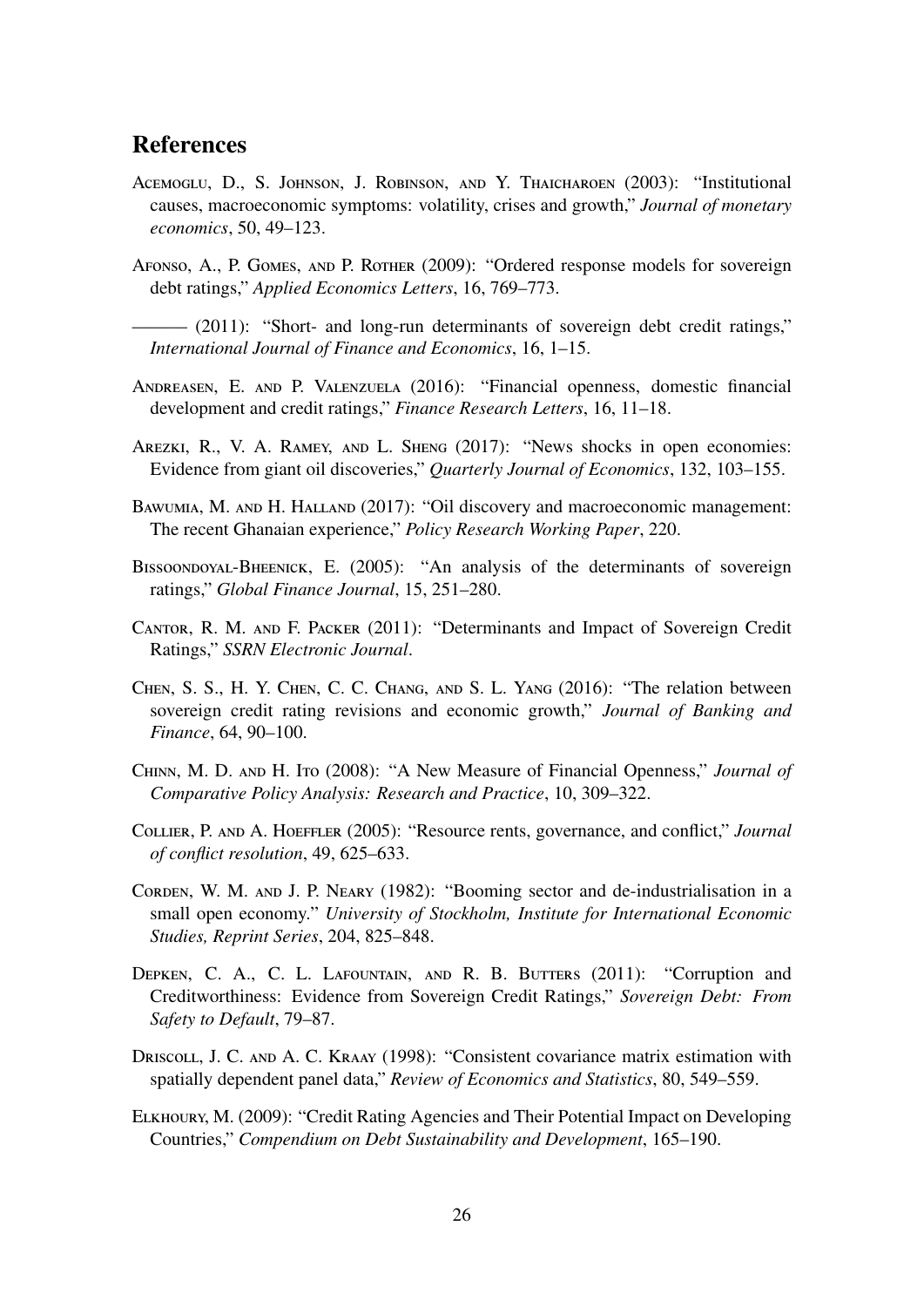- <span id="page-26-12"></span>ERDEM, O. AND Y. VARLI (2014): "Understanding the sovereign credit ratings of emerging markets," *Emerging Markets Review*, 20, 42–57.
- <span id="page-26-4"></span>Harding, T., R. Stefanski, and G. Toews (2020): "Boom Goes the Price: Giant Resource Discoveries and Real Exchange Rate Appreciation," Tech. rep.
- <span id="page-26-16"></span>Hassan, G. M. and E. Wu (2015): "Sovereign credit ratings, growth volatility and the global financial crisis," *Applied Economics*, 47, 5825–5840.
- <span id="page-26-13"></span>HILSCHER, J. AND Y. NOSBUSCH (2010): "Determinants of sovereign risk: Macroeconomic fundamentals and the pricing of sovereign debt," *Review of Finance*, 14, 235–262.
- <span id="page-26-6"></span>Hooper, E. (2015): "Oil and Gas, which is the Belle of the Ball ? The Impact of Oil and Gas Reserves on Sovereign Risk," *AMSE Working paper 2015 - N40*.
- <span id="page-26-15"></span>Horn, M. (2011): "Giant oil and gas fields of the world," Tech. rep.
- <span id="page-26-11"></span>JARAMILLO, L. AND M. TEJADA (2011): "Sovereign Credit Ratings and Spreads in Emerging Markets: Does Investment Grade Matter?" .
- <span id="page-26-1"></span>Keen, D. (2012): "Greed and grievance in civil war," *International A*ff*airs*, 88, 757–777.
- <span id="page-26-2"></span>KHAN, T., T. NGUYEN, F. OHNSORG, AND SCHODDE (2016): "From Commodity Discovery to Production," *World Bank Policy Research Working Paper No. 7823*, 1–23.
- <span id="page-26-14"></span>Kose, M. A., S. Kurlat, F. Ohnsorge, and N. Sugawara (2018): "A Cross-Country Database of Fiscal Space," *SSRN Electronic Journal*, 8157, 1–48.
- <span id="page-26-0"></span>KRETZMANN, S. AND I. NOORUDDIN (2005): "Drilling into debt," *Oil Change International*, *in http:*//*priceofoil. org*.
- <span id="page-26-9"></span>LARRAÍN, G., H. REISEN, AND J. VON MALTZAN (1997): "Emerging Market Risk and Sovereign Credit Ratings," *Development Center Technical Paper*, April, 28.
- <span id="page-26-5"></span>LEI, Y. H. AND G. MICHAELS (2014): "Do giant oilfield discoveries fuel internal armed conflicts?" *Journal of Development Economics*, 110, 139–157.
- <span id="page-26-3"></span>Leith, J. C. (2005): *Why Botswana prospered*, McGill-Queen's Press-MQUP.
- <span id="page-26-7"></span>Manzano, O. and R. Rigobon (2001): "Resource Curse or Debt Overhang?" *NBER Working Paper No. 8390*.
- <span id="page-26-17"></span>Mbaye, S., M. Moreno Badia, and K. Chae (2018): "Global Debt Database: Methodology and Sources," *IMF Working Papers No. 18*/*111*, 18, 1.
- <span id="page-26-8"></span>Melina, G., S. C. S. Yang, and L. F. Zanna (2016): "Debt sustainability, public investment, and natural resources in developing countries: The DIGNAR model," *Economic Modelling*, 52, 630–649.
- <span id="page-26-10"></span>MELLIOS, C. AND E. PAGET-BLANC (2006): "Which factors determine sovereign credit ratings?" *European Journal of Finance*, 12, 361–377.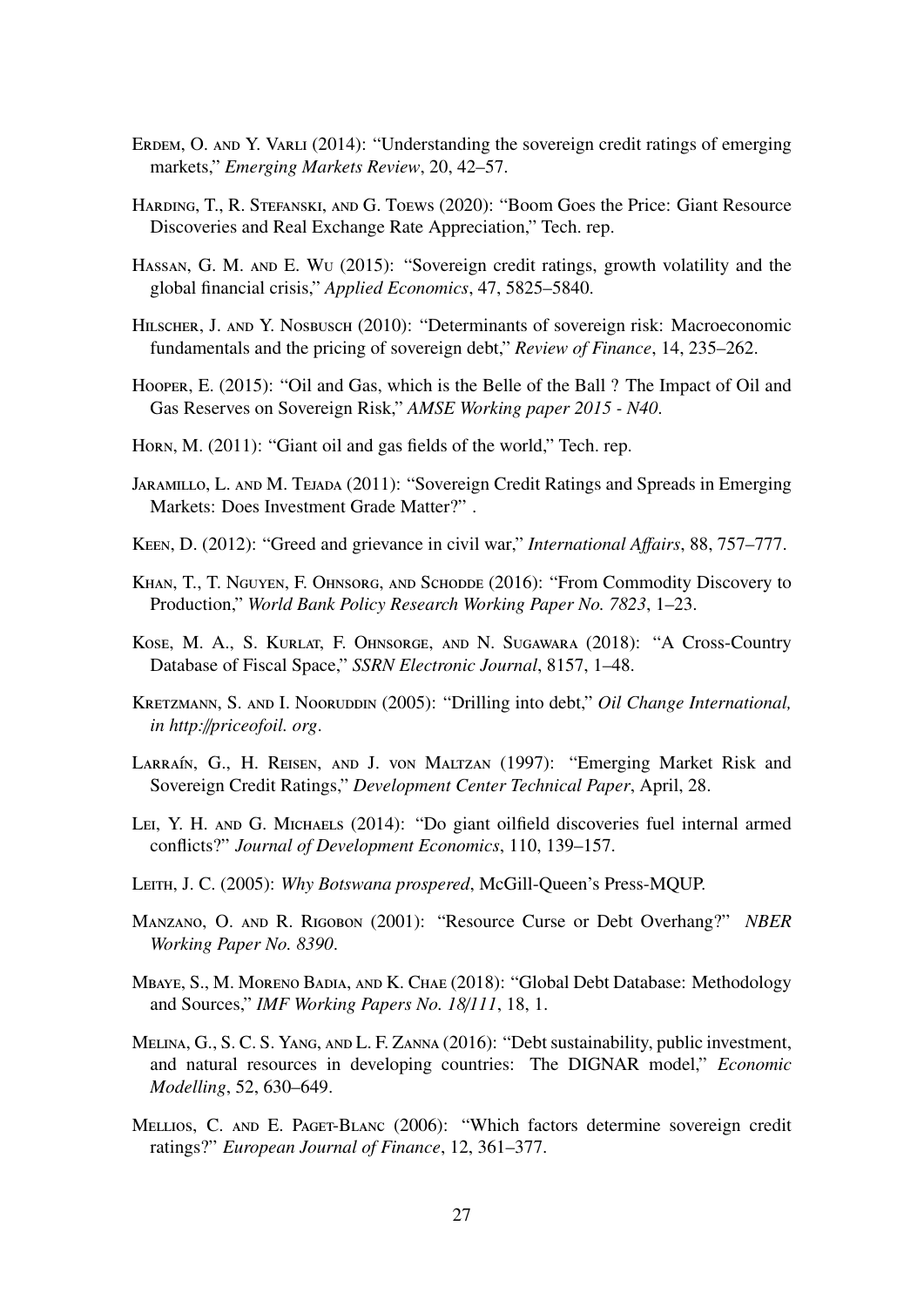- <span id="page-27-11"></span>Ramey, G. and V. A. Ramey (1994): "Cross-country evidence on the link between volatility and growth," Tech. rep., National bureau of economic research.
- <span id="page-27-12"></span>Reinhart, C. M. and K. S. Rogoff (2014): "This time is different: A panoramic view of eight centuries of financial crises," Tech. Rep. 2, National Bureau of Economic Research.
- <span id="page-27-10"></span>Reusens, P. and C. Croux (2017): "Sovereign credit rating determinants: A comparison before and after the European debt crisis," *Journal of Banking and Finance*, 77, 108– 121.
- <span id="page-27-3"></span>Ross, M. (2006): "A Closer Look at Oil, Diamonds, and Civil War," *Annual Review of Political Science*, 9, 265–300.
- <span id="page-27-2"></span>Ross, M. L. (2004): "What do we know about natural resources and civil war?" .
- <span id="page-27-0"></span>Sachs, J. and A. Warner (1995): "Natural Resource Abundance and Economic Growth," Tech. rep., National Bureau of Economic Research, Cambridge, MA.
- <span id="page-27-1"></span>Sachs, J. D. and A. M. Warner (2001): "The curse of natural resources," *European Economic Review*, 45, 827–838.
- <span id="page-27-7"></span>Smith, B. and S. Wills (2018): "Left in the dark? Oil and rural poverty," *Journal of the Association of Environmental and Resource Economists*, 5, 865–904.
- <span id="page-27-9"></span>Teixeira, J. C., F. J. Silva, M. B. Ferreira, and J. A. Vieira (2018): "Sovereign credit rating determinants under financial crises," *Global Finance Journal*, 36, 1–13.
- <span id="page-27-8"></span>Toews, G. and P.-L. Vezina (2017): "Resource discoveries and FDI bonanzas: An illustration from Mozambique," *OxCarre Research Paper*, 199.
- <span id="page-27-6"></span>Tsui, K. K. (2011): "More Oil, Less Democracy: Evidence from Worldwide Crude Oil Discoveries," *Economic Journal*, 121, 89–115.
- <span id="page-27-4"></span>Van Der Ploeg, F. (2011): "Natural resources: Curse or blessing?" *Journal of Economic Literature*, 49, 366–420.
- <span id="page-27-5"></span>Van Der Ploeg, F. and S. Poelhekke (2017): "The Impact of Natural Resources: Survey of Recent Quantitative Evidence," *Journal of Development Studies*, 53, 205–216.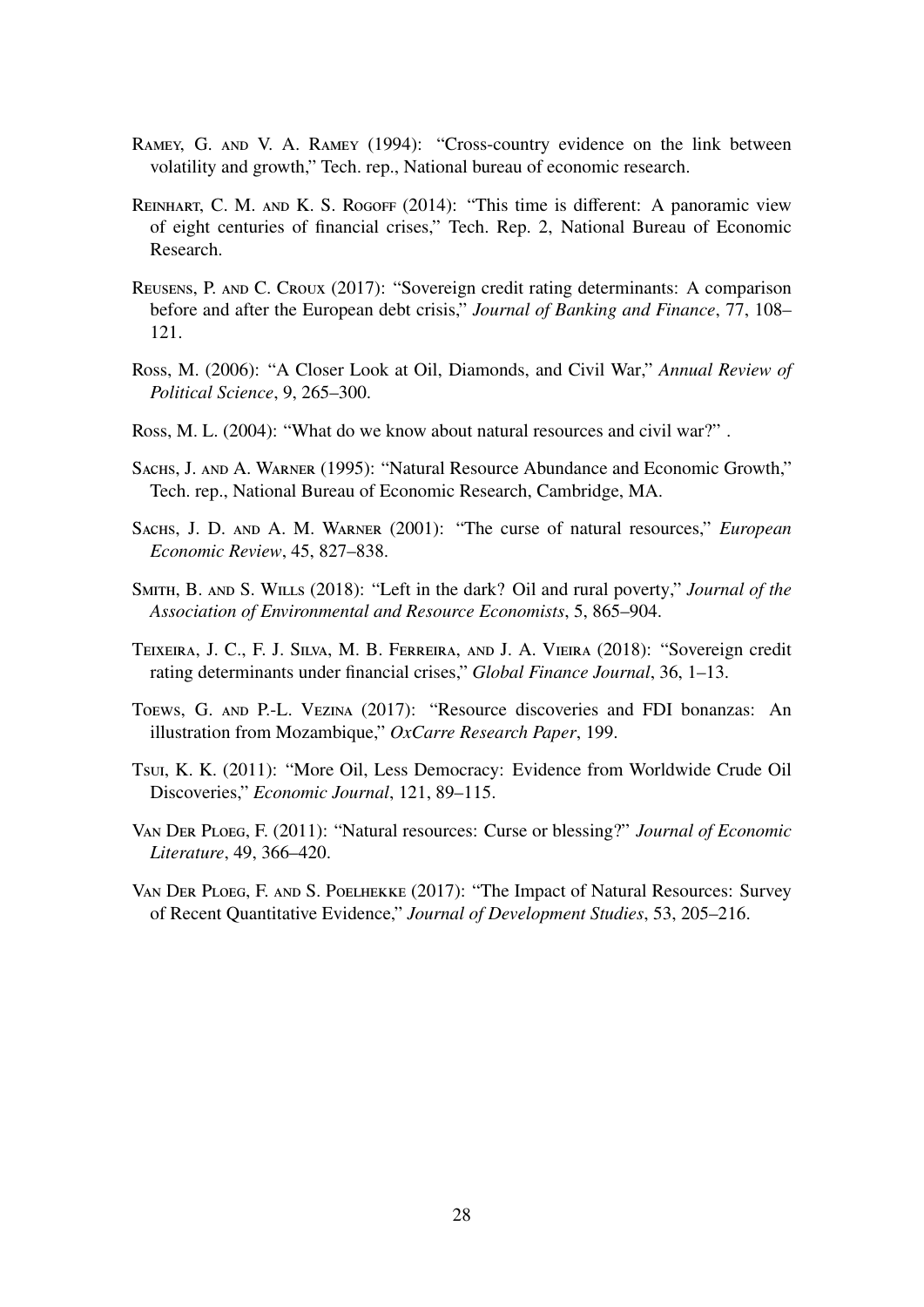## Appendix A Data and sample

## Appendix A.1 Data description and sources

<span id="page-28-0"></span>

| <b>Variables</b>                                                  | <b>Nature</b> | <b>Sources</b>                                                     |
|-------------------------------------------------------------------|---------------|--------------------------------------------------------------------|
| <b>Dependent variable</b>                                         |               |                                                                    |
| Foreign currency long term sovereign debt ratings                 | Ordinal       | Kose et al. (2018)                                                 |
| <b>Giant discoveries data</b>                                     |               |                                                                    |
| Giant discovery of natural resources                              | Binary        | Horn (2011), Minex Consulting Database                             |
| History past giant discoveries                                    | Categorical   | Author's calculations based on Horn and Minex Consulting Databases |
| <b>Control</b> variables                                          |               |                                                                    |
| <b>Macroeconomic variables</b>                                    |               |                                                                    |
| Natural resources rents (% of GDP)                                | Continuous    | <b>WDI</b>                                                         |
| Log. of real GDP                                                  | Continuous    | <b>WDI</b>                                                         |
| Volatility of growth (standard deviation of past-10 years growth) | Continuous    | Author's calculations based WDI database                           |
| Total investments (% of GDP)                                      | Continuous    | IMF Investment and Capital Stock dataset 1960-2015                 |
| Public debt (% of GDP)                                            | Continuous    | Mbaye et al. (2018) - IMF                                          |
| History of default crisis                                         | Categorical   | Author's calculations based on Reinhart and Rogoff (2014)          |
| <b>External variables</b>                                         |               |                                                                    |
| International reserves (% of GDP)                                 | Continuous    | <b>WDI</b>                                                         |
| Current account balance (% of GDP)                                | Continuous    | <b>WDI</b>                                                         |
| Log of exchange rate (LCU/ US\$)                                  | Continuous    | IFS, 2018 (IMF)                                                    |
| Financial openness index                                          | Continuous    | Chinn and Ito (2008)                                               |
| <b>Institutional variables</b>                                    |               |                                                                    |
| ICRG index score between 0 and 1                                  | Continuous    | <b>ICRG</b>                                                        |
| Political rights index                                            | Ordinal       | Freedom House dataset                                              |
| Internal conflicts index                                          | Continuous    | <b>ICRG</b>                                                        |

Table A.4: Variables and their sources

### Appendix A.2 List of countries

#### Countries with increasing ratings (Up sample)

Bolivia, Brazil, China, Ecuador, India, Indonesia, Kazakhstan, Mongolia, Pakistan, Peru,

Philippines, Romania, Turkey.

#### Countries with decreasing ratings (Down sample)

Argentina, Azerbaijan, Colombia, Egypt, Ghana, Guatemala, Mexico, Mozambique, Malaysia,

Russia, South Africa, Thailand, Turkmenistan, Venezuela, Vietnam.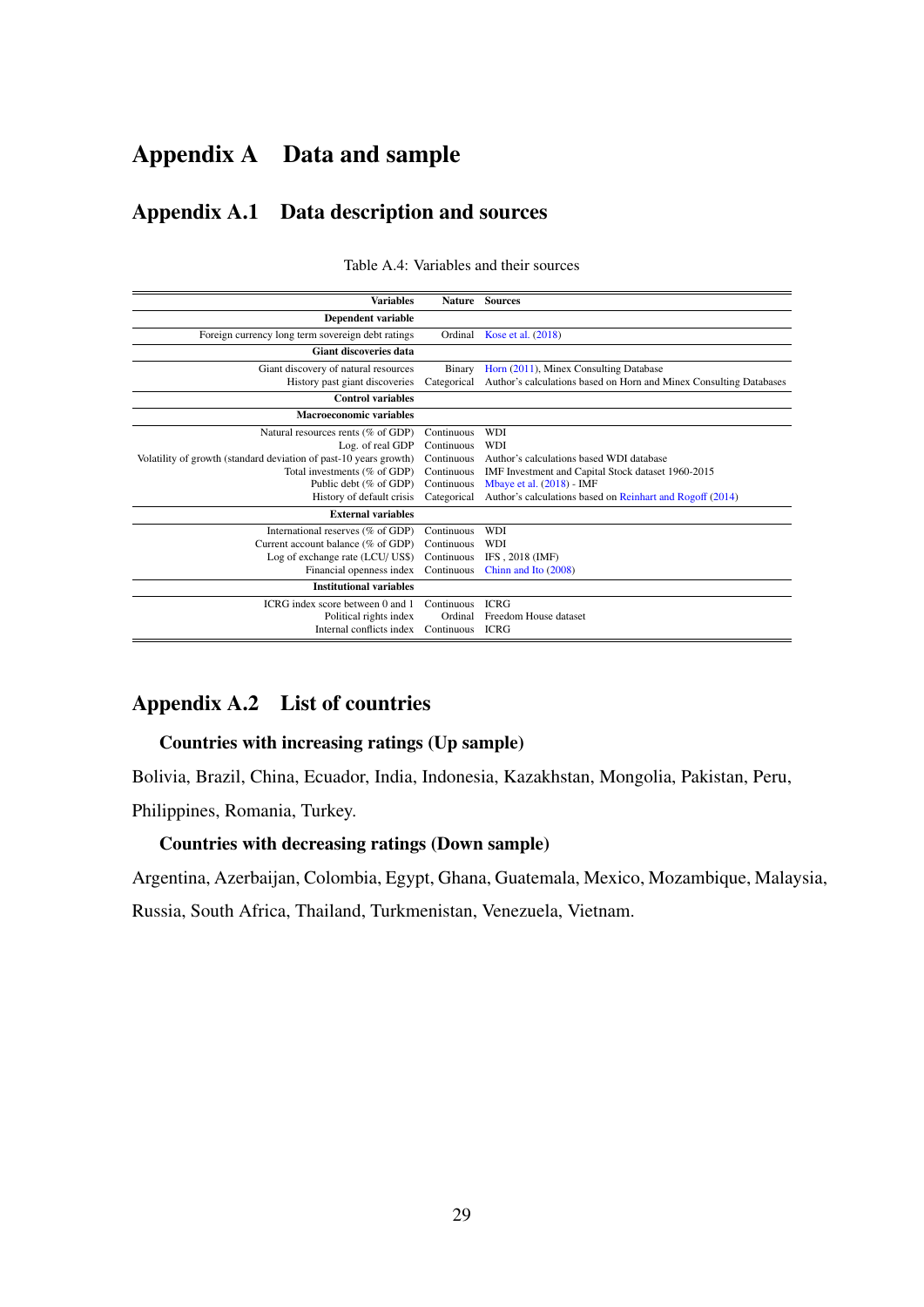## Appendix B Supplementary tables and graphs

# Appendix B.1 Illustration of the differentiated effects of giant discoveries on sovereign debt ratings

Figure B.4: Trend evolution of rating around the time of giant discoveries

(A) Up sample: countries with increasing ratings after discoveries

<span id="page-29-1"></span>





### <span id="page-29-0"></span>Appendix B.2 Numerical conversion of sovereign debt ratings

| <b>Ratings</b> | Moody's          | Fitch      | <b>Standard &amp; Poor's</b> | Interpretation                                                           |  |  |  |  |
|----------------|------------------|------------|------------------------------|--------------------------------------------------------------------------|--|--|--|--|
| 21             | Aaa              | AAA        | AAA                          | Highest credit quality                                                   |  |  |  |  |
| 20             | Aal              | $AA+$      | $AA+$                        |                                                                          |  |  |  |  |
| 19             | Aa2              | AA         | AA                           | High credit quality                                                      |  |  |  |  |
| 18             | Aa3              | AA-        | $AA-$                        |                                                                          |  |  |  |  |
| 17             | A <sub>1</sub>   | $A+$       | $A+$                         |                                                                          |  |  |  |  |
| 16             | A2               | A          | A                            | Strong payment capacity                                                  |  |  |  |  |
| 15             | A <sub>3</sub>   | $A-$       | $A-$                         |                                                                          |  |  |  |  |
| 14             | Baa1             | $BBB+$     | $BBB+$                       |                                                                          |  |  |  |  |
| 13             | Baa2             | <b>BBB</b> | <b>BBB</b>                   | Adequate payment capacity                                                |  |  |  |  |
| 12             | Baa3             | BBB-       | BBB-                         |                                                                          |  |  |  |  |
| 11             | Ba1              | $BB+$      | $BB+$                        |                                                                          |  |  |  |  |
| 10             | Ba2              | <b>BB</b>  | <b>BB</b>                    | Speculative, Credit risk developing due to economic changes              |  |  |  |  |
| 9              | Ba3              | BB-        | BB-                          |                                                                          |  |  |  |  |
| 8              | B1               | $B+$       | $B+$                         |                                                                          |  |  |  |  |
| 7              | B <sub>2</sub>   | B          | B                            | High speculative, credit risk present, with limited margin safety        |  |  |  |  |
| 6              | B <sub>3</sub>   | $B -$      | $B-$                         |                                                                          |  |  |  |  |
| 5              | Caa1             | CCC        | $CCC+$                       |                                                                          |  |  |  |  |
| 4              | Caa <sub>2</sub> | CC         | ccc                          | High default risk, capacity depending on sustained favourable conditions |  |  |  |  |
| 3              | Caa3             | C          | CCC-                         |                                                                          |  |  |  |  |
| $\overline{c}$ | Ca               | <b>RD</b>  | CC                           |                                                                          |  |  |  |  |
| 1              | C                | D          | C/D                          | Default                                                                  |  |  |  |  |
|                |                  |            |                              |                                                                          |  |  |  |  |

Table B.5: Numerical conversion of sovereign debt ratings

Sources: Rating agencies Moody's, Fitch, S&P, [Elkhoury](#page-25-14) [\(2009\)](#page-25-14), [Teixeira et al.](#page-27-9) [\(2018\)](#page-27-9)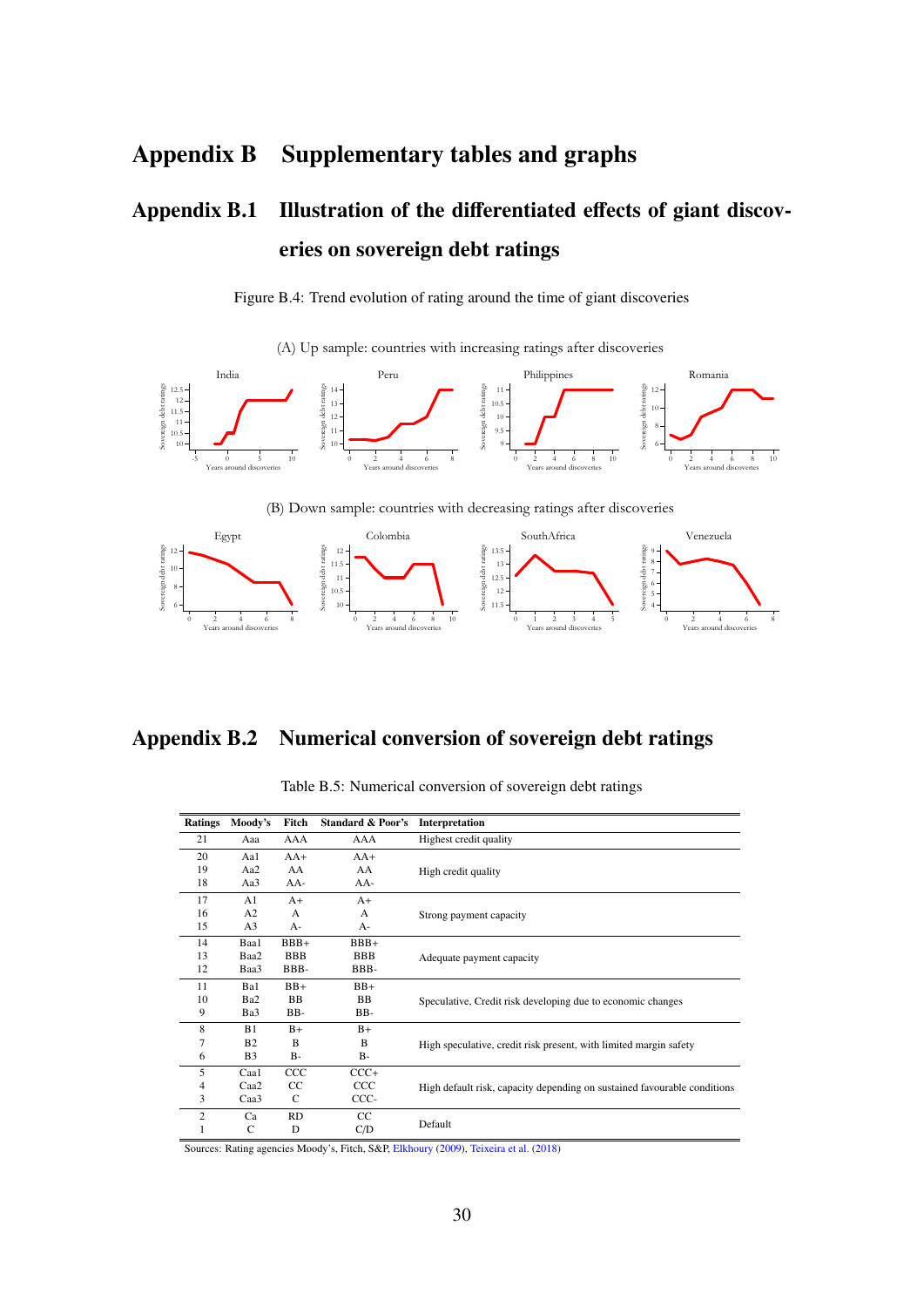# <span id="page-30-0"></span>Appendix B.3 Summary statistics and differences in means between the up and down samples

| Variable                                 | <b>Obs</b> | Mean     | Sdev   | Min       | Max     |
|------------------------------------------|------------|----------|--------|-----------|---------|
| Sovereign debt ratings                   | 567        | 10.110   | 3.059  | 1.000     | 18.000  |
| Giant discoveries dummy at start         | 567        | 0.178    | 0.383  | 0.000     | 1.000   |
| <b>History of past giant discoveries</b> | 567        | 7.051    | 5.753  | 0.000     | 27,000  |
| Natural resources rents (% of GDP)       | 567        | 8.225    | 8.229  | 0.123     | 45.570  |
| Log of real GDP                          | 567        | 12.190   | 1.494  | 8.211     | 15.940  |
| <b>Volatility of growth</b>              | 567        | 3.303    | 2.177  | 0.454     | 13.720  |
| Total investments (% of GDP)             | 567        | 18.190   | 7.339  | 5.634     | 45.410  |
| Public debt (% of GDP)                   | 567        | 42.700   | 22.210 | 3.673     | 152.200 |
| <b>History of default</b>                | 567        | 0.949    | 0.832  | 0.000     | 3.000   |
| Reserves (% of GDP)                      | 567        | 15.950   | 10.690 | 1.220     | 53.220  |
| Current account balance ( $\%$ of GDP)   | 567        | $-0.849$ | 7.275  | -44.740   | 33.590  |
| Log of exchange rate $(LCU / $US)$       | 567        | 2.691    | 3.050  | $-13.610$ | 9.959   |
| <b>Financial openness index</b>          | 567        | 0.428    | 0.299  | 0.000     | 1.000   |
| <b>ICRG</b> index                        | 567        | 0.615    | 0.094  | 0.000     | 0.801   |
| <b>Political rights index</b>            | 567        | 3.550    | 1.771  | 1.000     | 7.000   |
| <b>Internal conflicts index</b>          | 564        | 0.729    | 0.139  | 0.181     | 1.000   |

Table B.6: Summary statistics for the full sample

Table B.7: Summary statistics and differences in means between Up and Down samples

<span id="page-30-1"></span>

|                                          |            | $(1)$ Up sample |        |           |        |     | (2) Down sample |        |           |         | Mean difference $(1) - (2)$ |                |
|------------------------------------------|------------|-----------------|--------|-----------|--------|-----|-----------------|--------|-----------|---------|-----------------------------|----------------|
| Variable                                 | <b>Obs</b> | Mean            | Sdev   | Min       | Max    | Obs | Mean            | Sdev   | Min       | Max     | Diff                        | <b>SE Diff</b> |
| Sovereign debt ratings                   | 274        | 9.661           | 2.989  | 2.000     | 18.000 | 293 | 10.530          | 3.068  | 1.000     | 17.000  | $-0.87***$                  | (0.255)        |
| Giant discoveries dummy at start         | 274        | 0.197           | 0.399  | 0.000     | 1.000  | 293 | 0.160           | 0.368  | 0.000     | 1.000   | 0.04                        | (0.032)        |
| <b>History of past giant discoveries</b> | 274        | 7.164           | 5.785  | 0.000     | 22,000 | 293 | 6.945           | 5.731  | 0.000     | 27.000  | 0.22                        | (0.484)        |
| Natural resources rents (% of GDP)       | 274        | 6.752           | 7.974  | 0.123     | 45.570 | 293 | 9.603           | 8.237  | 0.562     | 41.950  | $-2.85***$                  | (0.682)        |
| Log of real GDP                          | 274        | 12.320          | 1.705  | 8.211     | 15.940 | 293 | 12.070          | 1.257  | 8.645     | 14.350  | $0.25*$                     | (0.125)        |
| <b>Volatility of growth</b>              | 274        | 2.995           | 1.612  | 0.526     | 8.338  | 293 | 3.592           | 2.566  | 0.454     | 13.720  | $-0.60**$                   | (0.181)        |
| Total investments (% of GDP)             | 274        | 19.600          | 7.167  | 7.212     | 41.980 | 293 | 16.870          | 7.264  | 5.634     | 45.410  | $2.73***$                   | (0.607)        |
| Public debt (% of GDP)                   | 274        | 45.710          | 21.340 | 5.874     | 98.450 | 293 | 39.890          | 22.670 | 3.673     | 152.200 | 5.81**                      | (1.852)        |
| <b>History of default</b>                | 274        | 0.985           | 0.877  | 0.000     | 3.000  | 293 | 0.915           | 0.787  | 0.000     | 3.000   | 0.07                        | (0.070)        |
| Reserves (% of GDP)                      | 274        | 15.480          | 10.600 | 1.558     | 51.410 | 293 | 16.390          | 10.770 | 1.220     | 53.220  | $-0.91$                     | (0.898)        |
| Current account balance (% of GDP)       | 274        | $-1.365$        | 4.820  | $-27.390$ | 11.860 | 293 | $-0.365$        | 8.966  | $-44.740$ | 33.590  | $-1.00$                     | (0.611)        |
| Log of exchange rate (LCU / \$US)        | 274        | 2.847           | 3.307  | $-13.610$ | 9.381  | 293 | 2.546           | 2.787  | $-3.361$  | 9.959   | 0.30                        | (0.256)        |
| <b>Financial openness index</b>          | 274        | 0.437           | 0.308  | 0.000     | 1.000  | 293 | 0.421           | 0.290  | 0.000     | 1.000   | 0.02                        | (0.025)        |
| <b>ICRG</b> index                        | 274        | 0.595           | 0.105  | 0.000     | 0.765  | 293 | 0.633           | 0.078  | 0.409     | 0.801   | $-0.04***$                  | (0.008)        |
| <b>Political rights index</b>            | 274        | 3.347           | 1.752  | 1.000     | 7.000  | 293 | 3.741           | 1.769  | 1.000     | 7.000   | $-0.39**$                   | (0.148)        |
| <b>Internal conflicts index</b>          | 271        | 0.711           | 0.145  | 0.181     | 1.000  | 293 | 0.746           | 0.132  | 0.285     | 1.000   | $-0.03**$                   | (0.012)        |

Notes: Differences in means; \*\*\*, \*\*, and \* denote statistical significance at the 1%, the 5%, and the 10% level, respectively. These summary statistics use the similar samples as in the benchmarl findings.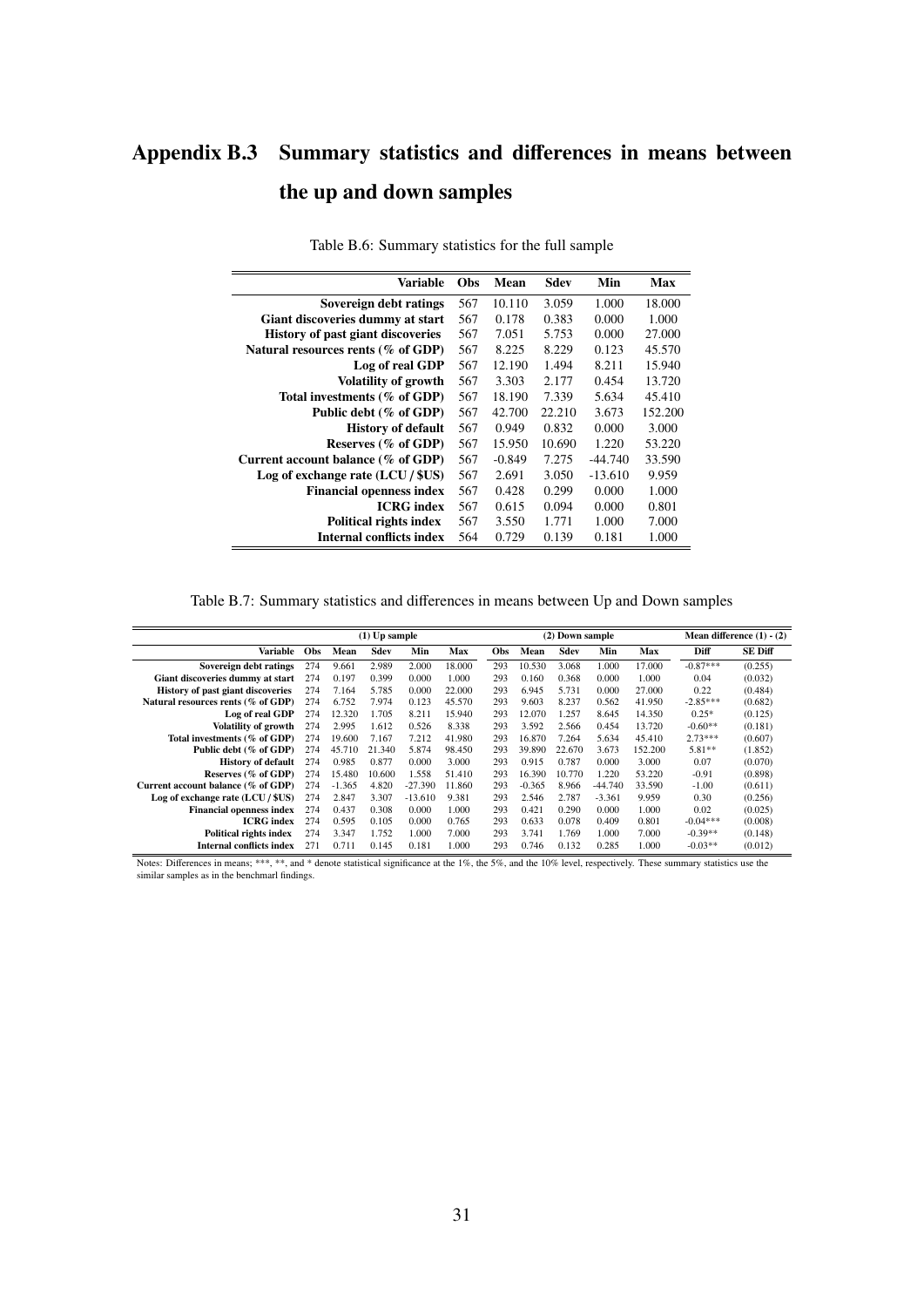## <span id="page-31-1"></span>Appendix B.4 Benchmark results without control variables

|                                              | (1)        | (2)       | (3)       | (4)         | (5)        |
|----------------------------------------------|------------|-----------|-----------|-------------|------------|
| <b>Horizon T</b>                             | [0,2]      | [3,5]     | [0,5]     | [6, 10]     | [0, 10]    |
| Panel A: Full sample                         |            |           |           |             |            |
| Giant discoveries dummy (1 in the horizon T) | 0.135      | $-0.111$  | 0.022     | $-0.052$    | $-0.040$   |
|                                              | (0.108)    | (0.107)   | (0.110)   | (0.116)     | (0.138)    |
| <b>Observations</b>                          | 567        | 567       | 567       | 567         | 567        |
| AIC                                          | 2219.2     | 2219.7    | 2220.7    | 2220.6      | 2220.7     |
| <b>BIC</b>                                   | 2410.2     | 2410.7    | 2411.7    | 2411.5      | 2411.7     |
| Time fixed-effects                           | Yes        | Yes       | Yes       | Yes         | Yes        |
| Log-likelihood                               | $-1065.6$  | $-1065.8$ | $-1066.4$ | $-1066.3$   | $-1066.3$  |
| Panel B: Up sample                           |            |           |           |             |            |
| Giant discoveries dummy (1 in the horizon T) | $-0.355*$  | 0.265     | $-0.042$  | $0.577***$  | $0.675***$ |
|                                              | (0.183)    | (0.170)   | (0.178)   | (0.175)     | (0.196)    |
| <b>Observations</b>                          | 274        | 274       | 274       | 274         | 274        |
| AIC                                          | 1027.4     | 1028.7    | 1031.1    | 1020.2      | 1019.3     |
| <b>BIC</b>                                   | 1182.8     | 1184.1    | 1186.5    | 1175.6      | 1174.6     |
| Time FE                                      | <b>Yes</b> | Yes       | Yes       | Yes         | Yes        |
| Log-likelihood                               | $-470.7$   | $-471.4$  | $-472.6$  | $-467.1$    | $-466.6$   |
| Panel B: Down sample                         |            |           |           |             |            |
| Giant discoveries dummy (1 in the horizon T) | $0.425***$ | $-0.250*$ | 0.195     | $-0.464***$ | $-0.419*$  |
|                                              | (0.147)    | (0.146)   | (0.157)   | (0.167)     | (0.218)    |
| <b>Observations</b>                          | 293        | 293       | 293       | 293         | 293        |
| <b>AIC</b>                                   | 1159.6     | 1165.0    | 1166.4    | 1160.2      | 1164.3     |
| <b>BIC</b>                                   | 1317.9     | 1323.3    | 1324.7    | 1318.5      | 1322.5     |
| Time fixed-effects                           | Yes        | Yes       | Yes       | Yes         | Yes        |
| Log-likelihood                               | $-536.8$   | $-539.5$  | $-540.2$  | $-537.1$    | $-539.1$   |

Table B.8: Benchmark results for all the samples, coefficients

Notes: Random effect ordered probit model. \*\*\*, \*\*, and \* denote statistical significance at the 1%, the 5%, and the 10% level, respectively. Dependent variable is sovereign debt ratings ranging from 2 to 18 (given the avaibility of data). The table reports the coefficient associated with each variable included as determinants of sovereign debt ratings. For simplicity of presentation, I do not report the estimated cut-off points. The control variables are included with one-year lag to limit reverse causality bias. I capture the effect of giant discoveries on sovereign debt ratings over several horizons following discoveries: (column 1) from the year of discovery to up to 2 years after, (column 2) between 3 and 5 years after the discovery, (column 3) from the year of discovery to up to 5 years after, (column 4) between 6 and 10 years after the discovery, and (column 5) from the year of discovery to up to 10 years after for the Full sample (Panel A), the Up sample (Panel B), the Down (Panel C).

### <span id="page-31-0"></span>Appendix B.5 Conditional probabilities of marginal effects

| (1) Full sample |       |                            |       |                         |                            | $(2)$ Up sample |                         |                | (3) Down sample            |                |                         |                |
|-----------------|-------|----------------------------|-------|-------------------------|----------------------------|-----------------|-------------------------|----------------|----------------------------|----------------|-------------------------|----------------|
|                 |       | <b>Without discoveries</b> |       | <b>With discoveries</b> | <b>Without discoveries</b> |                 | <b>With discoveries</b> |                | <b>Without discoveries</b> |                | <b>With discoveries</b> |                |
| <b>Ratings</b>  | Prob  | <b>P-Value</b>             | Prob  | <b>P-Value</b>          | Prob                       | <b>P-Value</b>  | Prob                    | <b>P-Value</b> | Prob                       | <b>P-Value</b> | Prob                    | <b>P-Value</b> |
| 2               | 0.00  | 0.77                       | 0.00  | 0.75                    | 0.00                       | 0.87            | 0.00                    | 0.88           | 0.00                       | 0.78           | 0.01                    | 0.73           |
| 3               | 0.00  | 0.73                       | 0.00  | 0.70                    | 0.00                       | 0.86            | 0.00                    | 0.87           | 0.00                       | 0.74           | 0.02                    | 0.67           |
| 4               | 0.00  | 0.69                       | 0.00  | 0.65                    | 0.00                       | 0.85            | 0.00                    | 0.86           | 0.02                       | 0.68           | 0.10                    | 0.57           |
| 5               | 0.00  | 0.62                       | 0.00  | 0.57                    | 0.00                       | 0.78            | 0.00                    | 0.80           | 0.04                       | 0.61           | 0.23                    | 0.48           |
| 6               | 0.01  | 0.52                       | 0.04  | 0.44                    | 0.15                       | 0.65            | 0.02                    | 0.70           | 0.14                       | 0.53           | 0.64                    | 0.36           |
| $\overline{7}$  | 0.10  | 0.42                       | 0.33  | 0.34                    | 1.65                       | 0.54            | 0.32                    | 0.61           | 0.37                       | 0.44           | 1.38                    | 0.23           |
| 8               | 3.47  | 0.21                       | 7.52  | 0.11                    | 19.14                      | 0.25            | 7.48                    | 0.40           | 4.20                       | 0.17           | 10.91                   | 0.02           |
| 9               | 16.30 | 0.03                       | 24.49 | 0.00                    | 40.67                      | 0.00            | 29.88                   | 0.06           | 9.40                       | 0.01           | 16.93                   | 0.00           |
| 10              | 26.67 | 0.00                       | 29.50 | 0.00                    | 19.52                      | 0.02            | 23.10                   | 0.00           | 18.82                      | 0.00           | 24.33                   | 0.00           |
| 11              | 32.05 | 0.00                       | 26.25 | 0.00                    | 15.41                      | 0.24            | 27.85                   | 0.03           | 21.76                      | 0.00           | 20.45                   | 0.00           |
| 12              | 18.28 | 0.03                       | 10.66 | 0.07                    | 3.43                       | 0.51            | 11.10                   | 0.36           | 18.50                      | 0.00           | 12.99                   | 0.00           |
| 13              | 2.80  | 0.22                       | 1.13  | 0.26                    | 0.03                       | 0.70            | 0.25                    | 0.63           | 12.62                      | 0.00           | 6.84                    | 0.01           |
| 14              | 0.31  | 0.38                       | 0.09  | 0.42                    | 0.00                       | 0.80            | 0.00                    | 0.77           | 11.16                      | 0.02           | 4.42                    | 0.11           |
| 15              | 0.00  | 0.58                       | 0.00  | 0.60                    | 0.00                       | 0.90            | 0.00                    | 0.89           | 2.41                       | 0.23           | 0.64                    | 0.41           |
| 16              | 0.00  | 0.69                       | 0.00  | 0.70                    | 0.00                       | 1.00            | 0.00                    | 0.96           | 0.51                       | 0.46           | 0.09                    | 0.58           |
| 17              | 0.00  | 0.76                       | 0.00  | 0.77                    | 0.00                       | ٠               | 0.00                    | 1.00           | 0.05                       | 0.65           | 0.01                    | 0.72           |
| 18              | 0.00  | 0.82                       | 0.00  | 0.85                    | 0.00                       | ۰               | 0.00                    | ۰              | ۰                          |                |                         |                |

Table B.9: Predicted probabilities for each level of sovereign debt ratings

Notes: The predicted probabilities are based on column 5 of [table 1](#page-14-0) for the Full sample, [table 2](#page-15-0) for the Up sample, ad [table 3](#page-17-0) for the Down sample. They Notes. The predicted probabilities of marginal effects of giant discoveries over the 10 years following discoveries, for each level of sovereign debt ratings, show the predicted probabilities of marginal effects of giant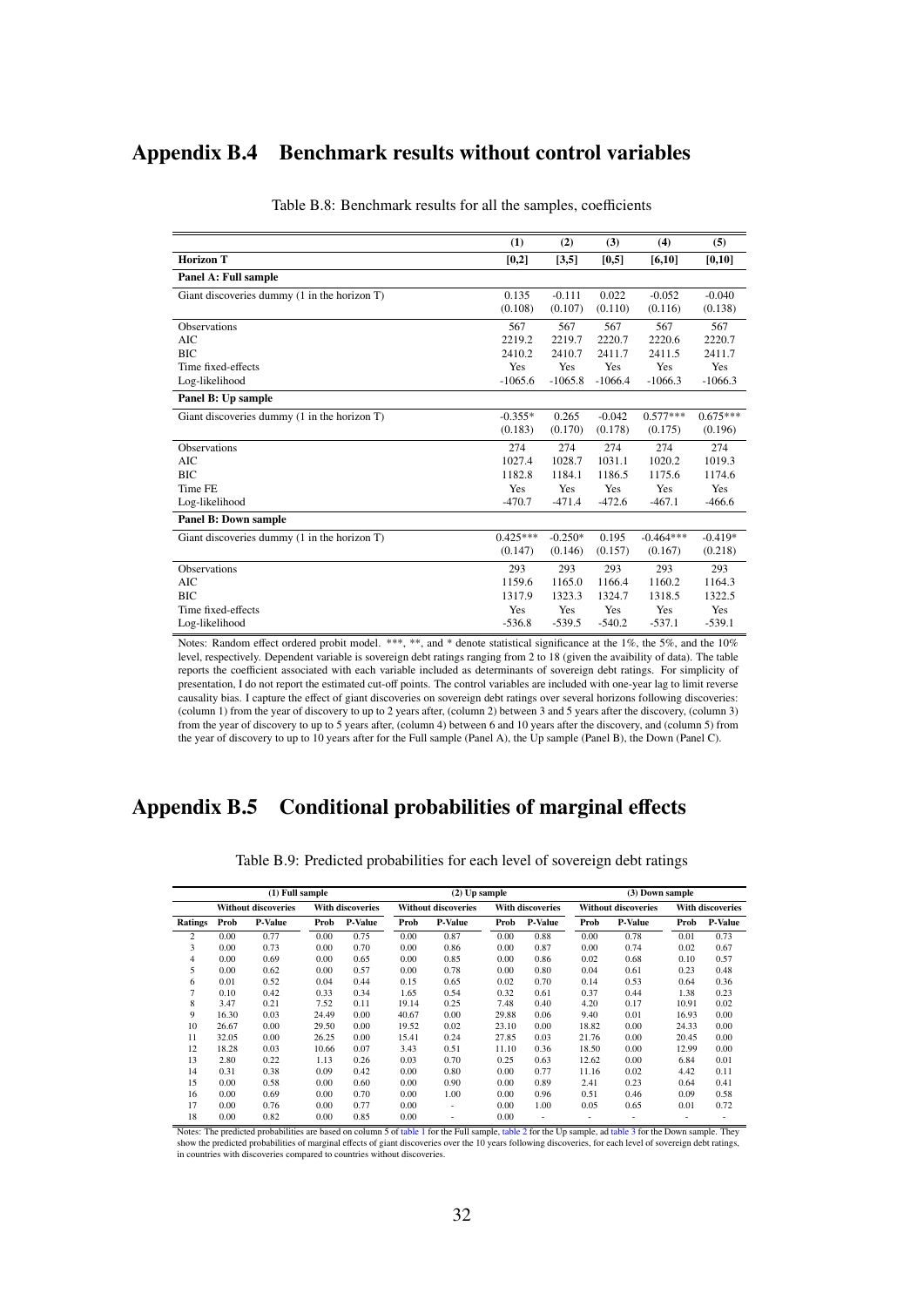## Appendix B.6 Robustness checks

#### <span id="page-32-0"></span>*Appendix B.6.1 Adding history of giant discoveries*

|                                                 | (1)         | (2)         | (3)         | (4)         | (5)         |
|-------------------------------------------------|-------------|-------------|-------------|-------------|-------------|
|                                                 |             |             |             |             |             |
| <b>Horizon T</b>                                | [0,2]       | [3,5]       | [0,5]       | [6,10]      | [0, 10]     |
| Giant discoveries dummy (1 in the horizon T)    | $-0.075$    | $-0.198*$   | $-0.300**$  | $-0.018$    | $-0.508***$ |
|                                                 | (0.112)     | (0.112)     | (0.117)     | (0.120)     | (0.149)     |
| History of past-giant discoveries               | $0.171***$  | $0.180***$  | $0.185***$  | $0.171***$  | $0.189***$  |
|                                                 | (0.035)     | (0.036)     | (0.036)     | (0.036)     | (0.036)     |
| Natural resources rents, one-year lag           | $-0.044***$ | $-0.043***$ | $-0.044***$ | $-0.044***$ | $-0.042***$ |
|                                                 | (0.014)     | (0.014)     | (0.014)     | (0.014)     | (0.014)     |
| Log of real GDP, one-year lag                   | 0.207       | 0.185       | 0.204       | 0.200       | 0.187       |
|                                                 | (0.223)     | (0.226)     | (0.224)     | (0.223)     | (0.226)     |
| Volatility of growth, one-year lag              | $-0.113***$ | $-0.112***$ | $-0.104**$  | $-0.115***$ | $-0.097**$  |
|                                                 | (0.043)     | (0.043)     | (0.043)     | (0.043)     | (0.043)     |
| Total investments, one-year lag                 | $0.063***$  | $0.064***$  | $0.066***$  | $0.063***$  | $0.072***$  |
|                                                 | (0.017)     | (0.017)     | (0.017)     | (0.017)     | (0.017)     |
| Public debt, one-year lag                       | $-0.027***$ | $-0.027***$ | $-0.026***$ | $-0.027***$ | $-0.027***$ |
|                                                 | (0.004)     | (0.004)     | (0.004)     | (0.004)     | (0.004)     |
| History of default, one-year lag                | $-0.927***$ | $-0.897***$ | $-0.945***$ | $-0.913***$ | $-0.968***$ |
|                                                 | (0.211)     | (0.211)     | (0.211)     | (0.210)     | (0.211)     |
| Reserves, one-year lag                          | $0.054***$  | $0.053***$  | $0.054***$  | $0.053***$  | $0.053***$  |
|                                                 | (0.009)     | (0.009)     | (0.009)     | (0.009)     | (0.009)     |
| Current account balance, one-year lag           | 0.009       | 0.010       | 0.009       | 0.009       | 0.012       |
|                                                 | (0.010)     | (0.010)     | (0.010)     | (0.010)     | (0.010)     |
| Log of exchange rate (LCU / \$US), one-year lag | $0.161***$  | $0.163***$  | $0.165***$  | $0.161***$  | $0.164***$  |
|                                                 | (0.044)     | (0.044)     | (0.044)     | (0.044)     | (0.044)     |
| Financial openness index, one-year lag          | 1.850***    | 1.878***    | 1.890***    | 1.847***    | 1.836***    |
|                                                 | (0.273)     | (0.273)     | (0.274)     | (0.273)     | (0.273)     |
| ICRG index, one-year lag                        | 4.318***    | $4.406***$  | $4.545***$  | 4.298***    | 4.740***    |
|                                                 | (0.724)     | (0.727)     | (0.731)     | (0.724)     | (0.737)     |
| Constant                                        | $3.216***$  | $3.343***$  | 3.323 ***   | $3.234***$  | $3.362***$  |
|                                                 | (0.972)     | (1.010)     | (1.000)     | (0.978)     | (1.012)     |
| <b>Observations</b>                             | 567         | 567         | 567         | 567         | 567         |
| <b>AIC</b>                                      | 1878.2      | 1875.5      | 1872.1      | 1878.6      | 1866.9      |
| <b>BIC</b>                                      | 2121.2      | 2118.5      | 2115.1      | 2121.6      | 2110.0      |
| <b>Time fixed-effects</b>                       | Yes         | Yes         | Yes         | Yes         | Yes         |
| Log-likelihood                                  | $-883.1$    | $-881.7$    | $-880.0$    | $-883.3$    | $-877.5$    |

Table B.10: Robustness, adding history of giant discoveries, full sample, coefficients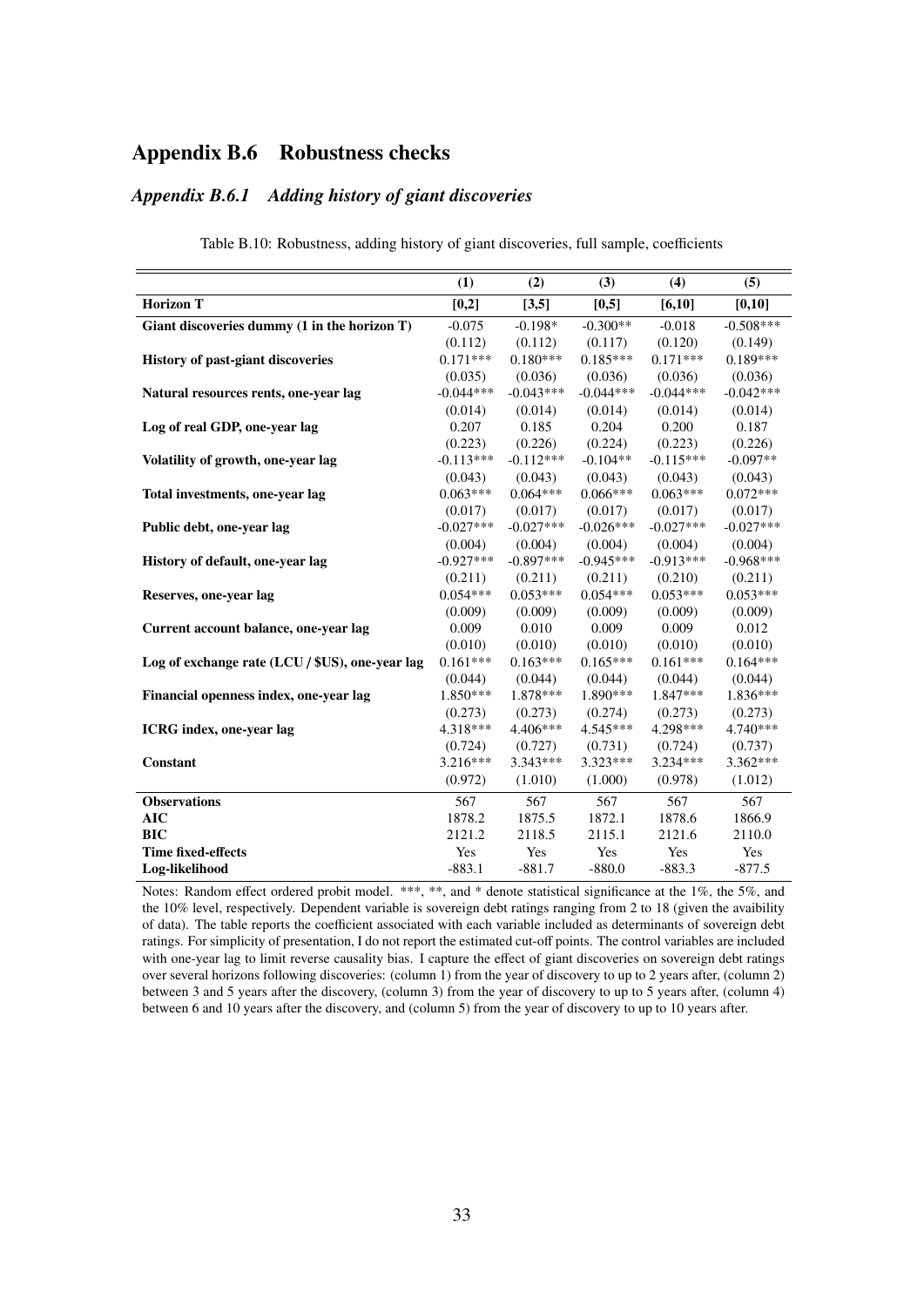|                                                 | (1)         | (2)         | (3)         | (4)         | (5)         |
|-------------------------------------------------|-------------|-------------|-------------|-------------|-------------|
| <b>Horizon T</b>                                | [0,2]       | [3,5]       | [0,5]       | [6,10]      | [0,10]      |
| Giant discoveries dummy (1 in the horizon T)    | $-0.428**$  | 0.059       | $-0.347*$   | $0.628***$  | $0.439*$    |
|                                                 | (0.204)     | (0.187)     | (0.201)     | (0.195)     | (0.234)     |
| <b>History of past-giant discoveries</b>        | $0.335***$  | $0.334***$  | $0.351***$  | $0.346***$  | $0.325***$  |
|                                                 | (0.051)     | (0.051)     | (0.052)     | (0.051)     | (0.051)     |
| Natural resources rents, one-year lag           | $-0.076***$ | $-0.077***$ | $-0.077***$ | $-0.083***$ | $-0.081***$ |
|                                                 | (0.021)     | (0.021)     | (0.021)     | (0.021)     | (0.021)     |
| Log of real GDP, one-year lag                   | $0.841*$    | $0.782*$    | $0.834*$    | $0.890**$   | $0.794*$    |
|                                                 | (0.435)     | (0.434)     | (0.448)     | (0.449)     | (0.433)     |
| Volatility of growth, one-year lag              | $-0.340***$ | $-0.381***$ | $-0.354***$ | $-0.359***$ | $-0.401***$ |
|                                                 | (0.077)     | (0.074)     | (0.076)     | (0.074)     | (0.075)     |
| Total investments, one-year lag                 | 0.055       | 0.052       | $0.058*$    | 0.034       | 0.033       |
|                                                 | (0.033)     | (0.033)     | (0.034)     | (0.034)     | (0.035)     |
| Public debt, one-year lag                       | $-0.029***$ | $-0.028***$ | $-0.028***$ | $-0.027***$ | $-0.028***$ |
|                                                 | (0.008)     | (0.008)     | (0.008)     | (0.008)     | (0.008)     |
| History of default, one-year lag                | $-0.774**$  | $-0.666*$   | $-0.671*$   | $-0.663*$   | $-0.637*$   |
|                                                 | (0.378)     | (0.375)     | (0.374)     | (0.375)     | (0.373)     |
| Reserves, one-year lag                          | $0.033**$   | $0.035**$   | $0.033**$   | $0.034**$   | $0.036**$   |
|                                                 | (0.015)     | (0.015)     | (0.016)     | (0.015)     | (0.015)     |
| Current account balance, one-year lag           | $-0.030$    | $-0.033$    | $-0.029$    | $-0.032$    | $-0.036$    |
|                                                 | (0.023)     | (0.023)     | (0.023)     | (0.023)     | (0.023)     |
| Log of exchange rate (LCU / \$US), one-year lag | $0.222***$  | $0.215***$  | $0.229***$  | $0.228***$  | $0.209***$  |
|                                                 | (0.061)     | (0.061)     | (0.062)     | (0.061)     | (0.061)     |
| Financial openness index, one-year lag          | $1.870***$  | 1.758***    | $1.724***$  | $2.053***$  | 1.975***    |
|                                                 | (0.527)     | (0.526)     | (0.524)     | (0.536)     | (0.538)     |
| ICRG index, one-year lag                        | $6.308***$  | $6.119***$  | $6.407***$  | $6.289***$  | 5.905***    |
|                                                 | (0.950)     | (0.946)     | (0.959)     | (0.950)     | (0.952)     |
| Constant                                        | $7.537**$   | $7.558**$   | 7.885**     | 7.970**     | $7.560**$   |
|                                                 | (3.319)     | (3.320)     | (3.499)     | (3.519)     | (3.296)     |
| <b>Observations</b>                             | 274         | 274         | 274         | 274         | 274         |
| AIC                                             | 830.8       | 835.1       | 832.2       | 824.8       | 831.7       |
| <b>BIC</b>                                      | 1029.5      | 1033.8      | 1031.0      | 1023.5      | 1030.4      |
| <b>Time fixed-effects</b>                       | Yes         | Yes         | Yes         | Yes         | Yes         |
| Log-likelihood                                  | $-360.4$    | $-362.6$    | $-361.1$    | $-357.4$    | $-360.8$    |

Table B.11: Robustness, adding history of giant discoveries, up sample, coefficients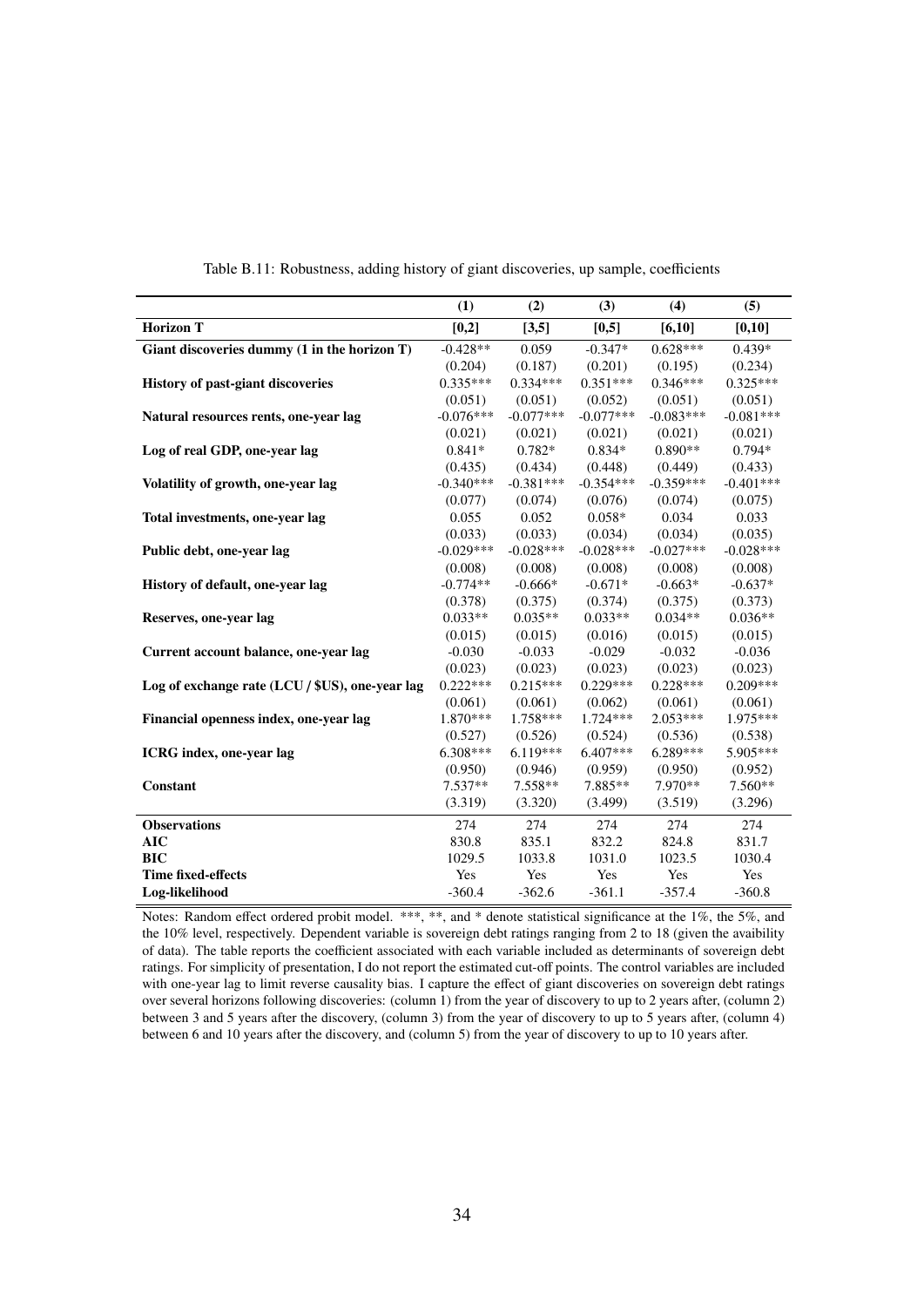<span id="page-34-0"></span>

|                                                 | (1)         | (2)         | (3)         | (4)         | (5)         |
|-------------------------------------------------|-------------|-------------|-------------|-------------|-------------|
| <b>Horizon T</b>                                | $[0,2]$     | [3,5]       | [0,5]       | [6,10]      | [0, 10]     |
| Giant discoveries dummy (1 in the horizon T)    | 0.228       | $-0.459***$ | $-0.266$    | $-0.294*$   | $-1.073***$ |
|                                                 | (0.155)     | (0.155)     | (0.167)     | (0.174)     | (0.238)     |
| History of past-giant discoveries               | 0.020       | 0.031       | 0.035       | 0.028       | 0.073       |
|                                                 | (0.066)     | (0.067)     | (0.067)     | (0.066)     | (0.067)     |
| Natural resources rents, one-year lag           | $-0.004$    | $-0.000$    | $-0.007$    | $-0.007$    | $-0.008$    |
|                                                 | (0.023)     | (0.024)     | (0.023)     | (0.023)     | (0.024)     |
| Log of real GDP, one-year lag                   | 0.277       | 0.263       | 0.266       | 0.248       | 0.136       |
|                                                 | (0.337)     | (0.343)     | (0.333)     | (0.334)     | (0.346)     |
| Volatility of growth, one-year lag              | 0.054       | 0.067       | 0.049       | 0.053       | 0.080       |
|                                                 | (0.059)     | (0.059)     | (0.058)     | (0.058)     | (0.059)     |
| Total investments, one-year lag                 | $0.120***$  | $0.125***$  | $0.125***$  | $0.120***$  | $0.130***$  |
|                                                 | (0.023)     | (0.023)     | (0.023)     | (0.023)     | (0.023)     |
| Public debt, one-year lag                       | $-0.025***$ | $-0.024***$ | $-0.025***$ | $-0.025***$ | $-0.026***$ |
|                                                 | (0.005)     | (0.005)     | (0.005)     | (0.005)     | (0.005)     |
| History of default, one-year lag                | $-1.093***$ | $-1.098***$ | $-1.135***$ | $-1.132***$ | $-1.237***$ |
|                                                 | (0.315)     | (0.317)     | (0.314)     | (0.313)     | (0.317)     |
| Reserves, one-year lag                          | $0.092***$  | $0.096***$  | $0.096***$  | $0.090***$  | $0.095***$  |
|                                                 | (0.014)     | (0.015)     | (0.015)     | (0.014)     | (0.015)     |
| Current account balance, one-year lag           | $0.026*$    | $0.026*$    | $0.025*$    | $0.027**$   | $0.031**$   |
|                                                 | (0.014)     | (0.014)     | (0.014)     | (0.014)     | (0.014)     |
| Log of exchange rate (LCU / \$US), one-year lag | 0.125       | 0.127       | 0.108       | 0.122       | 0.125       |
|                                                 | (0.120)     | (0.122)     | (0.119)     | (0.118)     | (0.122)     |
| Financial openness index, one-year lag          | $1.950***$  | $2.102***$  | $2.024***$  | $1.935***$  | $2.253***$  |
|                                                 | (0.367)     | (0.373)     | (0.371)     | (0.366)     | (0.376)     |
| <b>ICRG</b> index, one-year lag                 | 2.803*      | $3.005*$    | 2.573       | 2.689       | 2.913*      |
|                                                 | (1.653)     | (1.658)     | (1.641)     | (1.646)     | (1.659)     |
| Constant                                        | $2.028**$   | $2.154**$   | $2.007**$   | $1.961**$   | $2.140**$   |
|                                                 | (0.980)     | (1.030)     | (0.964)     | (0.950)     | (1.021)     |
| <b>Observations</b>                             | 293         | 293         | 293         | 293         | 293         |
| AIC                                             | 984.5       | 977.9       | 984.2       | 983.9       | 966.2       |
| <b>BIC</b>                                      | 1187.0      | 1180.4      | 1186.6      | 1186.3      | 1168.6      |
| <b>Time fixed-effects</b>                       | Yes         | Yes         | Yes         | Yes         | Yes         |
| Log-likelihood                                  | $-437.3$    | $-434.0$    | $-437.1$    | $-436.9$    | $-428.1$    |

Table B.12: Robustness, adding history of giant discoveries, down sample, coefficients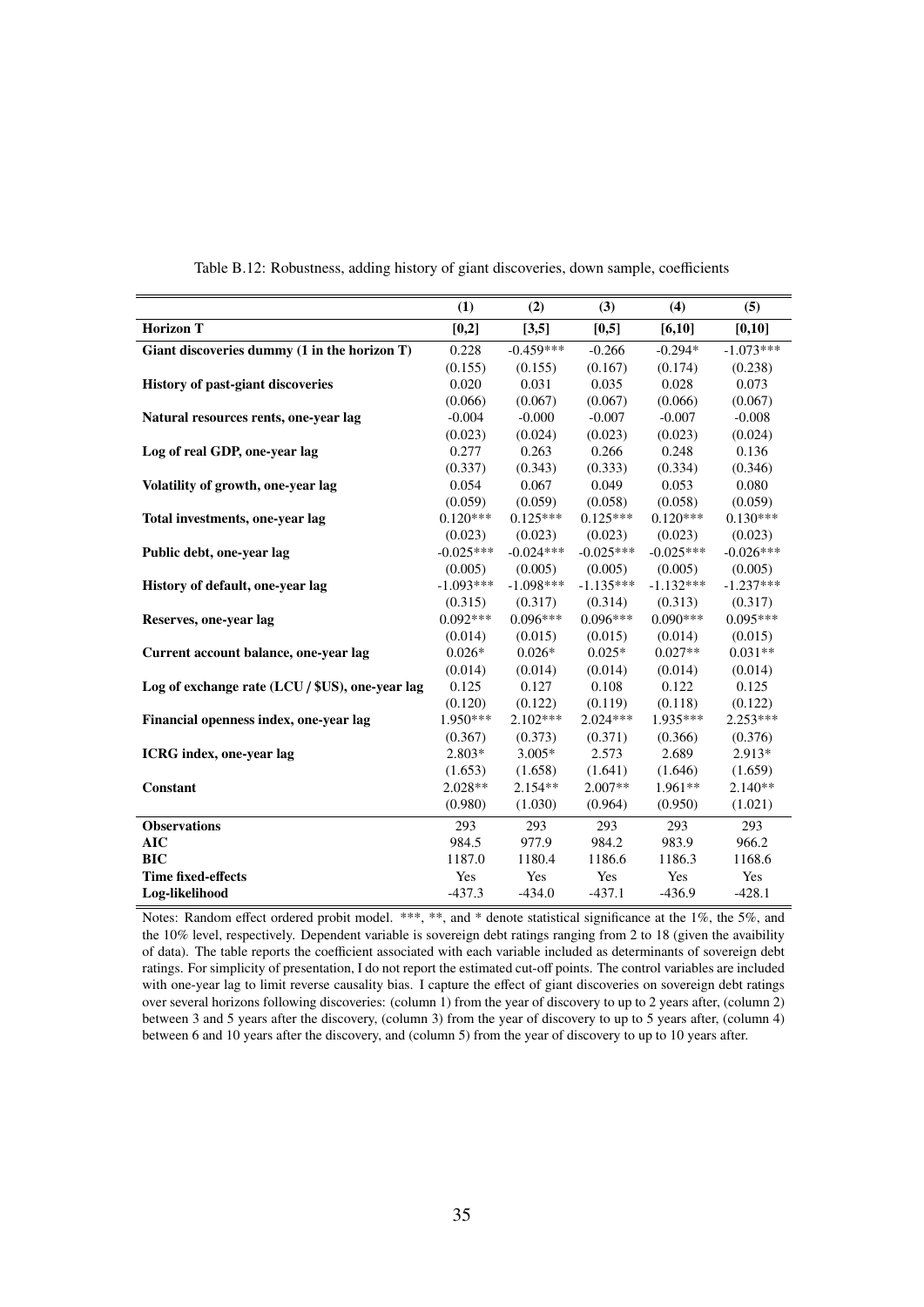#### <span id="page-35-0"></span>*Appendix B.6.2 Including political rights and internal conflicts*

|                                                 | (1)         | (2)         | (3)                                  | (4)         | (5)         |
|-------------------------------------------------|-------------|-------------|--------------------------------------|-------------|-------------|
| <b>Horizon T</b>                                | [0,2]       | [3,5]       | [0, 5]                               | [6,10]      | [0,10]      |
| Giant discoveries dummy (1 in the horizon T)    | $-0.028$    | $-0.155$    | $-0.196*$                            | $-0.046$    | $-0.385***$ |
|                                                 | (0.113)     | (0.112)     | (0.116)                              | (0.119)     | (0.147)     |
| Natural resources rents, one-year lag           | $-0.039***$ | $-0.038***$ | $-0.039***$                          | $-0.038***$ | $-0.037***$ |
|                                                 | (0.014)     | (0.014)     | (0.014)                              | (0.014)     | (0.014)     |
| Log of real GDP, one-year lag                   | $0.658***$  | $0.663***$  | $0.678***$                           | $0.653***$  | $0.678***$  |
|                                                 | (0.199)     | (0.200)     | (0.200)                              | (0.199)     | (0.201)     |
| Volatility of growth, one-year lag              | $-0.125***$ | $-0.123***$ | $-0.118***$                          | $-0.125***$ | $-0.113***$ |
|                                                 | (0.043)     | (0.043)     | (0.043)                              | (0.043)     | (0.043)     |
| Total investments, one-year lag                 | $0.066***$  | $0.067***$  | $0.068***$                           | $0.066***$  | $0.073***$  |
|                                                 | (0.017)     | (0.017)     | (0.017)                              | (0.017)     | (0.017)     |
| Public debt, one-year lag                       | $-0.027***$ | $-0.027***$ | $-0.027***$                          | $-0.027***$ | $-0.027***$ |
|                                                 | (0.004)     | (0.004)     | (0.004)                              | (0.004)     | (0.004)     |
| History of default, one-year lag                | $-0.919***$ | $-0.895***$ | $-0.932***$                          | $-0.913***$ | $-0.952***$ |
|                                                 | (0.203)     | (0.202)     | (0.202)                              | (0.201)     | (0.203)     |
| Reserves, one-year lag                          | $0.056***$  | $0.056***$  | $0.056***$                           | $0.055***$  | $0.055***$  |
|                                                 | (0.009)     | (0.009)     | (0.009)                              | (0.009)     | (0.009)     |
| Current account balance, one-year lag           | 0.002       | 0.002       | 0.002<br>0.002<br>(0.010)<br>(0.010) |             | 0.004       |
|                                                 | (0.010)     | (0.010)     |                                      |             | (0.010)     |
| Log of exchange rate (LCU / \$US), one-year lag | $0.196***$  | $0.200***$  | $0.201***$                           | $0.195***$  | $0.201***$  |
|                                                 | (0.042)     | (0.042)     | (0.042)                              | (0.042)     | (0.042)     |
| Financial openness index, one-year lag          | $2.009***$  | $2.037***$  | $2.045***$                           | $2.002***$  | $2.015***$  |
|                                                 | (0.270)     | (0.271)     | (0.271)                              | (0.271)     | (0.270)     |
| <b>Political rights index</b>                   | $-0.061$    | $-0.064$    | $-0.060$                             | $-0.063$    | $-0.067$    |
|                                                 | (0.055)     | (0.055)     | (0.055)                              | (0.055)     | (0.055)     |
| <b>Internal conflicts index</b>                 | $2.101***$  | $2.232***$  | 2.197***                             | $2.108***$  | $2.262***$  |
|                                                 | (0.590)     | (0.596)     | (0.592)                              | (0.589)     | (0.593)     |
| Constant                                        | 2.839 ***   | 2.895***    | 2.896 ***                            | 2.839***    | $2.936***$  |
|                                                 | (0.869)     | (0.885)     | (0.884)                              | (0.869)     | (0.896)     |
| <b>Observations</b>                             | 564         | 564         | 564                                  | 564         | 564         |
| <b>AIC</b>                                      | 1901.6      | 1899.7      | 1898.8                               | 1901.5      | 1894.8      |
| <b>BIC</b>                                      | 2144.4      | 2142.5      | 2141.5                               | 2144.3      | 2137.6      |
| <b>Time fixed-effects</b>                       | Yes         | Yes         | Yes                                  | Yes         | Yes         |
| Log-likelihood                                  | $-894.8$    | $-893.9$    | $-893.4$                             | $-894.8$    | $-891.4$    |

Table B.13: Robustness, adding political rights and internal conflicts, full sample, coefficients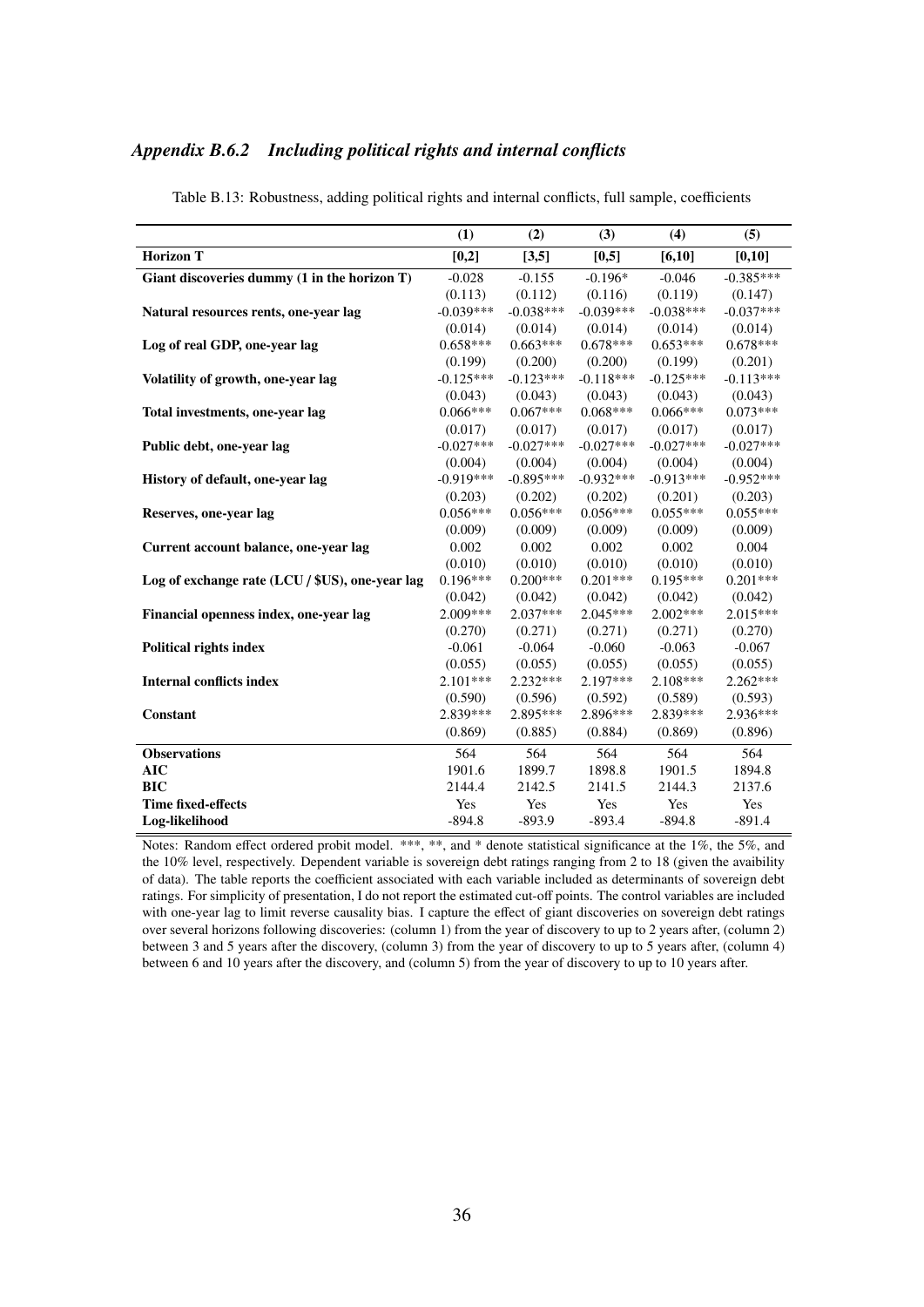|                                                 | (1)         | (2)         | (3)         | (4)         | (5)         |
|-------------------------------------------------|-------------|-------------|-------------|-------------|-------------|
| <b>Horizon T</b>                                | [0,2]       | [3,5]       | [0,5]       | [6,10]      | [0,10]      |
| Giant discoveries dummy (1 in the horizon T)    | $-0.367*$   | 0.194       | $-0.121$    | $0.482**$   | $0.534**$   |
|                                                 | (0.202)     | (0.183)     | (0.196)     | (0.191)     | (0.230)     |
| Natural resources rents, one-year lag           | $-0.062***$ | $-0.063***$ | $-0.062***$ | $-0.066***$ | $-0.067***$ |
|                                                 | (0.021)     | (0.021)     | (0.021)     | (0.021)     | (0.021)     |
| Log of real GDP, one-year lag                   | 1.293***    | $1.243***$  | $1.273***$  | 1.338***    | 1.259***    |
|                                                 | (0.382)     | (0.378)     | (0.386)     | (0.392)     | (0.382)     |
| Volatility of growth, one-year lag              | $-0.333***$ | $-0.366***$ | $-0.358***$ | $-0.350***$ | $-0.392***$ |
|                                                 | (0.076)     | (0.074)     | (0.076)     | (0.074)     | (0.075)     |
| Total investments, one-year lag                 | $0.072**$   | $0.067**$   | $0.073**$   | $0.058*$    | 0.047       |
|                                                 | (0.032)     | (0.032)     | (0.032)     | (0.032)     | (0.033)     |
| Public debt, one-year lag                       | $-0.025***$ | $-0.025***$ | $-0.025***$ | $-0.024***$ | $-0.025***$ |
|                                                 | (0.008)     | (0.008)     | (0.008)     | (0.008)     | (0.008)     |
| History of default, one-year lag                | $-0.777**$  | $-0.719**$  | $-0.681*$   | $-0.687*$   | $-0.662*$   |
|                                                 | (0.366)     | (0.364)     | (0.363)     | (0.365)     | (0.364)     |
| Reserves, one-year lag                          | 0.015       | 0.017       | 0.016       | 0.016       | 0.020       |
|                                                 | (0.015)     | (0.015)     | (0.015)     | (0.015)     | (0.015)     |
| Current account balance, one-year lag           | $-0.007$    | $-0.010$    | $-0.007$    | $-0.007$    | $-0.014$    |
|                                                 | (0.023)     | (0.023)     | (0.023)     | (0.023)     | (0.023)     |
| Log of exchange rate (LCU / \$US), one-year lag | $0.313***$  | $0.304***$  | $0.318***$  | $0.321***$  | $0.298***$  |
|                                                 | (0.060)     | (0.060)     | (0.060)     | (0.060)     | (0.060)     |
| Financial openness index, one-year lag          | $2.107***$  | $2.072***$  | $2.014***$  | $2.243***$  | 2.287***    |
|                                                 | (0.518)     | (0.516)     | (0.515)     | (0.525)     | (0.529)     |
| <b>Political rights index</b>                   | $-0.112$    | $-0.116$    | $-0.123$    | $-0.126$    | $-0.125$    |
|                                                 | (0.089)     | (0.089)     | (0.089)     | (0.089)     | (0.089)     |
| <b>Internal conflicts index</b>                 | 3.782 ***   | $3.725***$  | $3.865***$  | $3.733***$  | $3.520***$  |
|                                                 | (0.852)     | (0.856)     | (0.854)     | (0.853)     | (0.862)     |
| Constant                                        | $5.643**$   | $5.546**$   | $5.730**$   | $5.933**$   | 5.708**     |
|                                                 | (2.470)     | (2.427)     | (2.510)     | (2.601)     | (2.495)     |
| <b>Observations</b>                             | 271         | 271         | 271         | 271         | 271         |
| <b>AIC</b>                                      | 867.1       | 869.3       | 870.1       | 864.1       | 865.0       |
| <b>BIC</b>                                      | 1065.3      | 1067.4      | 1068.2      | 1062.2      | 1063.2      |
| <b>Time fixed-effects</b>                       | Yes         | Yes         | Yes         | Yes         | Yes         |
| Log-likelihood                                  | $-378.6$    | $-379.7$    | $-380.0$    | $-377.0$    | $-377.5$    |

Table B.14: Robustness, adding political rights and internal conflicts, up sample, coefficients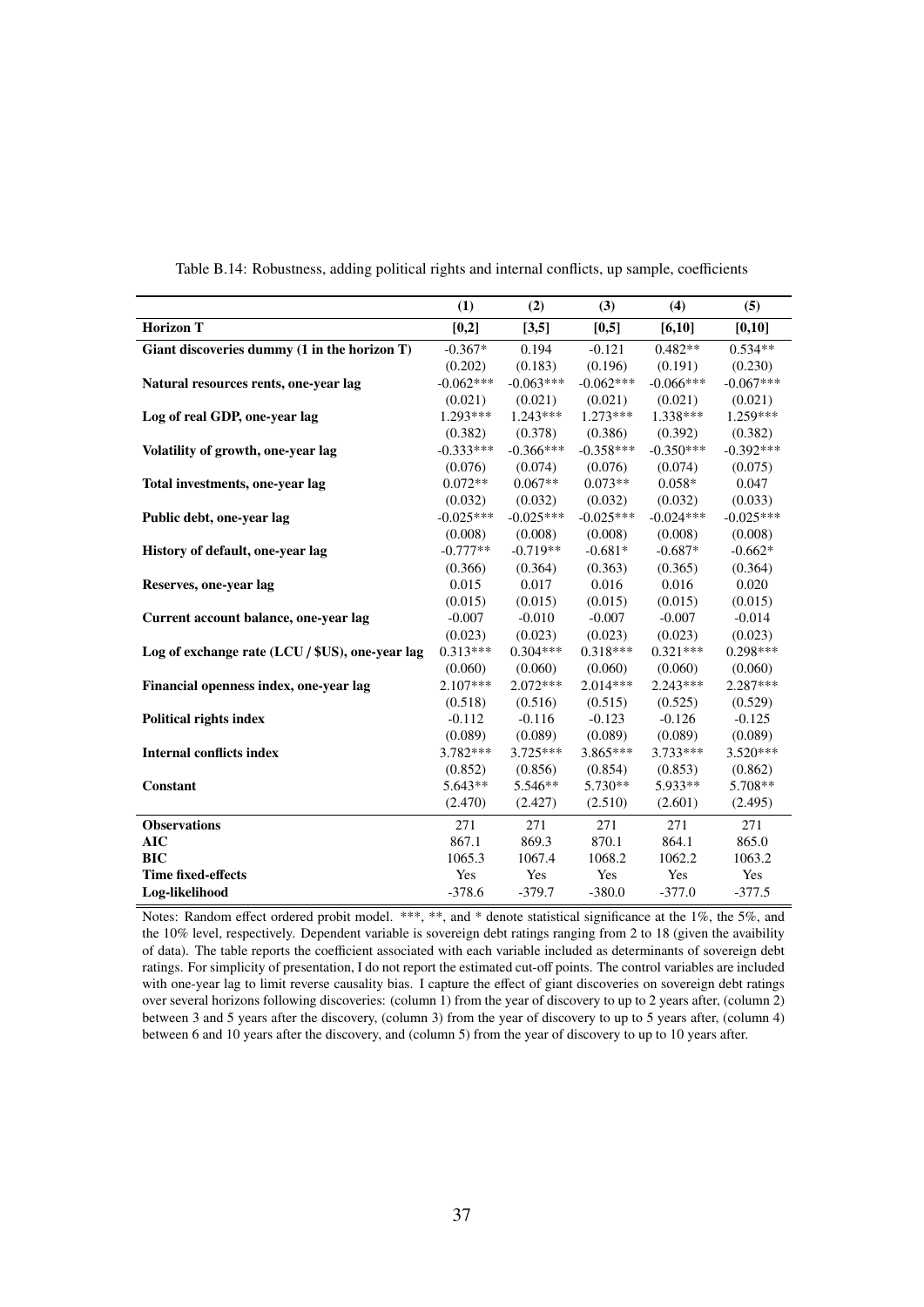<span id="page-37-0"></span>

|                                                 | (1)         | (2)         | (3)         | (4)         | (5)         |
|-------------------------------------------------|-------------|-------------|-------------|-------------|-------------|
| <b>Horizon T</b>                                | $[0,2]$     | [3,5]       | [0,5]       | [6,10]      | [0, 10]     |
| Giant discoveries dummy (1 in the horizon T)    | 0.235       | $-0.485***$ | $-0.272$    | $-0.257$    | $-1.012***$ |
|                                                 | (0.155)     | (0.158)     | (0.167)     | (0.176)     | (0.239)     |
| Natural resources rents, one-year lag           | $-0.008$    | $-0.004$    | $-0.010$    | $-0.010$    | $-0.007$    |
|                                                 | (0.023)     | (0.024)     | (0.023)     | (0.023)     | (0.024)     |
| Log of real GDP, one-year lag                   | 0.387       | 0.398       | 0.399       | 0.376       | 0.356       |
|                                                 | (0.299)     | (0.314)     | (0.303)     | (0.295)     | (0.321)     |
| Volatility of growth, one-year lag              | 0.046       | 0.058       | 0.043       | 0.046       | 0.077       |
|                                                 | (0.059)     | (0.060)     | (0.059)     | (0.059)     | (0.060)     |
| Total investments, one-year lag                 | $0.123***$  | $0.128***$  | $0.129***$  | $0.124***$  | $0.134***$  |
|                                                 | (0.023)     | (0.024)     | (0.024)     | (0.023)     | (0.024)     |
| Public debt, one-year lag                       | $-0.026***$ | $-0.026***$ | $-0.026***$ | $-0.027***$ | $-0.027***$ |
|                                                 | (0.005)     | (0.005)     | (0.005)     | (0.005)     | (0.005)     |
| History of default, one-year lag                | $-1.193***$ | $-1.182***$ | $-1.211***$ | $-1.213***$ | $-1.241***$ |
|                                                 | (0.296)     | (0.302)     | (0.298)     | (0.294)     | (0.304)     |
| Reserves, one-year lag                          | $0.094***$  | $0.099***$  | $0.098***$  | $0.092***$  | $0.099***$  |
|                                                 | (0.014)     | (0.015)     | (0.015)     | (0.014)     | (0.015)     |
| Current account balance, one-year lag           | $0.025*$    | $0.024*$    | $0.024*$    | $0.026*$    | $0.027**$   |
|                                                 | (0.013)     | (0.014)     | (0.013)     | (0.013)     | (0.014)     |
| Log of exchange rate (LCU / \$US), one-year lag | 0.069       | 0.072       | 0.053       | 0.068       | 0.081       |
|                                                 | (0.120)     | (0.125)     | (0.122)     | (0.119)     | (0.127)     |
| Financial openness index, one-year lag          | $2.018***$  | 2.189***    | $2.105***$  | $2.012***$  | $2.357***$  |
|                                                 | (0.361)     | (0.368)     | (0.366)     | (0.360)     | (0.373)     |
| <b>Political rights index</b>                   | 0.077       | 0.080       | 0.080       | 0.061       | 0.022       |
|                                                 | (0.088)     | (0.089)     | (0.088)     | (0.088)     | (0.090)     |
| <b>Internal conflicts index</b>                 | 1.410       | 1.808*      | 1.300       | 1.074       | 1.049       |
|                                                 | (0.993)     | (1.011)     | (0.986)     | (0.984)     | (0.990)     |
| Constant                                        | $2.038**$   | $2.304**$   | $2.131**$   | 1.968**     | $2.371**$   |
|                                                 | (0.942)     | (1.065)     | (0.987)     | (0.911)     | (1.100)     |
| <b>Observations</b>                             | 293         | 293         | 293         | 293         | 293         |
| <b>AIC</b>                                      | 985.3       | 978.1       | 984.9       | 985.4       | 969.3       |
| <b>BIC</b>                                      | 1187.7      | 1180.5      | 1187.3      | 1187.8      | 1171.7      |
| <b>Time fixed-effects</b>                       | Yes         | Yes         | Yes         | Yes         | Yes         |
| Log-likelihood                                  | $-437.6$    | $-434.0$    | $-437.4$    | $-437.7$    | $-429.6$    |

Table B.15: Robustness, adding political rights and internal conflicts, up sample, coefficients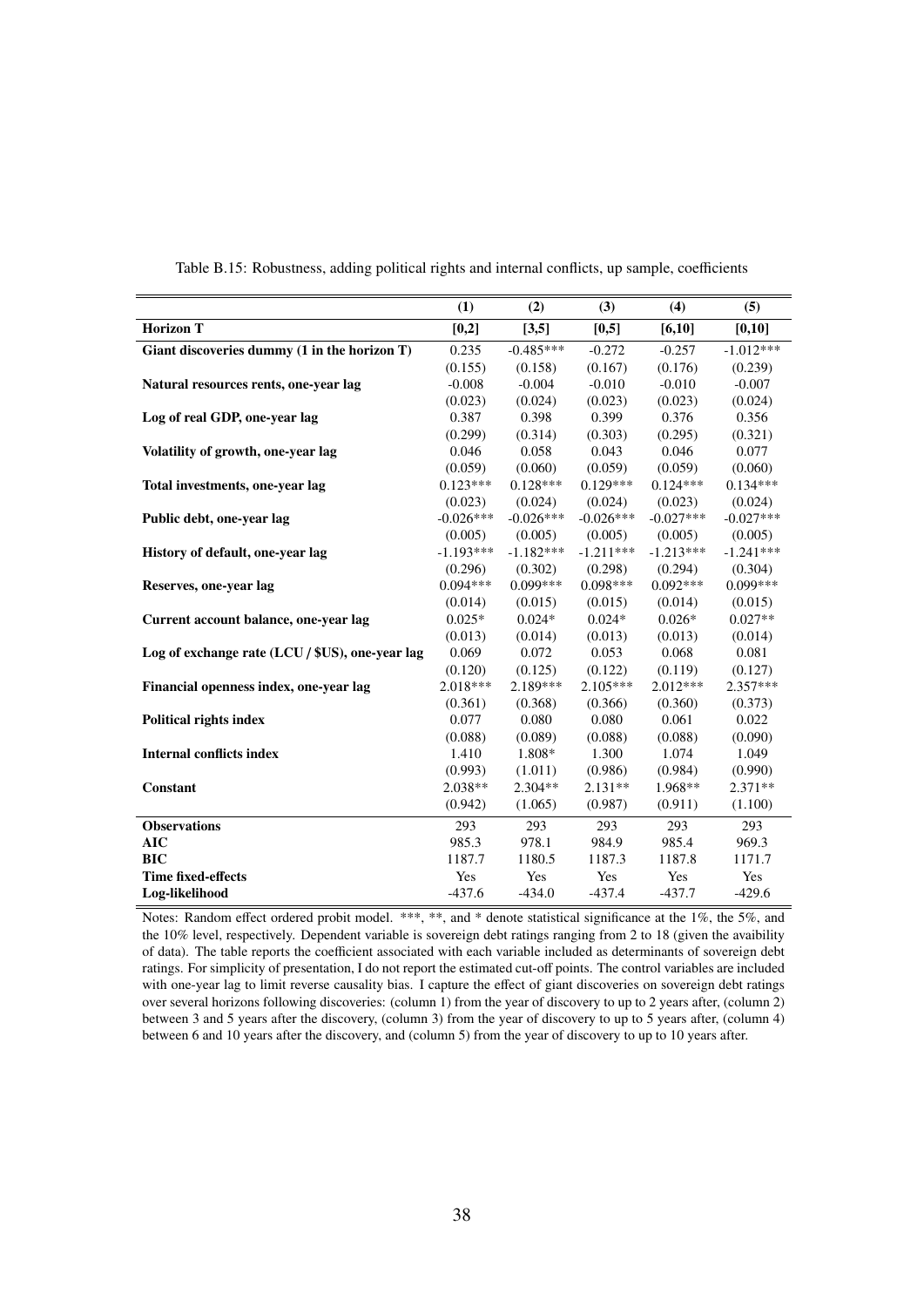#### *Appendix B.6.3 Drop top 5% and bottom 5% of sovereign debt ratings*

|                                                 | (1)         | (2)         | (3)         | (4)         | (5)         |
|-------------------------------------------------|-------------|-------------|-------------|-------------|-------------|
| <b>Horizon T</b>                                | [0,2]       | [3,5]       | [0,5]       | [6,10]      | [0,10]      |
| Giant discoveries dummy (1 in the horizon T)    | $-0.095$    | $-0.118$    | $-0.220*$   | $-0.064$    | $-0.421***$ |
|                                                 | (0.124)     | (0.123)     | (0.126)     | (0.131)     | (0.155)     |
| Natural ressources rents, one-year lag          | $-0.043***$ | $-0.041***$ | $-0.043***$ | $-0.041***$ | $-0.040***$ |
|                                                 | (0.015)     | (0.015)     | (0.015)     | (0.015)     | (0.015)     |
| Log of real GDP, one-year lag                   | $0.665***$  | $0.655***$  | $0.672***$  | $0.656***$  | $0.675***$  |
|                                                 | (0.171)     | (0.173)     | (0.173)     | (0.172)     | (0.173)     |
| Volatility of growth, one-year lag              | $-0.127***$ | $-0.128***$ | $-0.123***$ | $-0.129***$ | $-0.116**$  |
|                                                 | (0.045)     | (0.045)     | (0.045)     | (0.045)     | (0.045)     |
| Total investments, one-year lag                 | 0.006       | 0.008       | 0.009       | 0.007       | 0.014       |
|                                                 | (0.020)     | (0.020)     | (0.021)     | (0.020)     | (0.021)     |
| Public debt, one-year lag                       | $-0.028***$ | $-0.028***$ | $-0.028***$ | $-0.028***$ | $-0.028***$ |
|                                                 | (0.005)     | (0.005)     | (0.005)     | (0.005)     | (0.005)     |
| History of default, one-year lag                | $-0.796***$ | $-0.766***$ | $-0.796***$ | $-0.777***$ | $-0.802***$ |
|                                                 | (0.234)     | (0.235)     | (0.234)     | (0.234)     | (0.233)     |
| Reserves, one-year lag                          | $0.055***$  | $0.054***$  | $0.055***$  | $0.055***$  | $0.055***$  |
|                                                 | (0.010)     | (0.010)     | (0.010)     | (0.010)     | (0.010)     |
| Current account balance, one-year lag           | $-0.005$    | $-0.005$    | $-0.005$    | $-0.005$    | $-0.003$    |
|                                                 | (0.011)     | (0.011)     | (0.011)     | (0.011)     | (0.011)     |
| Log of exchange rate (LCU / \$US), one-year lag | $0.121**$   | $0.123**$   | $0.126**$   | $0.119**$   | $0.127**$   |
|                                                 | (0.050)     | (0.050)     | (0.050)     | (0.050)     | (0.051)     |
| Financial openness index, one-year lag          | 1.588***    | $1.612***$  | $1.595***$  | 1.599***    | 1.588***    |
|                                                 | (0.310)     | (0.310)     | (0.309)     | (0.309)     | (0.310)     |
| <b>ICRG</b> index, one-year lag                 | 4.191***    | 4.181***    | 4.320***    | 4.149***    | 4.506***    |
|                                                 | (0.770)     | (0.769)     | (0.775)     | (0.768)     | (0.780)     |
| Constant                                        | $1.716***$  | 1.759***    | $1.762***$  | $1.723***$  | $1.767***$  |
|                                                 | (0.619)     | (0.636)     | (0.634)     | (0.622)     | (0.632)     |
| <b>Observations</b>                             | 494         | 494         | 494         | 494         | 494         |
| <b>AIC</b>                                      | 1561.2      | 1560.9      | 1558.8      | 1561.6      | 1554.4      |
| <b>BIC</b>                                      | 1754.6      | 1754.2      | 1752.1      | 1754.9      | 1747.7      |
| <b>Time fixed-effects</b>                       | Yes         | Yes         | Yes         | Yes         | Yes         |
| Log-likelihood                                  | $-734.6$    | $-734.5$    | $-733.4$    | $-734.8$    | $-731.2$    |

<span id="page-38-0"></span>Table B.16: Robustness, drop top 5% and bottom 5% of sovereign debt ratings, full sample, coefficients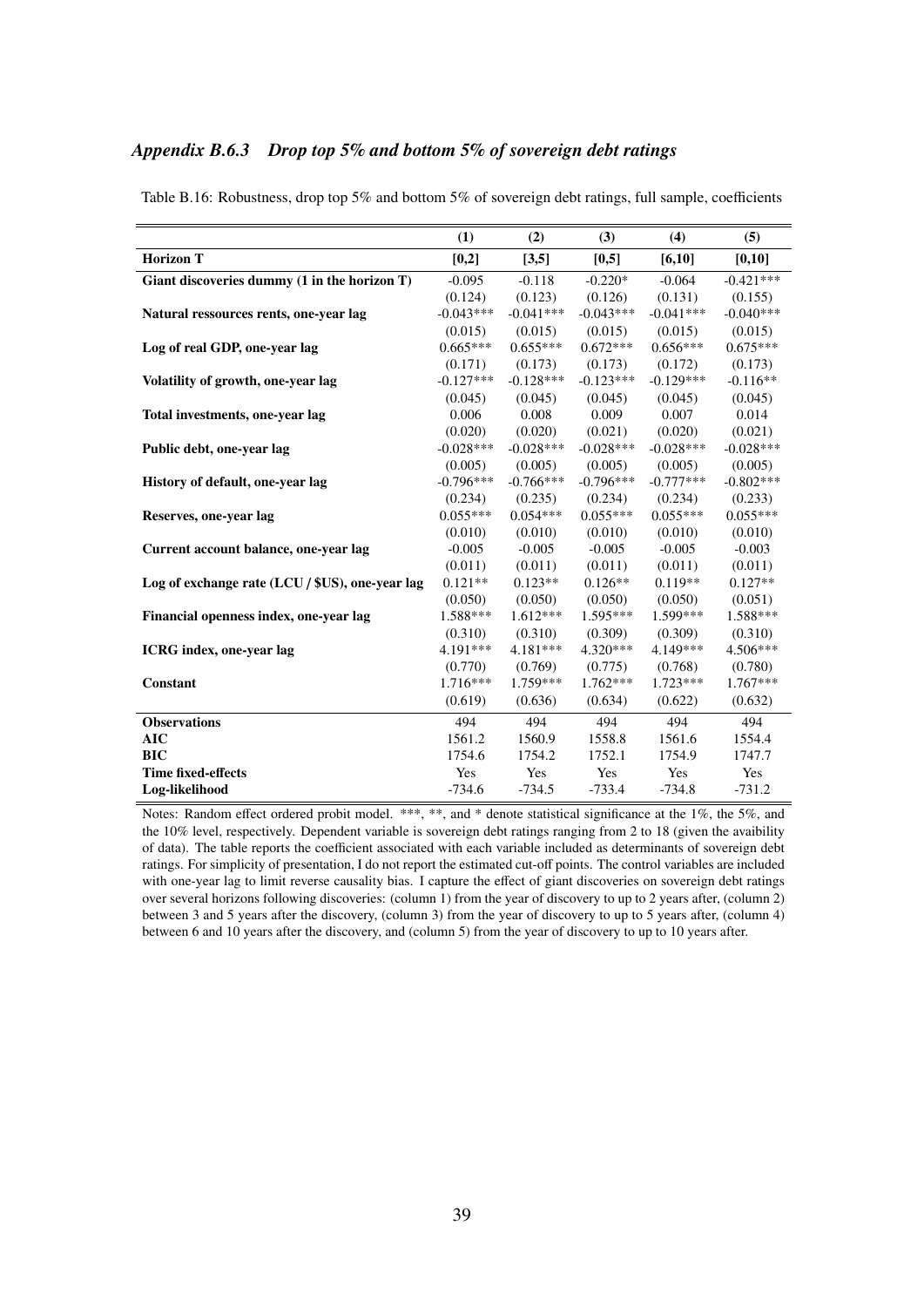|                                                 | (1)         | (2)         | (3)         | (4)         | (5)         |
|-------------------------------------------------|-------------|-------------|-------------|-------------|-------------|
| <b>Horizon T</b>                                | [0,2]       | [3,5]       | [0,5]       | [6,10]      | [0,10]      |
| Giant discoveries dummy (1 in the horizon T)    | $-0.374*$   | $0.433**$   | 0.169       | $0.409**$   | $0.721***$  |
|                                                 | (0.220)     | (0.197)     | (0.222)     | (0.207)     | (0.237)     |
| Natural ressources rents, one-year lag          | $-0.064***$ | $-0.066***$ | $-0.066***$ | $-0.067***$ | $-0.072***$ |
|                                                 | (0.021)     | (0.021)     | (0.021)     | (0.021)     | (0.021)     |
| Log of real GDP, one-year lag                   | 1.108***    | $1.093***$  | $1.047***$  | 1.091***    | $1.076***$  |
|                                                 | (0.341)     | (0.351)     | (0.353)     | (0.344)     | (0.366)     |
| Volatility of growth, one-year lag              | $-0.245***$ | $-0.275***$ | $-0.296***$ | $-0.264***$ | $-0.314***$ |
|                                                 | (0.078)     | (0.076)     | (0.078)     | (0.076)     | (0.077)     |
| Total investments, one-year lag                 | 0.035       | 0.033       | 0.035       | 0.019       | 0.004       |
|                                                 | (0.036)     | (0.036)     | (0.036)     | (0.037)     | (0.037)     |
| Public debt, one-year lag                       | $-0.036***$ | $-0.039***$ | $-0.037***$ | $-0.034***$ | $-0.037***$ |
|                                                 | (0.009)     | (0.009)     | (0.009)     | (0.009)     | (0.009)     |
| History of default, one-year lag                | $-0.409$    | $-0.290$    | $-0.224$    | $-0.373$    | $-0.185$    |
|                                                 | (0.461)     | (0.465)     | (0.474)     | (0.467)     | (0.488)     |
| Reserves, one-year lag                          | 0.020       | 0.022       | 0.021       | 0.020       | 0.022       |
|                                                 | (0.016)     | (0.016)     | (0.016)     | (0.016)     | (0.016)     |
| Current account balance, one-year lag           | $-0.014$    | $-0.015$    | $-0.016$    | $-0.018$    | $-0.021$    |
|                                                 | (0.023)     | (0.023)     | (0.023)     | (0.023)     | (0.023)     |
| Log of exchange rate (LCU / \$US), one-year lag | $0.333***$  | $0.329***$  | $0.334***$  | $0.331***$  | $0.323***$  |
|                                                 | (0.073)     | (0.072)     | (0.072)     | (0.072)     | (0.072)     |
| Financial openness index, one-year lag          | $2.900***$  | $3.091***$  | $2.902***$  | $2.924***$  | 3.306***    |
|                                                 | (0.566)     | (0.581)     | (0.575)     | (0.567)     | (0.594)     |
| <b>ICRG</b> index, one-year lag                 | $5.675***$  | 5.511***    | 5.552***    | $5.611***$  | 5.332***    |
|                                                 | (0.977)     | (0.981)     | (0.982)     | (0.978)     | (0.989)     |
| Constant                                        | $4.169**$   | 4.499**     | $4.559**$   | $4.281**$   | 4.990**     |
|                                                 | (2.100)     | (2.251)     | (2.296)     | (2.172)     | (2.539)     |
| <b>Observations</b>                             | 244         | 244         | 244         | 244         | 244         |
| <b>AIC</b>                                      | 757.1       | 755.1       | 759.4       | 756.0       | 750.6       |
| <b>BIC</b>                                      | 917.9       | 916.0       | 920.2       | 916.9       | 911.5       |
| <b>Time fixed-effects</b>                       | Yes         | Yes         | Yes         | Yes         | Yes         |
| Log-likelihood                                  | $-332.5$    | $-331.6$    | $-333.7$    | $-332.0$    | $-329.3$    |

Table B.17: Robustness, drop top 5% and bottom 5% of sovereign debt ratings, up sample, coefficients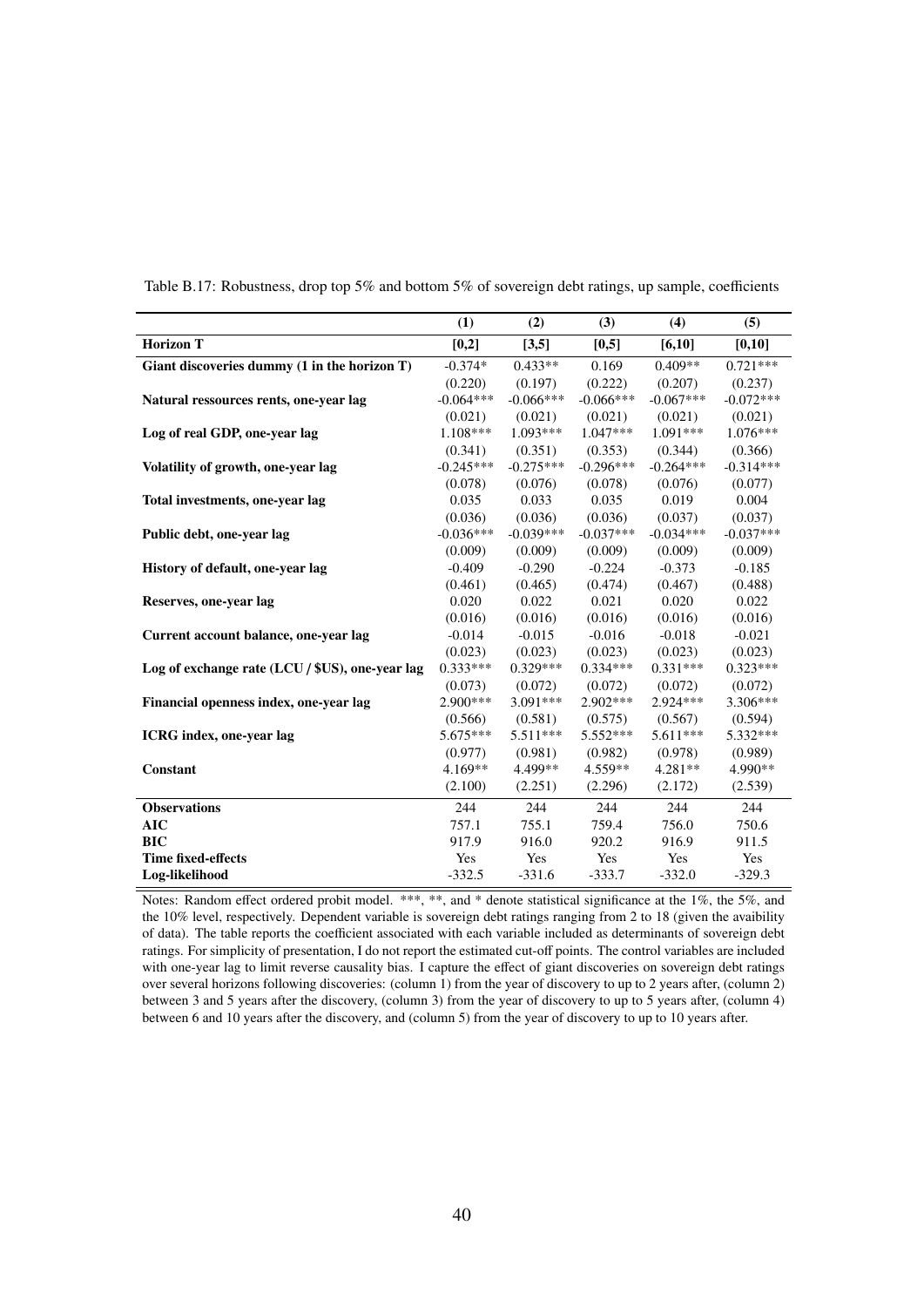|                                                 | (1)        | (2)        | (3)        | (4)         | (5)         |
|-------------------------------------------------|------------|------------|------------|-------------|-------------|
| <b>Horizon T</b>                                | [0,2]      | [3,5]      | [0,5]      | [6, 10]     | [0,10]      |
| Giant discoveries dummy (1 in the horizon T)    | 0.268      | $-0.343*$  | $-0.100$   | $-0.567***$ | $-1.244***$ |
|                                                 | (0.186)    | (0.183)    | (0.199)    | (0.212)     | (0.294)     |
| Natural ressources rents, one-year lag          | $-0.060**$ | $-0.060**$ | $-0.066**$ | $-0.062**$  | $-0.063**$  |
|                                                 | (0.030)    | (0.030)    | (0.030)    | (0.030)     | (0.031)     |
| Log of real GDP, one-year lag                   | $0.806**$  | $0.797**$  | $0.806**$  | $0.818**$   | $0.812**$   |
|                                                 | (0.331)    | (0.339)    | (0.334)    | (0.323)     | (0.343)     |
| Volatility of growth, one-year lag              | $-0.038$   | $-0.039$   | $-0.045$   | $-0.029$    | $-0.023$    |
|                                                 | (0.067)    | (0.068)    | (0.067)    | (0.067)     | (0.068)     |
| Total investments, one-year lag                 | 0.033      | 0.039      | 0.035      | 0.022       | 0.031       |
|                                                 | (0.036)    | (0.036)    | (0.036)    | (0.036)     | (0.036)     |
| Public debt, one-year lag                       | $-0.017**$ | $-0.018**$ | $-0.020**$ | $-0.019**$  | $-0.022***$ |
|                                                 | (0.008)    | (0.008)    | (0.008)    | (0.008)     | (0.008)     |
| History of default, one-year lag                | $-0.771*$  | $-0.746*$  | $-0.792**$ | $-0.824**$  | $-0.790**$  |
|                                                 | (0.398)    | (0.401)    | (0.395)    | (0.395)     | (0.403)     |
| Reserves, one-year lag                          | $0.156***$ | $0.159***$ | $0.159***$ | $0.155***$  | $0.167***$  |
|                                                 | (0.020)    | (0.020)    | (0.020)    | (0.020)     | (0.020)     |
| Current account balance, one-year lag           | 0.023      | 0.023      | 0.022      | 0.022       | 0.021       |
|                                                 | (0.016)    | (0.016)    | (0.016)    | (0.016)     | (0.017)     |
| Log of exchange rate (LCU / \$US), one-year lag | $-0.166$   | $-0.179$   | $-0.187$   | $-0.160$    | $-0.203$    |
|                                                 | (0.154)    | (0.158)    | (0.156)    | (0.150)     | (0.161)     |
| Financial openness index, one-year lag          | $-0.414$   | $-0.295$   | $-0.438$   | $-0.472$    | $-0.115$    |
|                                                 | (0.491)    | (0.499)    | (0.493)    | (0.490)     | (0.500)     |
| <b>ICRG</b> index, one-year lag                 | 9.744 ***  | 9.507***   | $9.541***$ | 10.049***   | 9.445***    |
|                                                 | (2.136)    | (2.140)    | (2.138)    | (2.156)     | (2.198)     |
| Constant                                        | $2.791**$  | $2.941**$  | $2.845**$  | $2.607**$   | $2.963**$   |
|                                                 | (1.350)    | (1.428)    | (1.384)    | (1.266)     | (1.452)     |
| <b>Observations</b>                             | 250        | 250        | 250        | 250         | 250         |
| <b>AIC</b>                                      | 723.2      | 721.8      | 725.1      | 718.1       | 706.7       |
| <b>BIC</b>                                      | 885.2      | 883.8      | 887.0      | 880.1       | 868.7       |
| <b>Time fixed-effects</b>                       | Yes        | Yes        | Yes        | Yes         | Yes         |
| Log-likelihood                                  | $-315.6$   | $-314.9$   | $-316.5$   | $-313.1$    | $-307.4$    |

<span id="page-40-0"></span>Table B.18: Robustness, drop top 5% and bottom 5% of sovereign debt ratings, down sample, coefficients